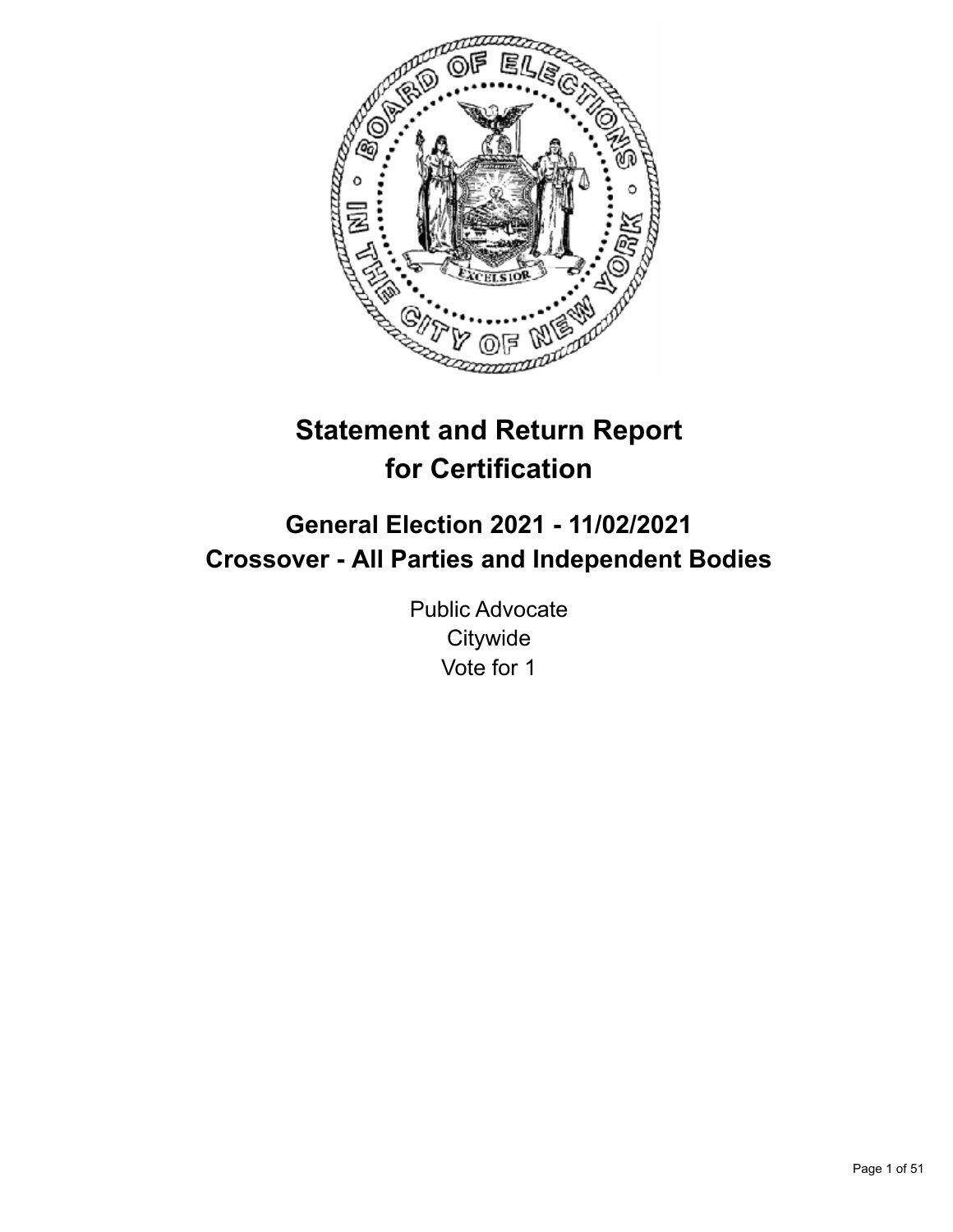

| <b>PUBLIC COUNTER</b>                                    | 246,037        |
|----------------------------------------------------------|----------------|
| MANUALLY COUNTED EMERGENCY                               | 12             |
| <b>ABSENTEE / MILITARY</b>                               | 31,068         |
| AFFIDAVIT                                                | 2,100          |
| <b>Total Ballots</b>                                     | 279,217        |
| Less - Inapplicable Federal/Special Presidential Ballots | 0              |
| <b>Total Applicable Ballots</b>                          | 279,217        |
| JUMAANE D. WILLIAMS (DEMOCRATIC)                         | 210,620        |
| DR. DEVI ELIZABETH NAMPIAPARAMPIL (REPUBLICAN)           | 36,226         |
| ANTHONY L. HERBERT (CONSERVATIVE)                        | 9,967          |
| DEVIN W. BALKIND (LIBERTARIAN)                           | 4,578          |
| DR. DEVI ELIZABETH NAMPIAPARAMPIL (SAVE OUR CITY)        | 890            |
| ANTHONY L. HERBERT (INDEPENDENT)                         | 1,993          |
| AARON JUDGE (WRITE-IN)                                   | 1              |
| ADAM FRIEDMAN (WRITE-IN)                                 | $\mathbf{1}$   |
| ADAM HAMILTON (WRITE-IN)                                 | $\mathbf{1}$   |
| ADAM HERBST (WRITE-IN)                                   | 1              |
| AL HAIG (WRITE-IN)                                       | 1              |
| ALAN HENRY FLACKS (WRITE-IN)                             | 1              |
| ALEX COHEN-SMITH (WRITE-IN)                              | 1              |
| ALEXANDER JALLOT (WRITE-IN)                              | $\mathbf{1}$   |
| ALICIA BOYD (WRITE-IN)                                   | $\mathbf{1}$   |
| ALINA ATAYAN (WRITE-IN)                                  | 1              |
| ALTON H. MADDOX JR. (WRITE-IN)                           | 1              |
| ALVIN LINDSAY (WRITE-IN)                                 | $\mathbf{1}$   |
| ANDREW CUOMO (WRITE-IN)                                  | 3              |
| ANDREW DONG (WRITE-IN)                                   | $\mathbf{1}$   |
| ANDREW GIULIANI (WRITE-IN)                               | $\mathbf{1}$   |
| ANDREW GREENWARD (WRITE-IN)                              | 1              |
| ANDREW GUTMAN (WRITE-IN)                                 | 1              |
| ANDREW RANDEL (WRITE-IN)                                 | $\mathbf{1}$   |
| ANDREW YANG (WRITE-IN)                                   | 3              |
| ANGELO ORTIZ (WRITE-IN)                                  | 1              |
| ANNA HAYES LEVIN (WRITE-IN)                              | 2              |
| ANTHONY LEMMA SR. (WRITE-IN)                             | 1              |
| ANTHONY MARTINEZ (WRITE-IN)                              | $\mathbf{1}$   |
| ARTHUR SCHWARTZ (WRITE-IN)                               | 1              |
| ASHII BABBITT (WRITE-IN)                                 | 1              |
| ASHLEY BROWN (WRITE-IN)                                  | 1              |
| ASSATA SHAKUR (WRITE-IN)                                 | 1              |
| BARBARA BECKER (WRITE-IN)                                | 1              |
| BARBARA CHOCKY (WRITE-IN)                                | $\mathbf{1}$   |
| BARRY ELIAS (WRITE-IN)                                   | 1              |
| BEA GOLDWYN (WRITE-IN)                                   | 1              |
| BEN GIBBERD (WRITE-IN)                                   | 1              |
| BEN KALLOS (WRITE-IN)                                    | $\overline{2}$ |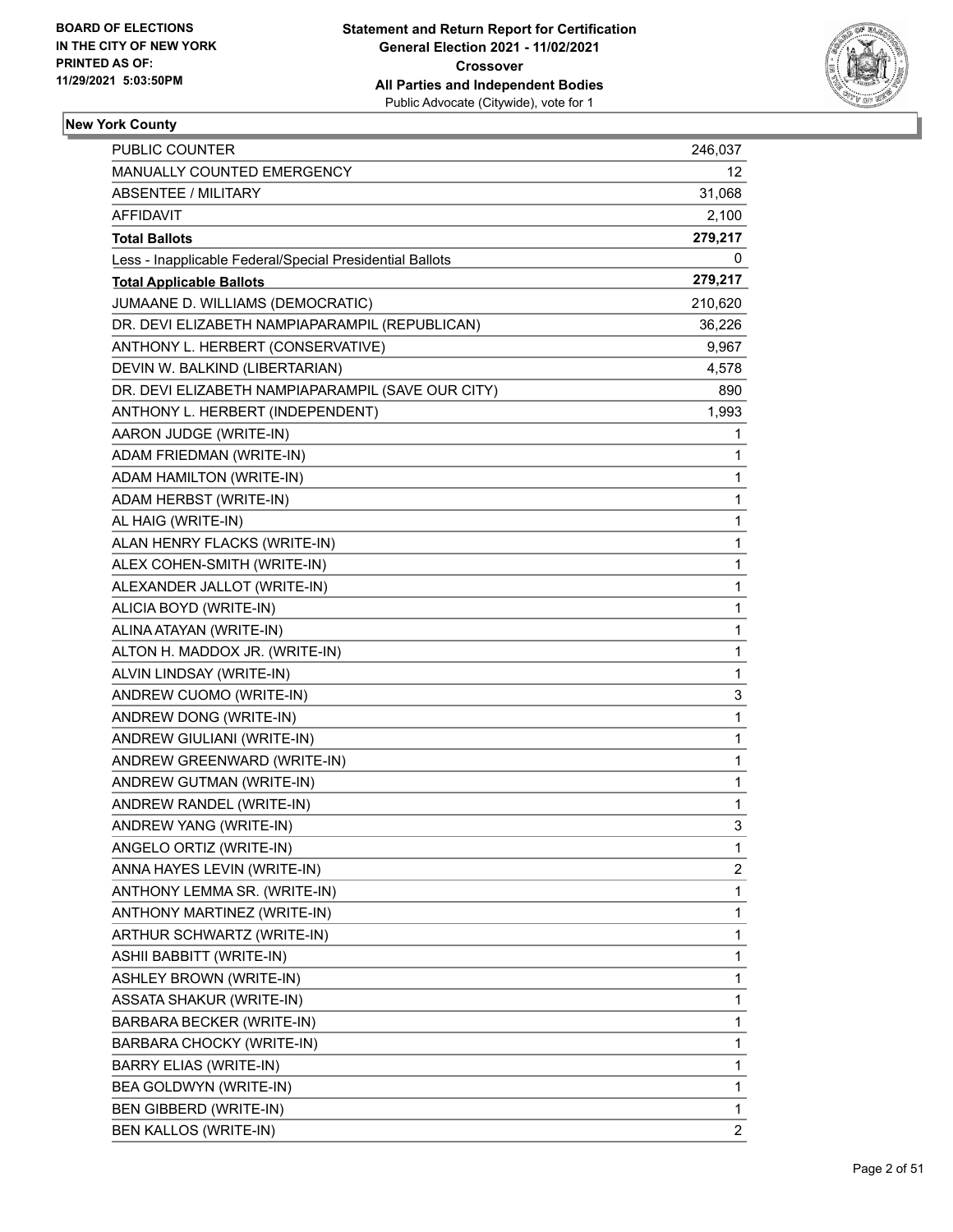

| BERNIE WILLIAMS (WRITE-IN)        | $\mathbf{1}$   |
|-----------------------------------|----------------|
| BETSY GOTBAUN (WRITE-IN)          | 1              |
| BETSY GOTTEBOUM (WRITE-IN)        | 1              |
| BETTI MIDLER (WRITE-IN)           | 1              |
| BEVERLY H. KOLBER (WRITE-IN)      | 1              |
| BILL CLINTON (WRITE-IN)           | $\overline{c}$ |
| BILL DE BLASIO (WRITE-IN)         | $\overline{2}$ |
| BILL MURAWSKI (WRITE-IN)          | 1              |
| <b>BLANCHE DUBOIS (WRITE-IN)</b>  | 1              |
| <b>BRAD GREEN (WRITE-IN)</b>      | 1              |
| BRAD HOYLMAN (WRITE-IN)           | 1              |
| BRENNAN M.F. OBERNAUER (WRITE-IN) | 1              |
| <b>BRIAN LEHRER (WRITE-IN)</b>    | 1              |
| CARLA BERKLEY (WRITE-IN)          | 1              |
| CAROL J. SHINE (WRITE-IN)         | 1              |
| CAROLYN CONABOY (WRITE-IN)        | 1              |
| CAS HOLLOWAY (WRITE-IN)           | 1              |
| CATALINA CRUZ (WRITE-IN)          | 1              |
| CATHERINE QUINN (WRITE-IN)        | 1              |
| CECILE RICHARDS (WRITE-IN)        | 1              |
| CHARLES IMOHIOSEN (WRITE-IN)      | 1              |
| CHARLES SCHLEUBER (WRITE-IN)      | 1              |
| CHARLIE GROSSO (WRITE-IN)         | 1              |
| CHARLOTTE HORGLAND (WRITE-IN)     | 1              |
| CHARLOTTE RUHL (WRITE-IN)         | 1              |
| CHRISTIAN ERWIN (WRITE-IN)        | 1              |
| CHRISTINE ANEECHINO (WRITE-IN)    | 1              |
| CHRISTINE GARCIA (WRITE-IN)       | 1              |
| CHRISTINE QUINN (WRITE-IN)        | 2              |
| CHRISTOPHER GONZALEZ (WRITE-IN)   | 1              |
| CHUCK ZLATKIN (WRITE-IN)          | 1              |
| CLARA BUSH BOUCHER (WRITE-IN)     | 1              |
| CLARENCE PARKER (WRITE-IN)        | 1              |
| CLAUDIA AGUINE (WRITE-IN)         | 1              |
| COLIN KAEPERNICK (WRITE-IN)       | 1              |
| <b>COLIN WRIGHT (WRITE-IN)</b>    | 1              |
| COREY JOHNSON (WRITE-IN)          | 5              |
| CORNELIA TSANG (WRITE-IN)         | 1              |
| CORY GARDNER (WRITE-IN)           | 1              |
| CRYSTAL MCQUEEN TAYLOR (WRITE-IN) | 1              |
| CRYSTAL WRIGHT (WRITE-IN)         | 1              |
| DAN GORODNICK (WRITE-IN)          | 1              |
| DANIEL GARODNICK (WRITE-IN)       | 3              |
| DANIEL J. HANGGI (WRITE-IN)       | 1              |
| DANIEL LIPSMAN (WRITE-IN)         | 1              |
| DANIEL O'DONNELL (WRITE-IN)       | $\mathbf{1}$   |
|                                   |                |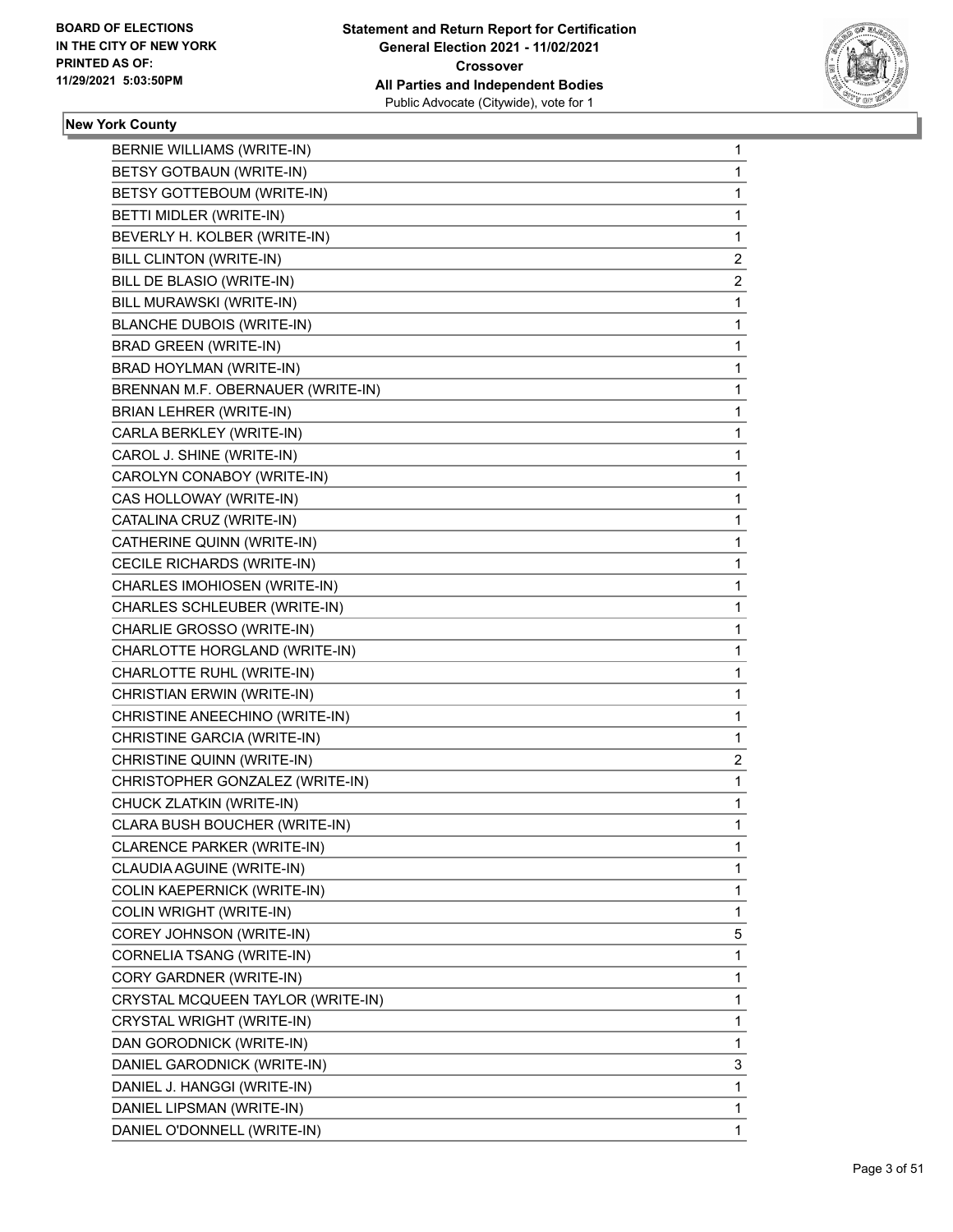

| DANIEL RATTNER (WRITE-IN)         | $\mathbf{1}$ |
|-----------------------------------|--------------|
| DANIEL SQUADRON (WRITE-IN)        | 3            |
| DANIEL TAMRIN (WRITE-IN)          | 1            |
| DANIEL TARPLON (WRITE-IN)         | 1            |
| DANNY O'DONNELL (WRITE-IN)        | 1            |
| DAVE COLON (WRITE-IN)             | 2            |
| DAVID COLON (WRITE-IN)            | 1            |
| DAVID HURSKAY (WRITE-IN)          | 1            |
| DAVID LOWER (WRITE-IN)            | 1            |
| DAVID M. COLON (WRITE-IN)         | 1            |
| DAVID NELKIN (WRITE-IN)           | 1            |
| DAVID SEATON (WRITE-IN)           | 1            |
| DAVIS WILLIAMS (WRITE-IN)         | $\mathbf{1}$ |
| DAWN SMALLS (WRITE-IN)            | 4            |
| DEREK ANDREW CHIN (WRITE-IN)      | 1            |
| DEVIN P. COHEN (WRITE-IN)         | 1            |
| <b>DIANE MORALES (WRITE-IN)</b>   | 1            |
| DIEM BOYD (WRITE-IN)              | 1            |
| DIVYA LAKHANEY (WRITE-IN)         | 1            |
| DOLLY LEVI (WRITE-IN)             | 1            |
| DONALD TRUMP (WRITE-IN)           | 2            |
| DORIS LING COHAN (WRITE-IN)       | 1            |
| DOV HIKIND (WRITE-IN)             | 1            |
| DR. BRANDON FERRELL (WRITE-IN)    | 1            |
| ED KOCH (WRITE-IN)                | 1            |
| EDIE WINDSOR (WRITE-IN)           | 1            |
| EDITH GAHL (WRITE-IN)             | 1            |
| EDWARD POLLEN (WRITE-IN)          | 1            |
| EDWIN TORRES (WRITE-IN)           | 1            |
| ELIE SASSON (WRITE-IN)            | 1            |
| ELIZABETH MCINTOSH (WRITE-IN)     | 1            |
| ELLEN SAKANY (WRITE-IN)           | 1            |
| ELLEN SHIRE (WRITE-IN)            | 1            |
| ELLIOT J. STAMLER (WRITE-IN)      | 1            |
| ELLIOT SPITZER (WRITE-IN)         | 1            |
| ELLIOT WILLIS BLANCO (WRITE-IN)   | 1            |
| EMEL GLICKSON (WRITE-IN)          | 1            |
| ERIC GARNER (WRITE-IN)            | 1            |
| ERIC RASSI (WRITE-IN)             | 1            |
| ERIC ULRICH (WRITE-IN)            | 1            |
| ERIC VICTORIAN (WRITE-IN)         | 1            |
| ESTER YANG (WRITE-IN)             | 1            |
| EVAN GEOFFREY (WRITE-IN)          | 1            |
| EVELYN MICHELLE NOONAN (WRITE-IN) | 1            |
| FELIX BIEDERMAN (WRITE-IN)        | 1            |
| FRANKLIN ARMSTRONG (WRITE-IN)     | 1            |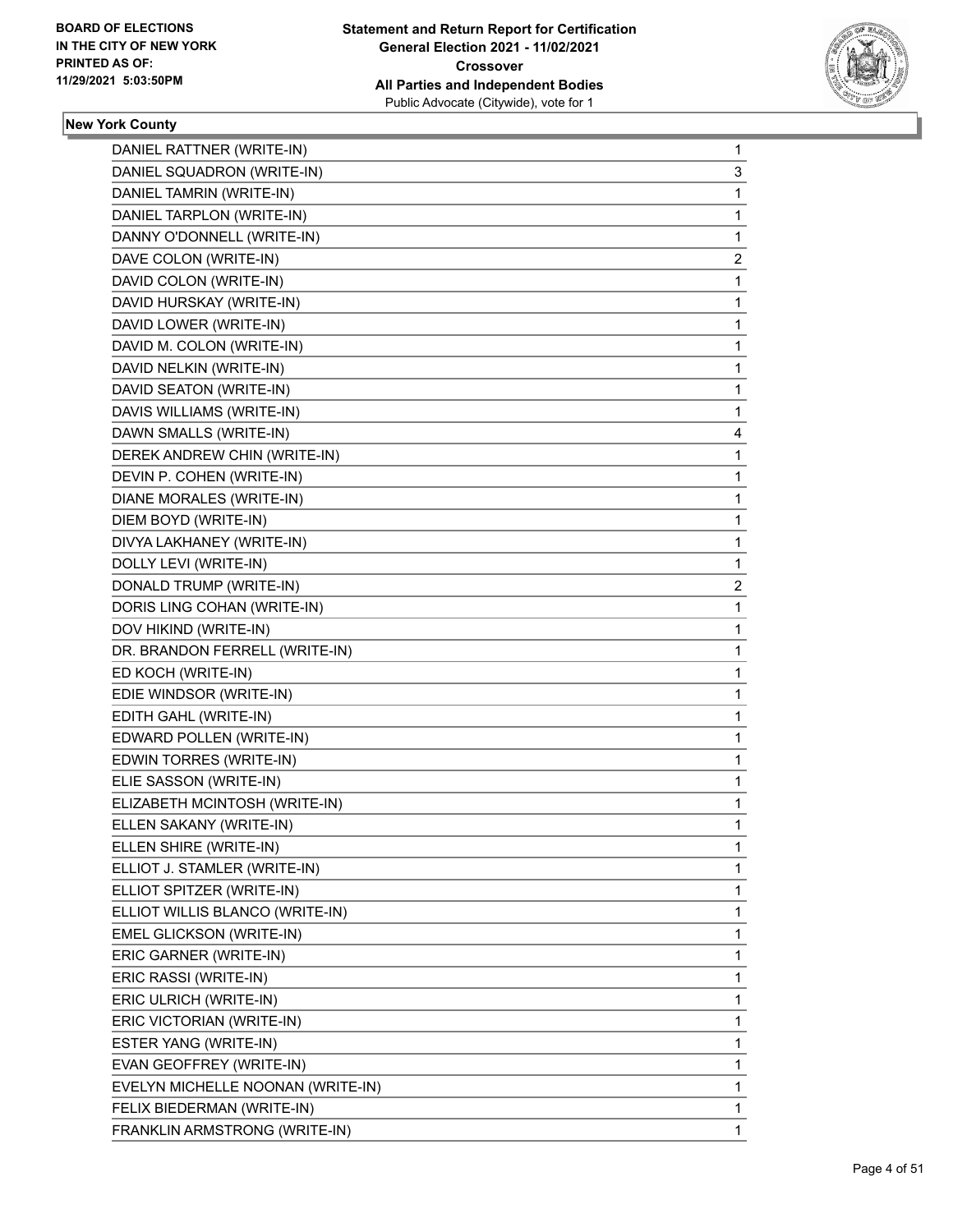

| GALE BREWER (WRITE-IN)             | 4              |
|------------------------------------|----------------|
| <b>GARY HILL (WRITE-IN)</b>        | 1              |
| <b>GEORGE K. HART (WRITE-IN)</b>   | 1              |
| <b>GEORGE KING FISH (WRITE-IN)</b> | 1              |
| <b>GEORGE SHULMAN (WRITE-IN)</b>   | 1              |
| GERALD A. PALMIERI (WRITE-IN)      | 1              |
| <b>GLENN GUCCIARDO (WRITE-IN)</b>  | 1              |
| GLORIA BROWNE-MARSHALL (WRITE-IN)  | 1              |
| GREG CAULFIELD (WRITE-IN)          | 1              |
| <b>GREGORY BAGGERT (WRITE-IN)</b>  | 1              |
| <b>GWEN GOUDIN (WRITE-IN)</b>      | 1              |
| HASIBA HAQ (WRITE-IN)              | 1              |
| HELEN ROSENTHAL (WRITE-IN)         | $\overline{2}$ |
| HILLARY CLINTON (WRITE-IN)         | 10             |
| HONG ZHOU (WRITE-IN)               | 1              |
| HOWARD ROTBLATT (WRITE-IN)         | 1              |
| HOWARD ZUCKER (WRITE-IN)           | 1              |
| HOWIE HAWKINS (WRITE-IN)           | 1              |
| HOWIE KATZ (WRITE-IN)              | 1              |
| HUGO MASSEY (WRITE-IN)             | 1              |
| IAN JOHNSTONE (WRITE-IN)           | 1              |
| ISABELLA KIRST (WRITE-IN)          | 1              |
| JACK WEINTRAUB (WRITE-IN)          | 1              |
| JACKIE DISCHELL (WRITE-IN)         | 1              |
| JAMES LANE (WRITE-IN)              | 2              |
| JANE R. CROTTY (WRITE-IN)          | $\overline{c}$ |
| JANE ZHANG (WRITE-IN)              | 1              |
| JANET MERRILL (WRITE-IN)           | 1              |
| JARIEL ESTRELLA (WRITE-IN)         | 1              |
| JARRED COHEN (WRITE-IN)            | 1              |
| JASON CRUZ (WRITE-IN)              | 1              |
| JAYSON TRAXLER (WRITE-IN)          | 1              |
| JELENE KAEHNY (WRITE-IN)           | 1              |
| JENNIFER COLYER (WRITE-IN)         | 1              |
| JEREMY R. COHEN (WRITE-IN)         | 1              |
| JEREMY SHOCKETT (WRITE-IN)         | 1              |
| JEROME KRAMMER (WRITE-IN)          | 1              |
| JIM ROSENTHAL (WRITE-IN)           | 1              |
| JIMMY MCMILLAN (WRITE-IN)          | 1              |
| JO-ANN H. WHITEHORN (WRITE-IN)     | 1              |
| JOE SCHAEFER (WRITE-IN)            | 1              |
| JOEY DLUZAK (WRITE-IN)             | 1              |
| JOHN KATZMAN (WRITE-IN)            | 1              |
| JOHN WOLFF (WRITE-IN)              | 1              |
| JOSE ORTIZ (WRITE-IN)              | 1              |
| JOSE TENA (WRITE-IN)               | 1              |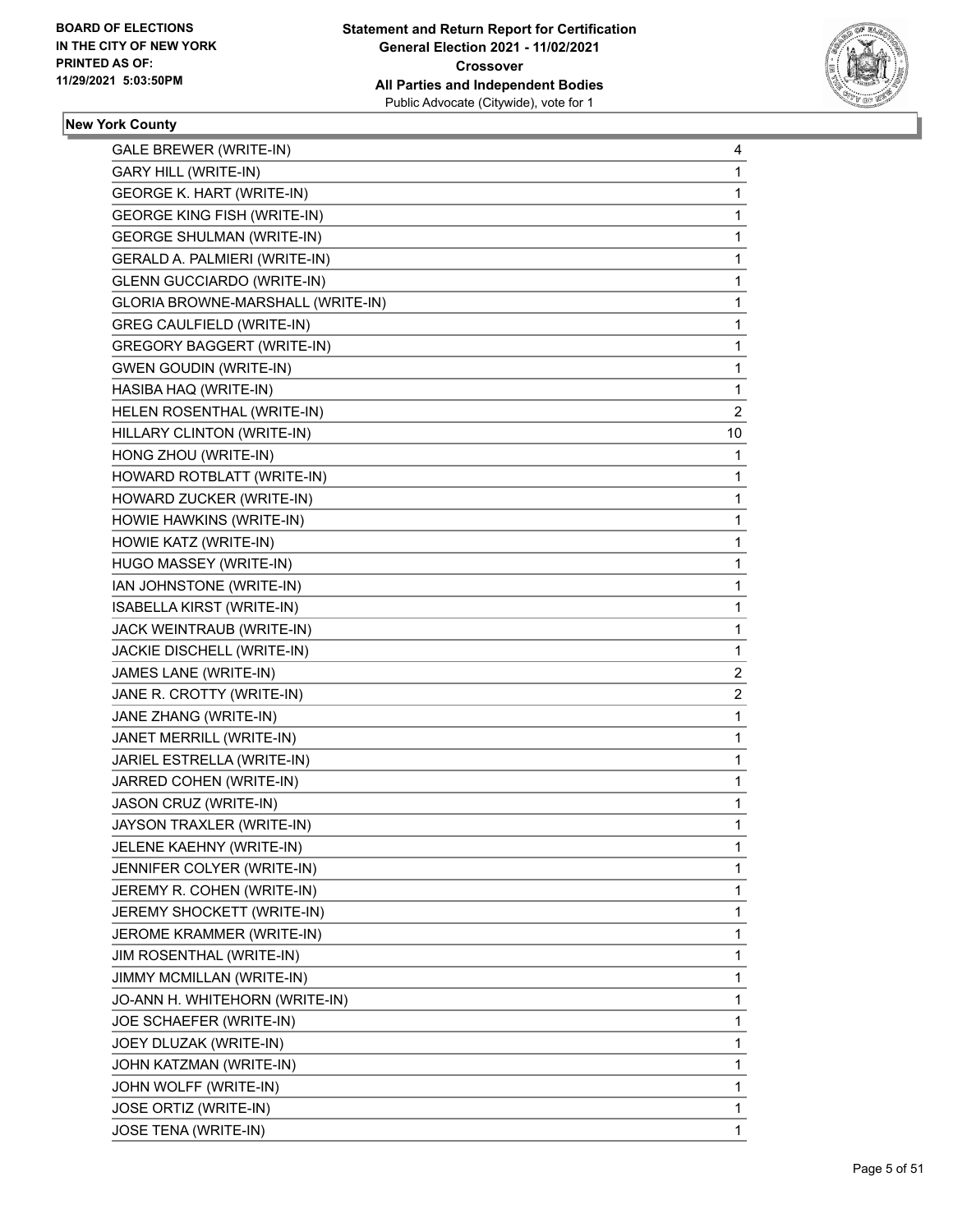

| JOSEPH BIDEN (WRITE-IN)          | 1              |
|----------------------------------|----------------|
| JOSH ALLEN (WRITE-IN)            | 1              |
| JOSH HEMPHILL (WRITE-IN)         | 1              |
| JOSH KAPLAN (WRITE-IN)           | 1              |
| JOSH THOMPSON (WRITE-IN)         | 1              |
| <b>JUDITH BROWN (WRITE-IN)</b>   | 1              |
| JULIA FEINSTEIN (WRITE-IN)       | 1              |
| JULIE SINGER (WRITE-IN)          | 1              |
| JULIUS RANDLE (WRITE-IN)         | $\overline{c}$ |
| KADAR A. HARRIS (WRITE-IN)       | 1              |
| KALIRIS SALAS-RAMIREZ (WRITE-IN) | 1              |
| KATE HARPER (WRITE-IN)           | 1              |
| KATHRYN GARCIA (WRITE-IN)        | 12             |
| KATHY J. FINNERAN (WRITE-IN)     | 1              |
| KEITH R. VESSELL (WRITE-IN)      | 1              |
| KENNETH PEREZ (WRITE-IN)         | 1              |
| KIM MOSCARITOLO (WRITE-IN)       | 1              |
| KIRAN MCCALLUM (WRITE-IN)        | 1              |
| LARRY PROFETA (WRITE-IN)         | 1              |
| LEE SWEDOWSKY (WRITE-IN)         | 1              |
| LEOLIZ RAWY (WRITE-IN)           | 1              |
| LESLIE ROEDER (WRITE-IN)         | 1              |
| LIAM GARCIA (WRITE-IN)           | 1              |
| LINDA ALEXANDER (WRITE-IN)       | 1              |
| LINDA ROSENTHAL (WRITE-IN)       | 1              |
| LINDA S. ROYAL (WRITE-IN)        | 1              |
| LISA GOLDFEDER (WRITE-IN)        | 1              |
| LIZ KRUEGER (WRITE-IN)           | 1              |
| LOUIE LEONARDO (WRITE-IN)        | 1              |
| LOUISE RABBIT (WRITE-IN)         | $\mathbf{1}$   |
| LUCINDA CARDINAL (WRITE-IN)      | 1              |
| LUCY MARTINEZ (WRITE-IN)         | 1              |
| LUIS TEJADA (WRITE-IN)           | 1              |
| LYNDA KENNEDY (WRITE-IN)         | 1              |
| MADISON EPNER (WRITE-IN)         | 1              |
| MARA A. NULL (WRITE-IN)          | 1              |
| MARGARET CHIN (WRITE-IN)         | 1              |
| MARGARITA LOPEZ (WRITE-IN)       | 1              |
| MARK DAVID (WRITE-IN)            | 1              |
| MARK FOGGIN (WRITE-IN)           | 1              |
| MARK GREEN (WRITE-IN)            | 3              |
| MARK SICONOLFI (WRITE-IN)        | 1              |
| MATT BEATTY (WRITE-IN)           | 1              |
| MATT CHRISTMAN (WRITE-IN)        | 1              |
| MATTHEW BRINCKERHOFF (WRITE-IN)  | 1              |
| MATTHEW FRIEDMAN (WRITE-IN)      | $\mathbf{1}$   |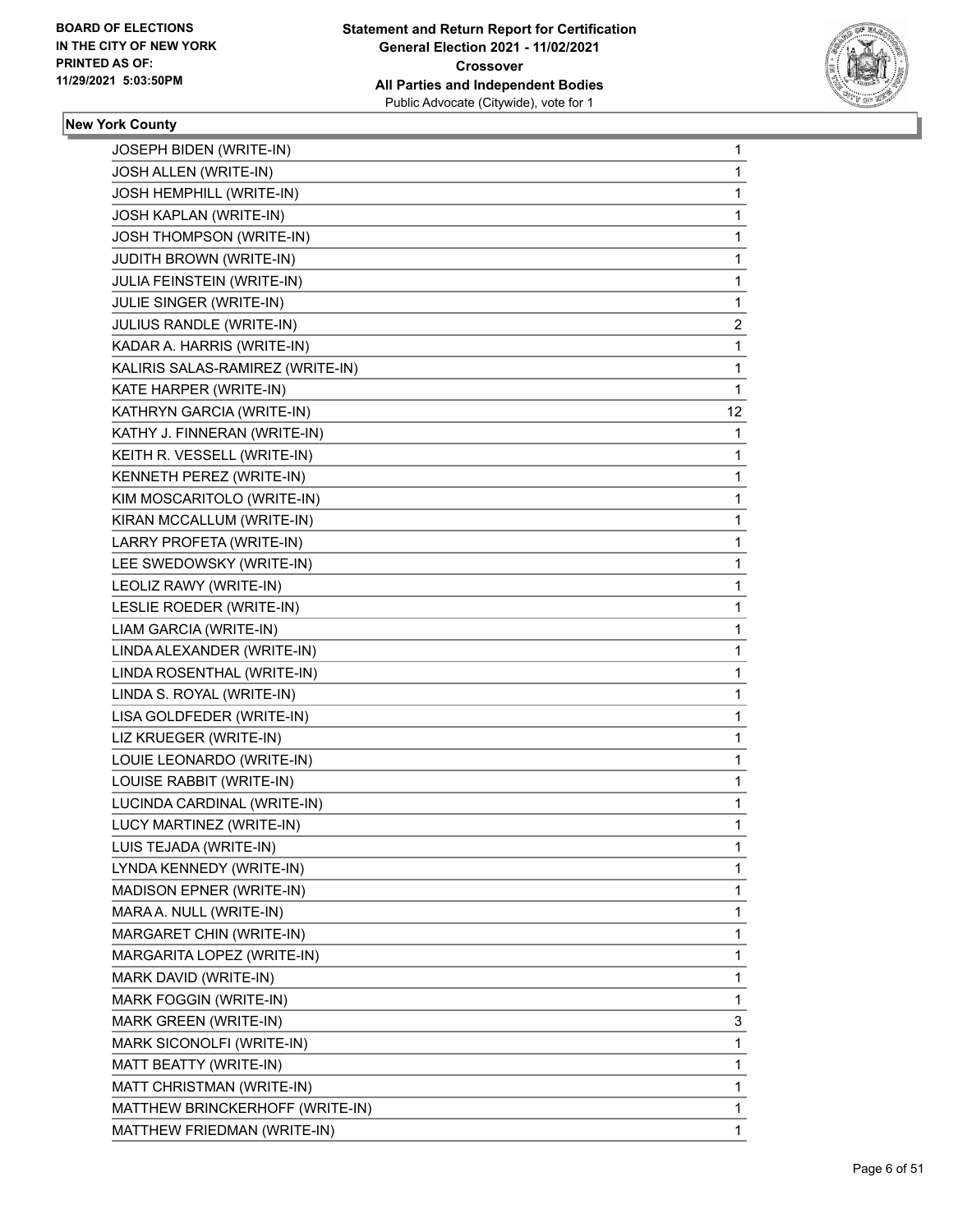

| $\mathbf{1}$ |
|--------------|
| 1            |
| 2            |
| 1            |
| 1            |
| 1            |
| 1            |
| 5            |
| 1            |
| 1            |
| $\mathbf 1$  |
| 1            |
| 1            |
| 1            |
| 1            |
| 1            |
| $\mathbf 1$  |
| 1            |
| 1            |
| 4            |
| 1            |
| 1            |
| $\mathbf 1$  |
| 1            |
| 1            |
| 2            |
| 1            |
| 1            |
| 1            |
| 1            |
| 1            |
| $\mathbf{1}$ |
| 1            |
| 1            |
| 1            |
| 1            |
|              |
| 1            |
| $\mathbf{1}$ |
| 1            |
| 1            |
| 1            |
| 1            |
| 1            |
| $\mathbf{1}$ |
| 1            |
|              |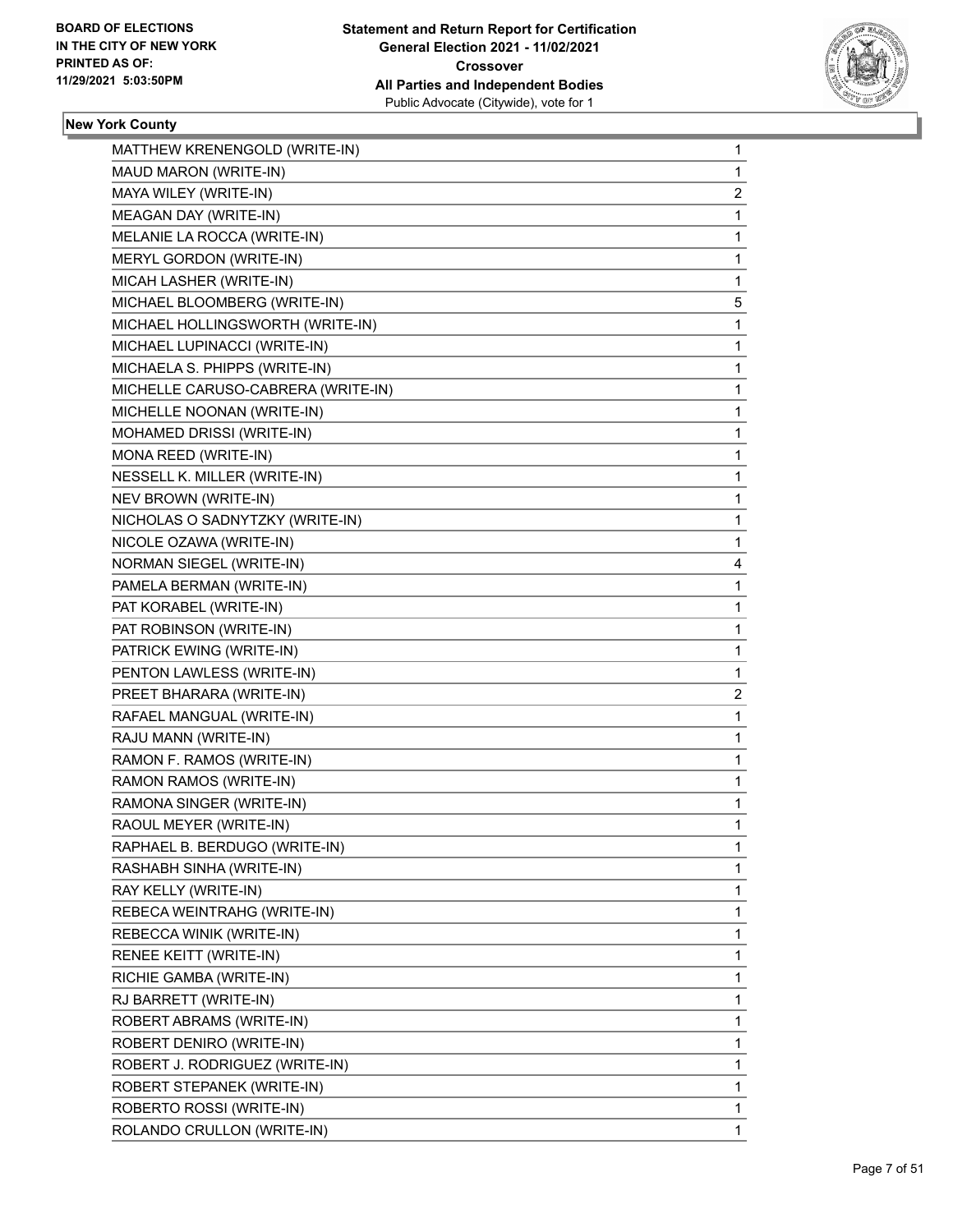

| RON KIM (WRITE-IN)<br>RON PAUL (WRITE-IN)<br>RUTH MESSINGER (WRITE-IN)<br>RYAN HAYWARD (WRITE-IN)<br>SATOSHI NAKAMOTO (WRITE-IN)<br>SCOTT GIRGASH (WRITE-IN)<br>SCOTT SILVER (WRITE-IN)<br>SCOTT STRINGER (WRITE-IN)<br>SHAWN DONOVAN (WRITE-IN)<br>SLAVA HAZIN (WRITE-IN)<br>SPIKE LEE (WRITE-IN)<br>STEVE ROGERS (WRITE-IN)<br>STEVEN KAPLAN (WRITE-IN)<br>STEVEN RAGA (WRITE-IN)<br>SUE ELLEN BODELL (WRITE-IN)<br>SUSAN H. SEIDEL (WRITE-IN)<br>TALION YOUNG (WRITE-IN)<br>TANESHA GRANT (WRITE-IN)<br>TERRANCE PAGE PAGE (WRITE-IN)<br>TESS STEINKOLK (WRITE-IN)<br>THEO BRUCE CHINO (WRITE-IN)<br>THEO C. ALVAREZ (WRITE-IN)<br>THEO CHINO (WRITE-IN)<br>THERESA E. HASSLER (WRITE-IN)<br>THERESA POON (WRITE-IN)<br>THOMAS KNIERIM (WRITE-IN)<br>THOMAS ROMAN (WRITE-IN)<br>TIA LUNE WYNN (WRITE-IN)<br>TODD GLICK (WRITE-IN)<br>TOM DEWEY (WRITE-IN)<br>TOM PITTS (WRITE-IN)<br>TONY STARK (WRITE-IN)<br>TREMAINE WRIGHT (WRITE-IN)<br>TYLER DANIELS (WRITE-IN)<br>ULRIC MCCALLUM (WRITE-IN)<br>UNATTRIBUTABLE WRITE-IN (WRITE-IN)<br>UNCOUNTED WRITE-IN PER STATUTE (WRITE-IN)<br>VALERIE MASON (WRITE-IN)<br>WALTER HARRIS (WRITE-IN)<br>WALTER WHITE (WRITE-IN)<br>WILLIAM DYER HALPERN (WRITE-IN)<br>WILLIAM E. ROSEN (WRITE-IN)<br>WILLIE COTTON (WRITE-IN)<br>WOODY ALLEN (WRITE-IN) | RON DIORIO (WRITE-IN)   | 1                       |
|----------------------------------------------------------------------------------------------------------------------------------------------------------------------------------------------------------------------------------------------------------------------------------------------------------------------------------------------------------------------------------------------------------------------------------------------------------------------------------------------------------------------------------------------------------------------------------------------------------------------------------------------------------------------------------------------------------------------------------------------------------------------------------------------------------------------------------------------------------------------------------------------------------------------------------------------------------------------------------------------------------------------------------------------------------------------------------------------------------------------------------------------------------------------------------------------------------------------------------------------------------------------------------------------------|-------------------------|-------------------------|
|                                                                                                                                                                                                                                                                                                                                                                                                                                                                                                                                                                                                                                                                                                                                                                                                                                                                                                                                                                                                                                                                                                                                                                                                                                                                                                    |                         | 1                       |
|                                                                                                                                                                                                                                                                                                                                                                                                                                                                                                                                                                                                                                                                                                                                                                                                                                                                                                                                                                                                                                                                                                                                                                                                                                                                                                    |                         | 1                       |
|                                                                                                                                                                                                                                                                                                                                                                                                                                                                                                                                                                                                                                                                                                                                                                                                                                                                                                                                                                                                                                                                                                                                                                                                                                                                                                    |                         | $\mathbf{1}$            |
|                                                                                                                                                                                                                                                                                                                                                                                                                                                                                                                                                                                                                                                                                                                                                                                                                                                                                                                                                                                                                                                                                                                                                                                                                                                                                                    |                         | 1                       |
|                                                                                                                                                                                                                                                                                                                                                                                                                                                                                                                                                                                                                                                                                                                                                                                                                                                                                                                                                                                                                                                                                                                                                                                                                                                                                                    |                         | $\mathbf 1$             |
|                                                                                                                                                                                                                                                                                                                                                                                                                                                                                                                                                                                                                                                                                                                                                                                                                                                                                                                                                                                                                                                                                                                                                                                                                                                                                                    |                         | $\mathbf 1$             |
|                                                                                                                                                                                                                                                                                                                                                                                                                                                                                                                                                                                                                                                                                                                                                                                                                                                                                                                                                                                                                                                                                                                                                                                                                                                                                                    |                         | $\mathbf{1}$            |
|                                                                                                                                                                                                                                                                                                                                                                                                                                                                                                                                                                                                                                                                                                                                                                                                                                                                                                                                                                                                                                                                                                                                                                                                                                                                                                    |                         | 4                       |
|                                                                                                                                                                                                                                                                                                                                                                                                                                                                                                                                                                                                                                                                                                                                                                                                                                                                                                                                                                                                                                                                                                                                                                                                                                                                                                    |                         | $\mathbf{1}$            |
|                                                                                                                                                                                                                                                                                                                                                                                                                                                                                                                                                                                                                                                                                                                                                                                                                                                                                                                                                                                                                                                                                                                                                                                                                                                                                                    |                         | 1                       |
|                                                                                                                                                                                                                                                                                                                                                                                                                                                                                                                                                                                                                                                                                                                                                                                                                                                                                                                                                                                                                                                                                                                                                                                                                                                                                                    |                         | $\mathbf 1$             |
|                                                                                                                                                                                                                                                                                                                                                                                                                                                                                                                                                                                                                                                                                                                                                                                                                                                                                                                                                                                                                                                                                                                                                                                                                                                                                                    |                         | $\mathbf 1$             |
|                                                                                                                                                                                                                                                                                                                                                                                                                                                                                                                                                                                                                                                                                                                                                                                                                                                                                                                                                                                                                                                                                                                                                                                                                                                                                                    |                         | 1                       |
|                                                                                                                                                                                                                                                                                                                                                                                                                                                                                                                                                                                                                                                                                                                                                                                                                                                                                                                                                                                                                                                                                                                                                                                                                                                                                                    |                         | 1                       |
|                                                                                                                                                                                                                                                                                                                                                                                                                                                                                                                                                                                                                                                                                                                                                                                                                                                                                                                                                                                                                                                                                                                                                                                                                                                                                                    |                         | $\mathbf{1}$            |
|                                                                                                                                                                                                                                                                                                                                                                                                                                                                                                                                                                                                                                                                                                                                                                                                                                                                                                                                                                                                                                                                                                                                                                                                                                                                                                    |                         | 1                       |
|                                                                                                                                                                                                                                                                                                                                                                                                                                                                                                                                                                                                                                                                                                                                                                                                                                                                                                                                                                                                                                                                                                                                                                                                                                                                                                    |                         | $\mathbf 1$             |
|                                                                                                                                                                                                                                                                                                                                                                                                                                                                                                                                                                                                                                                                                                                                                                                                                                                                                                                                                                                                                                                                                                                                                                                                                                                                                                    |                         | 1                       |
|                                                                                                                                                                                                                                                                                                                                                                                                                                                                                                                                                                                                                                                                                                                                                                                                                                                                                                                                                                                                                                                                                                                                                                                                                                                                                                    |                         | 1                       |
|                                                                                                                                                                                                                                                                                                                                                                                                                                                                                                                                                                                                                                                                                                                                                                                                                                                                                                                                                                                                                                                                                                                                                                                                                                                                                                    |                         | 1                       |
|                                                                                                                                                                                                                                                                                                                                                                                                                                                                                                                                                                                                                                                                                                                                                                                                                                                                                                                                                                                                                                                                                                                                                                                                                                                                                                    |                         | $\mathbf{1}$            |
|                                                                                                                                                                                                                                                                                                                                                                                                                                                                                                                                                                                                                                                                                                                                                                                                                                                                                                                                                                                                                                                                                                                                                                                                                                                                                                    |                         | $\mathbf 1$             |
|                                                                                                                                                                                                                                                                                                                                                                                                                                                                                                                                                                                                                                                                                                                                                                                                                                                                                                                                                                                                                                                                                                                                                                                                                                                                                                    |                         | $\overline{\mathbf{c}}$ |
|                                                                                                                                                                                                                                                                                                                                                                                                                                                                                                                                                                                                                                                                                                                                                                                                                                                                                                                                                                                                                                                                                                                                                                                                                                                                                                    |                         | 1                       |
|                                                                                                                                                                                                                                                                                                                                                                                                                                                                                                                                                                                                                                                                                                                                                                                                                                                                                                                                                                                                                                                                                                                                                                                                                                                                                                    |                         | 1                       |
|                                                                                                                                                                                                                                                                                                                                                                                                                                                                                                                                                                                                                                                                                                                                                                                                                                                                                                                                                                                                                                                                                                                                                                                                                                                                                                    |                         | 1                       |
|                                                                                                                                                                                                                                                                                                                                                                                                                                                                                                                                                                                                                                                                                                                                                                                                                                                                                                                                                                                                                                                                                                                                                                                                                                                                                                    |                         | $\mathbf 1$             |
|                                                                                                                                                                                                                                                                                                                                                                                                                                                                                                                                                                                                                                                                                                                                                                                                                                                                                                                                                                                                                                                                                                                                                                                                                                                                                                    |                         | 1                       |
|                                                                                                                                                                                                                                                                                                                                                                                                                                                                                                                                                                                                                                                                                                                                                                                                                                                                                                                                                                                                                                                                                                                                                                                                                                                                                                    |                         | $\mathbf 1$             |
|                                                                                                                                                                                                                                                                                                                                                                                                                                                                                                                                                                                                                                                                                                                                                                                                                                                                                                                                                                                                                                                                                                                                                                                                                                                                                                    |                         | $\mathbf 1$             |
|                                                                                                                                                                                                                                                                                                                                                                                                                                                                                                                                                                                                                                                                                                                                                                                                                                                                                                                                                                                                                                                                                                                                                                                                                                                                                                    |                         | 1                       |
|                                                                                                                                                                                                                                                                                                                                                                                                                                                                                                                                                                                                                                                                                                                                                                                                                                                                                                                                                                                                                                                                                                                                                                                                                                                                                                    |                         | 1                       |
|                                                                                                                                                                                                                                                                                                                                                                                                                                                                                                                                                                                                                                                                                                                                                                                                                                                                                                                                                                                                                                                                                                                                                                                                                                                                                                    |                         | 1                       |
|                                                                                                                                                                                                                                                                                                                                                                                                                                                                                                                                                                                                                                                                                                                                                                                                                                                                                                                                                                                                                                                                                                                                                                                                                                                                                                    |                         | 1                       |
|                                                                                                                                                                                                                                                                                                                                                                                                                                                                                                                                                                                                                                                                                                                                                                                                                                                                                                                                                                                                                                                                                                                                                                                                                                                                                                    |                         | 1                       |
|                                                                                                                                                                                                                                                                                                                                                                                                                                                                                                                                                                                                                                                                                                                                                                                                                                                                                                                                                                                                                                                                                                                                                                                                                                                                                                    |                         | 94                      |
|                                                                                                                                                                                                                                                                                                                                                                                                                                                                                                                                                                                                                                                                                                                                                                                                                                                                                                                                                                                                                                                                                                                                                                                                                                                                                                    |                         | 6                       |
|                                                                                                                                                                                                                                                                                                                                                                                                                                                                                                                                                                                                                                                                                                                                                                                                                                                                                                                                                                                                                                                                                                                                                                                                                                                                                                    |                         | 1                       |
|                                                                                                                                                                                                                                                                                                                                                                                                                                                                                                                                                                                                                                                                                                                                                                                                                                                                                                                                                                                                                                                                                                                                                                                                                                                                                                    |                         | 1                       |
|                                                                                                                                                                                                                                                                                                                                                                                                                                                                                                                                                                                                                                                                                                                                                                                                                                                                                                                                                                                                                                                                                                                                                                                                                                                                                                    |                         | 1                       |
|                                                                                                                                                                                                                                                                                                                                                                                                                                                                                                                                                                                                                                                                                                                                                                                                                                                                                                                                                                                                                                                                                                                                                                                                                                                                                                    |                         | 1                       |
|                                                                                                                                                                                                                                                                                                                                                                                                                                                                                                                                                                                                                                                                                                                                                                                                                                                                                                                                                                                                                                                                                                                                                                                                                                                                                                    |                         | $\mathbf{1}$            |
|                                                                                                                                                                                                                                                                                                                                                                                                                                                                                                                                                                                                                                                                                                                                                                                                                                                                                                                                                                                                                                                                                                                                                                                                                                                                                                    |                         | 4                       |
|                                                                                                                                                                                                                                                                                                                                                                                                                                                                                                                                                                                                                                                                                                                                                                                                                                                                                                                                                                                                                                                                                                                                                                                                                                                                                                    |                         | $\mathbf{1}$            |
|                                                                                                                                                                                                                                                                                                                                                                                                                                                                                                                                                                                                                                                                                                                                                                                                                                                                                                                                                                                                                                                                                                                                                                                                                                                                                                    | WYATT FENNES (WRITE-IN) | $\mathbf{1}$            |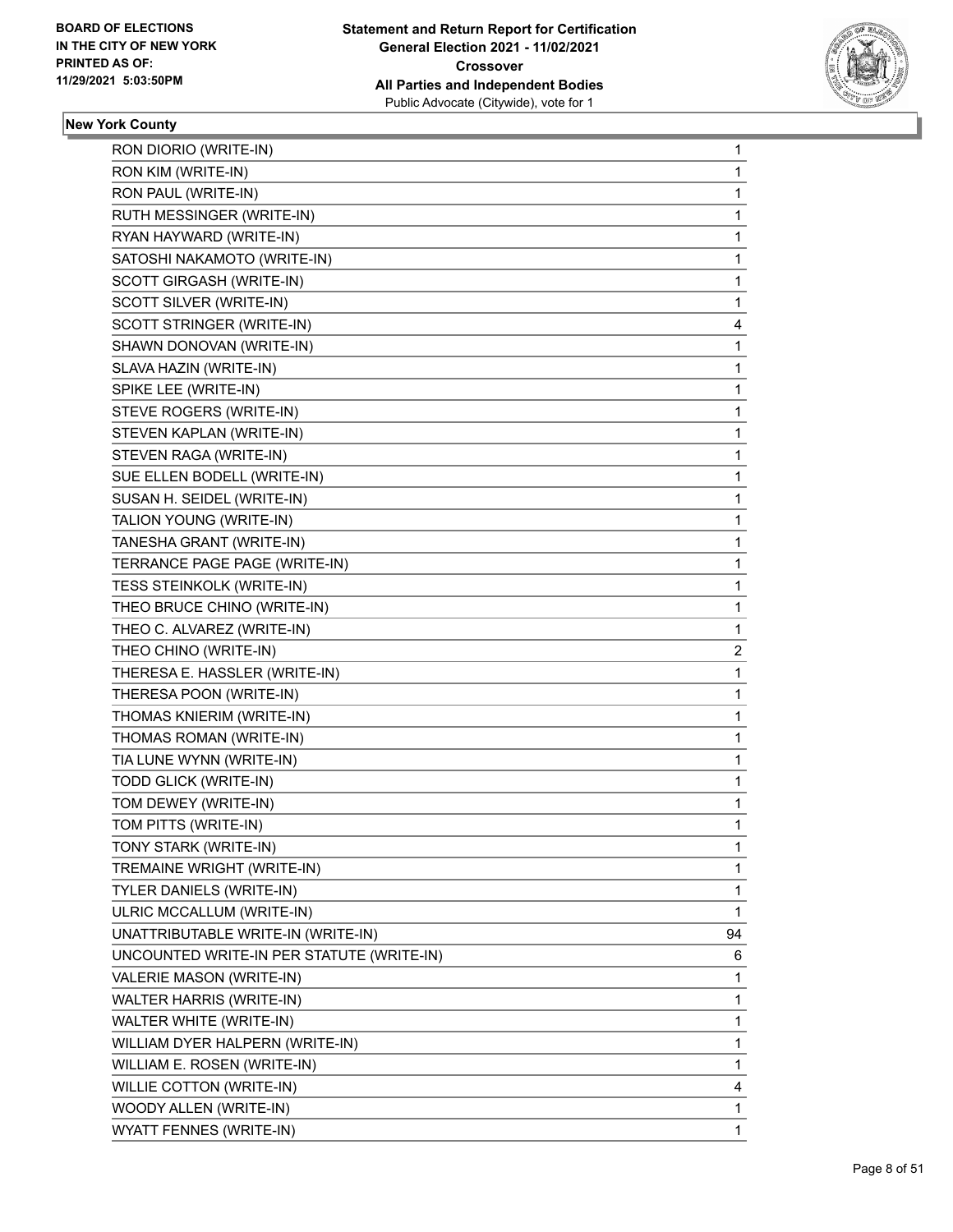

| YETTA KURLAND (WRITE-IN)   |               |
|----------------------------|---------------|
| YULIDN MARTINEZ (WRITE-IN) |               |
| ZACHARY ISCHOL (WRITE-IN)  |               |
| ZACHARY KOCHIN (WRITE-IN)  |               |
| ZACHERY ZAGGER (WRITE-IN)  |               |
| ZEPHYR TEACHOUT (WRITE-IN) | $\mathcal{P}$ |
| <b>Total Votes</b>         | 264,755       |
| Unrecorded                 | 14.462        |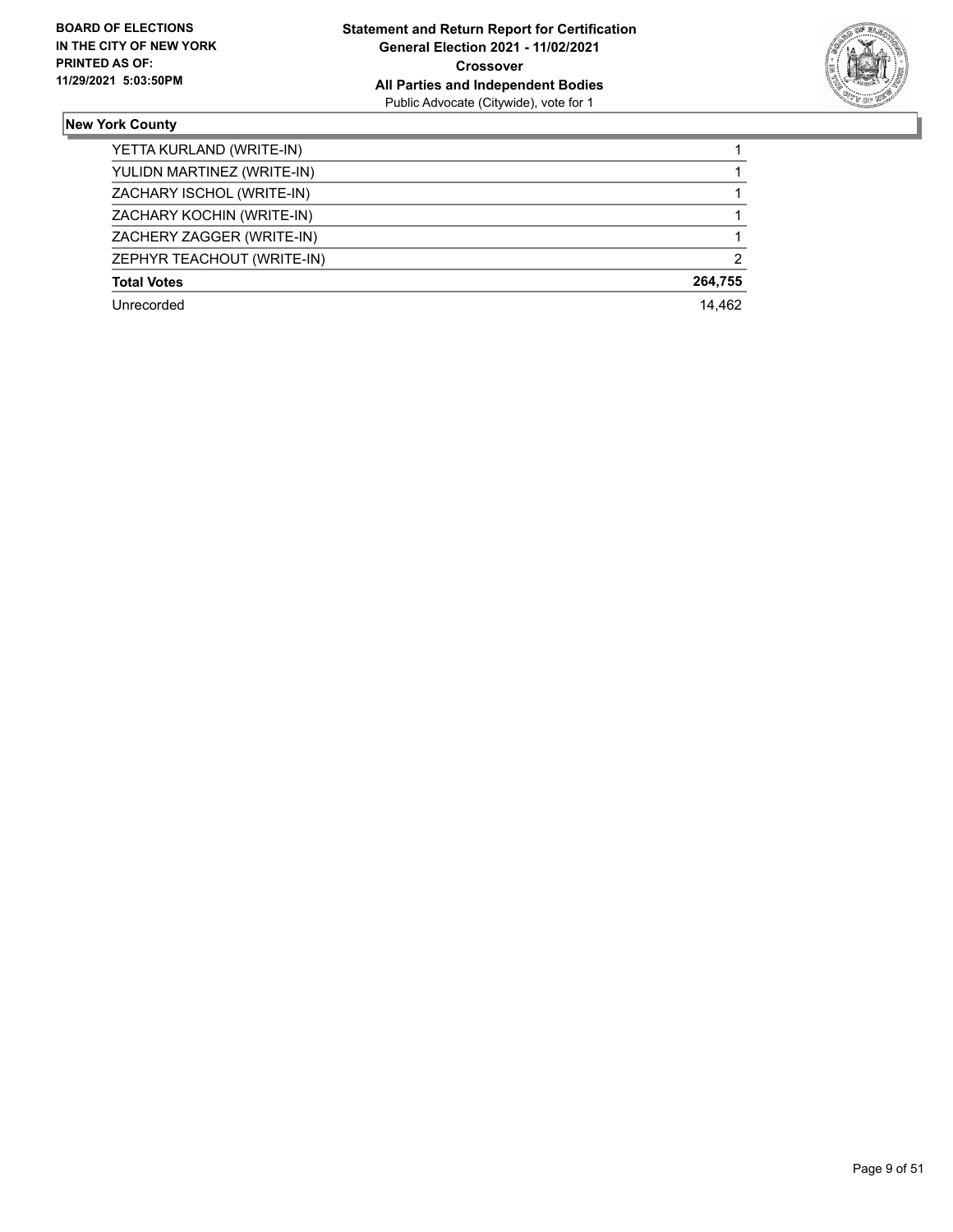

# **Bronx County**

| <b>PUBLIC COUNTER</b>                                    | 119,351 |
|----------------------------------------------------------|---------|
| <b>MANUALLY COUNTED EMERGENCY</b>                        | 0       |
| ABSENTEE / MILITARY                                      | 8,993   |
| <b>AFFIDAVIT</b>                                         | 731     |
| <b>Total Ballots</b>                                     | 129,075 |
| Less - Inapplicable Federal/Special Presidential Ballots | 0       |
| <b>Total Applicable Ballots</b>                          | 129,075 |
| JUMAANE D. WILLIAMS (DEMOCRATIC)                         | 94,640  |
| DR. DEVI ELIZABETH NAMPIAPARAMPIL (REPUBLICAN)           | 18,234  |
| ANTHONY L. HERBERT (CONSERVATIVE)                        | 5,762   |
| DEVIN W. BALKIND (LIBERTARIAN)                           | 1,087   |
| DR. DEVI ELIZABETH NAMPIAPARAMPIL (SAVE OUR CITY)        | 476     |
| ANTHONY L. HERBERT (INDEPENDENT)                         | 813     |
| ALICIA LOPEZ (WRITE-IN)                                  | 1       |
| ANDREW CUOMO (WRITE-IN)                                  | 1       |
| ANGELO ORTIZ (WRITE-IN)                                  | 1       |
| <b>BRANDON RITCHIE (WRITE-IN)</b>                        | 1       |
| BRIAN SEMINARIO (WRITE-IN)                               | 1       |
| BRIEONA MARTIN HOWARD (WRITE-IN)                         | 1       |
| CAROL ROBINSON (WRITE-IN)                                | 1       |
| CHRISTINE QUINN (WRITE-IN)                               | 1       |
| COREY M TUDOR (WRITE-IN)                                 | 1       |
| DABY PARIS (WRITE-IN)                                    | 1       |
| DAVID YASSKY (WRITE-IN)                                  | 1       |
| DOUGLAS MATHEWS (WRITE-IN)                               | 1       |
| EDWIN JARVIS (WRITE-IN)                                  | 1       |
| EILEEN M ANGELO (WRITE-IN)                               | 1       |
| ELLIOT ENGEL (WRITE-IN)                                  | 4       |
| ERIC LACEWELL (WRITE-IN)                                 | 1       |
| EUGENE DEBS (WRITE-IN)                                   | 1       |
| FRANCISCO A. SPIES SR. (WRITE-IN)                        | 1       |
| FRANK REYES (WRITE-IN)                                   | 1       |
| FREDERIC GOLDEN (WRITE-IN)                               | 1       |
| GALE A BREWER (WRITE-IN)                                 | 2       |
| <b>GEORGE LATTIMER (WRITE-IN)</b>                        | 1       |
| GLORIA MATERRA (WRITE-IN)                                | 1       |
| HARRY R. OEHLER (WRITE-IN)                               | 1       |
| <b>INBAL KLEIN (WRITE-IN)</b>                            | 1       |
| <b>JABARI BRISPORT (WRITE-IN)</b>                        | 1       |
| JACOB LUCENO (WRITE-IN)                                  | 1       |
| JODY FELDMAN (WRITE-IN)                                  | 1       |
| JOE BIDEN (WRITE-IN)                                     | 1       |
| JOHANNA ABAD (WRITE-IN)                                  | 1       |
| JOHN FRANCIS LUDEWIG (WRITE-IN)                          | 1       |
| JOSEPH CROWLEY (WRITE-IN)                                | 1       |
| JOSEPH VILLA (WRITE-IN)                                  | 1       |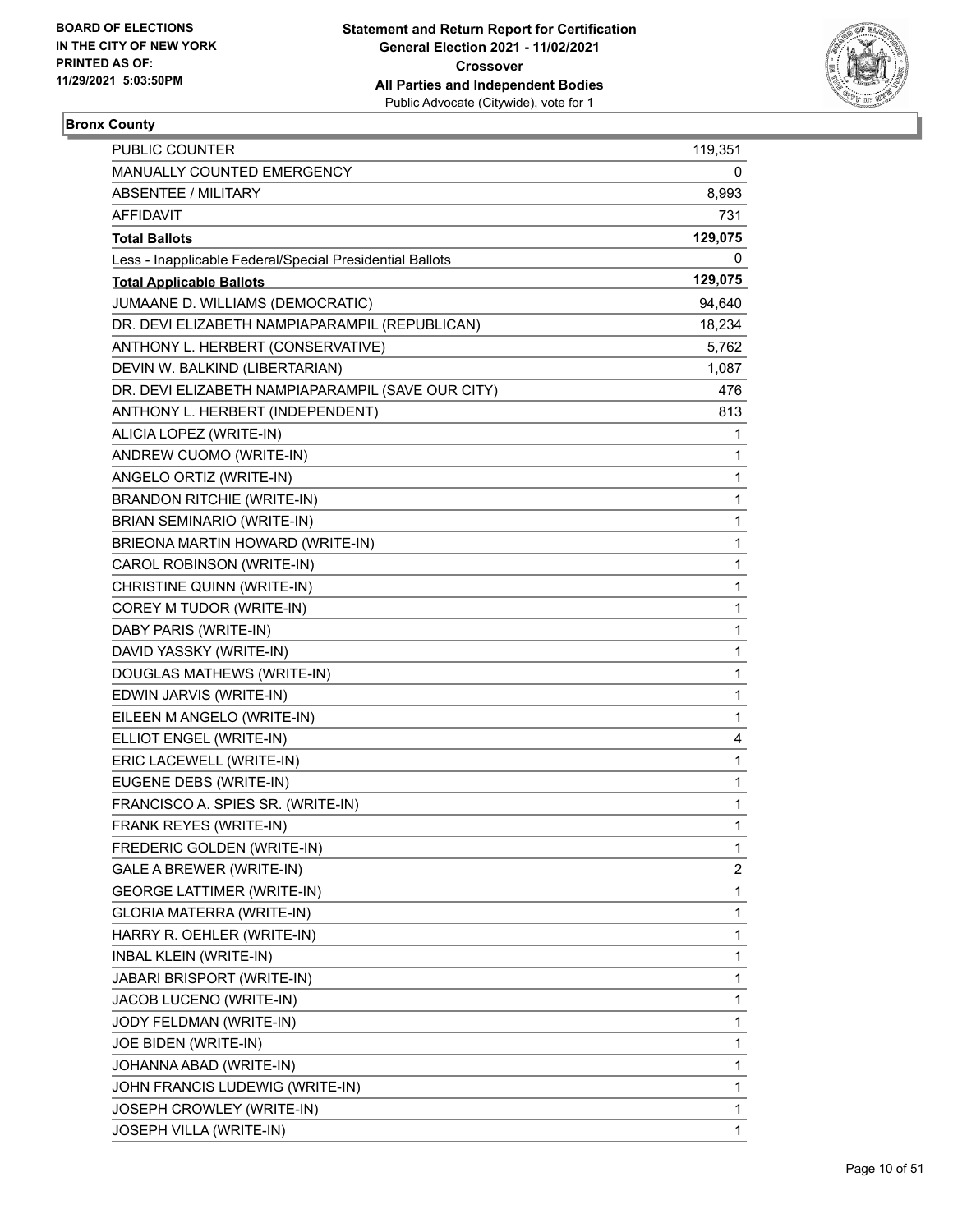

# **Bronx County**

| JULIO MARTINEZ II (WRITE-IN)              | 1           |
|-------------------------------------------|-------------|
| JUNIOR MUNOZ (WRITE-IN)                   | 1           |
| JUSTIN OLIVER (WRITE-IN)                  | 1           |
| KALMAN YEGER (WRITE-IN)                   | 1           |
| KENNETH PEREZ (WRITE-IN)                  | 2           |
| KEVIN CHEY (WRITE-IN)                     | 1           |
| KOLU K BAYSAH (WRITE-IN)                  | 1           |
| MANO ULJIC (WRITE-IN)                     | 1           |
| MARIELLE BLACKBURN (WRITE-IN)             | 1           |
| MARK GREEN (WRITE-IN)                     | 1           |
| MARYANN CONNOLLY (WRITE-IN)               | 1           |
| MAYA WILEY (WRITE-IN)                     | 1           |
| MILI BONILLA (WRITE-IN)                   | 1           |
| NANCI HEALY (WRITE-IN)                    | 1           |
| NASIR MUHAMMAD (WRITE-IN)                 | 1           |
| NATALIE GOMEZ VELEZ (WRITE-IN)            | 2           |
| NURYS A LAUREANO (WRITE-IN)               | $\mathbf 1$ |
| PRESTON CARTER (WRITE-IN)                 | $\mathbf 1$ |
| RALPH NADER (WRITE-IN)                    | 1           |
| RAMONA FERREYRA (WRITE-IN)                | 1           |
| RAYMOND W. KELLY (WRITE-IN)               | 1           |
| RUBEN DIAZ JR (WRITE-IN)                  | 1           |
| SAMUEL SEABURY (WRITE-IN)                 | 1           |
| SANDI LUSK (WRITE-IN)                     | 1           |
| SHIMRON GALLIMORE (WRITE-IN)              | $\mathbf 1$ |
| SISTER E JONES BEY (WRITE-IN)             | 1           |
| THEO CHINO (WRITE-IN)                     | 2           |
| UNATTRIBUTABLE WRITE-IN (WRITE-IN)        | 45          |
| UNCOUNTED WRITE-IN PER STATUTE (WRITE-IN) | 1           |
| VICTOR HUGO GUTIERREZ (WRITE-IN)          | 1           |
| WALTER H. GREEN (WRITE-IN)                | 2           |
| <b>WILLIE COTTON (WRITE-IN)</b>           | 1           |
| <b>Total Votes</b>                        | 121,129     |
| Unrecorded                                | 7,946       |
|                                           |             |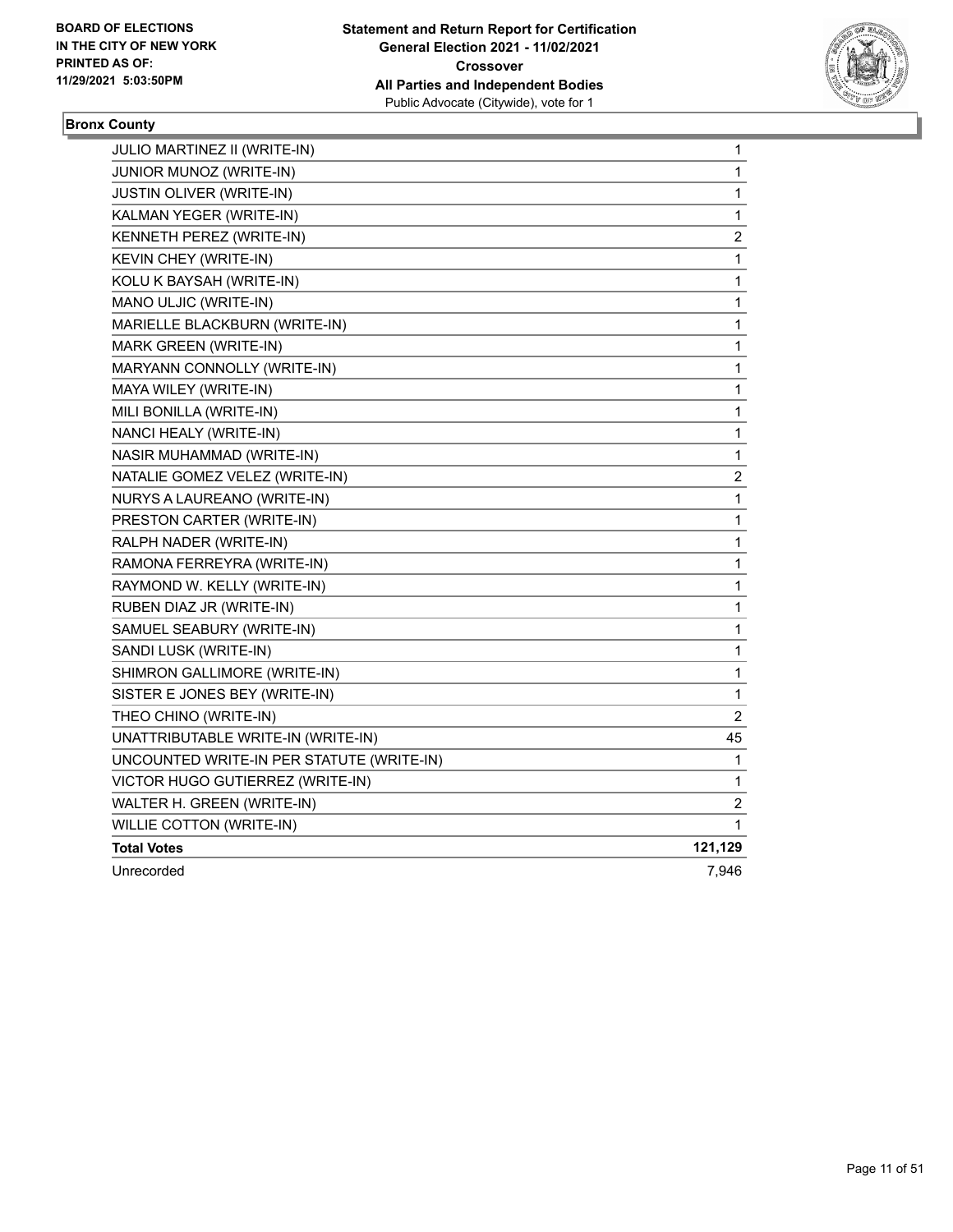

| PUBLIC COUNTER                                           | 326,241                 |
|----------------------------------------------------------|-------------------------|
| MANUALLY COUNTED EMERGENCY                               | 9                       |
| <b>ABSENTEE / MILITARY</b>                               | 17,570                  |
| AFFIDAVIT                                                | 2,383                   |
| <b>Total Ballots</b>                                     | 346,203                 |
| Less - Inapplicable Federal/Special Presidential Ballots | 0                       |
| <b>Total Applicable Ballots</b>                          | 346,203                 |
| JUMAANE D. WILLIAMS (DEMOCRATIC)                         | 240,710                 |
| DR. DEVI ELIZABETH NAMPIAPARAMPIL (REPUBLICAN)           | 60,700                  |
| ANTHONY L. HERBERT (CONSERVATIVE)                        | 16,585                  |
| DEVIN W. BALKIND (LIBERTARIAN)                           | 3,482                   |
| DR. DEVI ELIZABETH NAMPIAPARAMPIL (SAVE OUR CITY)        | 813                     |
| ANTHONY L. HERBERT (INDEPENDENT)                         | 3,366                   |
| ADRIAN BENPE (WRITE-IN)                                  | 1                       |
| ALEX MUTZEN (WRITE-IN)                                   | 1                       |
| ALICIA BOYD (WRITE-IN)                                   | 4                       |
| ALPHEIA JOHNSON (WRITE-IN)                               | 1                       |
| ALTON MADDOX (WRITE-IN)                                  | 1                       |
| AMY PANAV (WRITE-IN)                                     | 1                       |
| ANDREW AKASON (WRITE-IN)                                 | $\overline{\mathbf{c}}$ |
| ANDREW APICELLA (WRITE-IN)                               | 1                       |
| ANDREW CUOMO (WRITE-IN)                                  | 1                       |
| ANDREW KIEL (WRITE-IN)                                   | $\overline{\mathbf{c}}$ |
| ANDREW KLEIN (WRITE-IN)                                  | $\mathbf{1}$            |
| ANDREW RITCHIE (WRITE-IN)                                | 1                       |
| ANDREW YANG (WRITE-IN)                                   | 3                       |
| ANNETTE FUDERO (WRITE-IN)                                | 1                       |
| ANTHONY L. LERBEFT (WRITE-IN)                            | 1                       |
| ARIGDOR MILLER (WRITE-IN)                                | 1                       |
| ARTHUR KLEYNERMAN (WRITE-IN)                             | 1                       |
| ASHER SMITH (WRITE-IN)                                   | 1                       |
| AUROHAM E. LIPKIND (WRITE-IN)                            | 1                       |
| AVIGDOR KITEVITS (WRITE-IN)                              | 1                       |
| AVRAHAM HAMEL (WRITE-IN)                                 | 1                       |
| AVROHAM E LIPKIND (WRITE-IN)                             | 1                       |
| BARRY GRUMET (WRITE-IN)                                  | 1                       |
| BEB BARBER (WRITE-IN)                                    | 1                       |
| BENJAMIN W. SCHAEFFEN (WRITE-IN)                         | 1                       |
| BENSIIN BORUKHOR (WRITE-IN)                              | 1                       |
| BENTLEY WEINFELD (WRITE-IN)                              | 1                       |
| BERNIE SANDERS (WRITE-IN)                                | $\overline{\mathbf{c}}$ |
| BILL DE BLASIO (WRITE-IN)                                | 1                       |
| BILL DEBLASIO (WRITE-IN)                                 | $\overline{\mathbf{c}}$ |
| BILL DI BLASIO (WRITE-IN)                                | 1                       |
| <b>BORUCH FELSENBURG (WRITE-IN)</b>                      | 1                       |
| BRAD VOGEL (WRITE-IN)                                    | 1                       |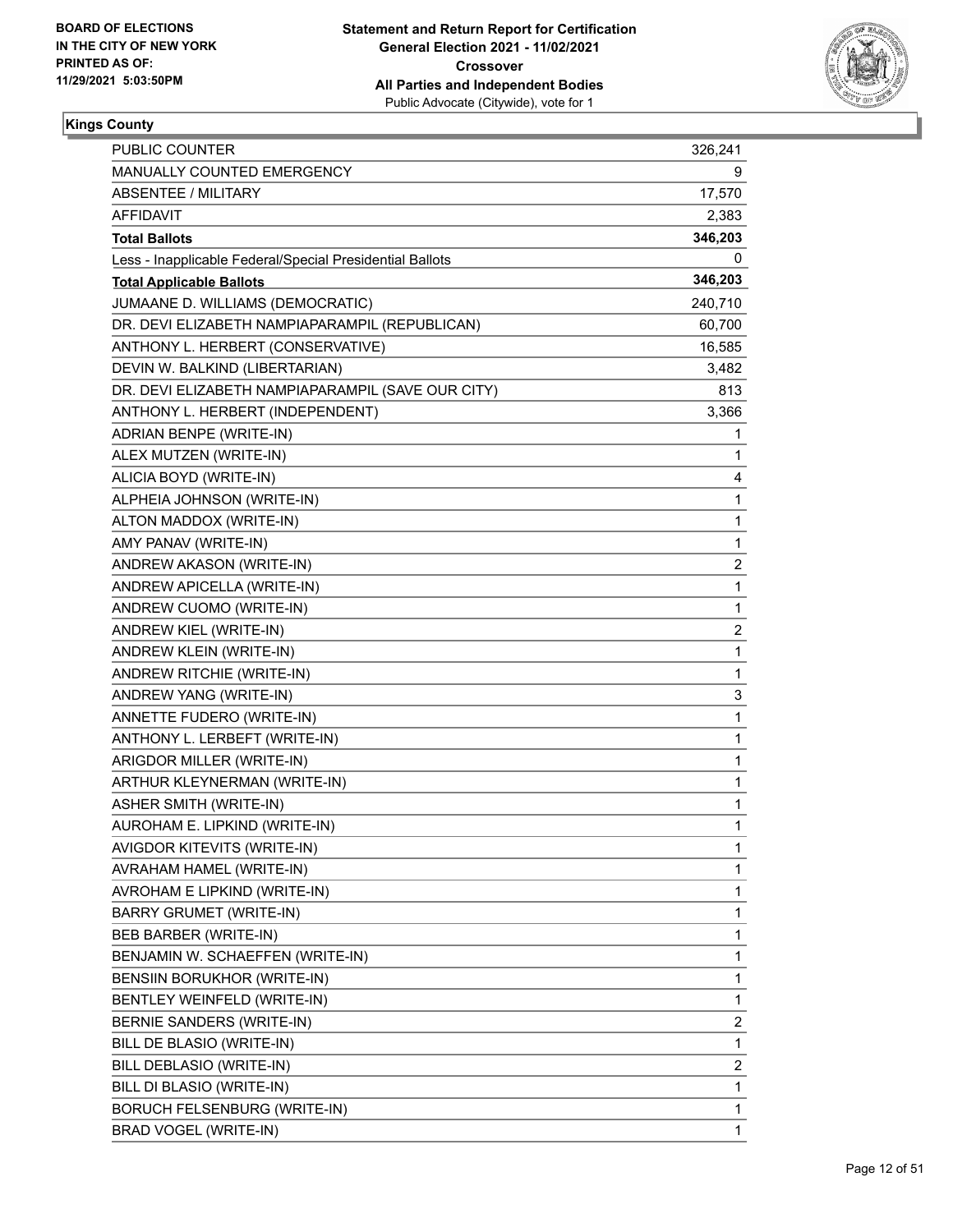

| BRIAN CUNNINGHAM (WRITE-IN)         | 1              |
|-------------------------------------|----------------|
| BRIAN JENKS (WRITE-IN)              | 1              |
| <b>BRIAN LEHRER (WRITE-IN)</b>      | 1              |
| BRITZIAN SPREI (WRITE-IN)           | 1              |
| <b>BRUCE DICKSTEIN (WRITE-IN)</b>   | 2              |
| <b>BRUCE WAYNE (WRITE-IN)</b>       | 1              |
| BRYAN LOUIE (WRITE-IN)              | 1              |
| BRYAN PERRI (WRITE-IN)              | 1              |
| CARL STUBBS (WRITE-IN)              | 1              |
| CARMEN HERNANDEZ (WRITE-IN)         | 1              |
| CHAIYIM FLOER (WRITE-IN)            | 1              |
| CHAM WEISS (WRITE-IN)               | 1              |
| CHANA ROIZY (WRITE-IN)              | 1              |
| CHARLES FRODELLA (WRITE-IN)         | 1              |
| CHAUEE WALKER (WRITE-IN)            | 1              |
| CHI ANUNWA (WRITE-IN)               | 1              |
| CHRISTINE QUINONES (WRITE-IN)       | 1              |
| CHRISTOPHER LIATSIS (WRITE-IN)      | 1              |
| CHRISTOPHER SHARPE (WRITE-IN)       | 1              |
| CLARICEA WGAI (WRITE-IN)            | 1              |
| COREY JOHNSON (WRITE-IN)            | $\overline{c}$ |
| COREY ROBIN (WRITE-IN)              | 1              |
| COSWELL HOLLOWAY (WRITE-IN)         | 1              |
| CRAIG MONTALBUNO (WRITE-IN)         | 1              |
| CURTIS SLINWA (WRITE-IN)            | 1              |
| CURTIS SLIWA (WRITE-IN)             | 3              |
| CYNTHIA NIXON (WRITE-IN)            | 1              |
| DAN TOKAYER (WRITE-IN)              | 1              |
| DANIELLE CASTALDI MICCA (WRITE-IN)  | 1              |
| DANIELLE CASTALDIA MICCA (WRITE-IN) | $\overline{c}$ |
| DAVE COLON (WRITE-IN)               | 1              |
| DAVID ALEXIS (WRITE-IN)             | 1              |
| DAVID DRAKE (WRITE-IN)              | 1              |
| DAVID G GREENFIELD (WRITE-IN)       | 1              |
| DAVID GREENFIELD (WRITE-IN)         | 1              |
| DAVID KATZ (WRITE-IN)               | 1              |
| DAVID NEIBERMAN (WRITE-IN)          | 1              |
| DAVID NIDERMAN (WRITE-IN)           | 1              |
| DAVID SCHWARTZ (WRITE-IN)           | 1              |
| DEBORAH SHAMEL (WRITE-IN)           | 1              |
| DEBRA DENNIS (WRITE-IN)             | 1              |
| DEVORA FEIT (WRITE-IN)              | 1              |
| DIANA SANABRIA (WRITE-IN)           | 1              |
| DIANE LAPP (WRITE-IN)               | 1              |
| DINA H WALDMAN (WRITE-IN)           | 1              |
| DOMINICK SARTA (WRITE-IN)           | $\mathbf{1}$   |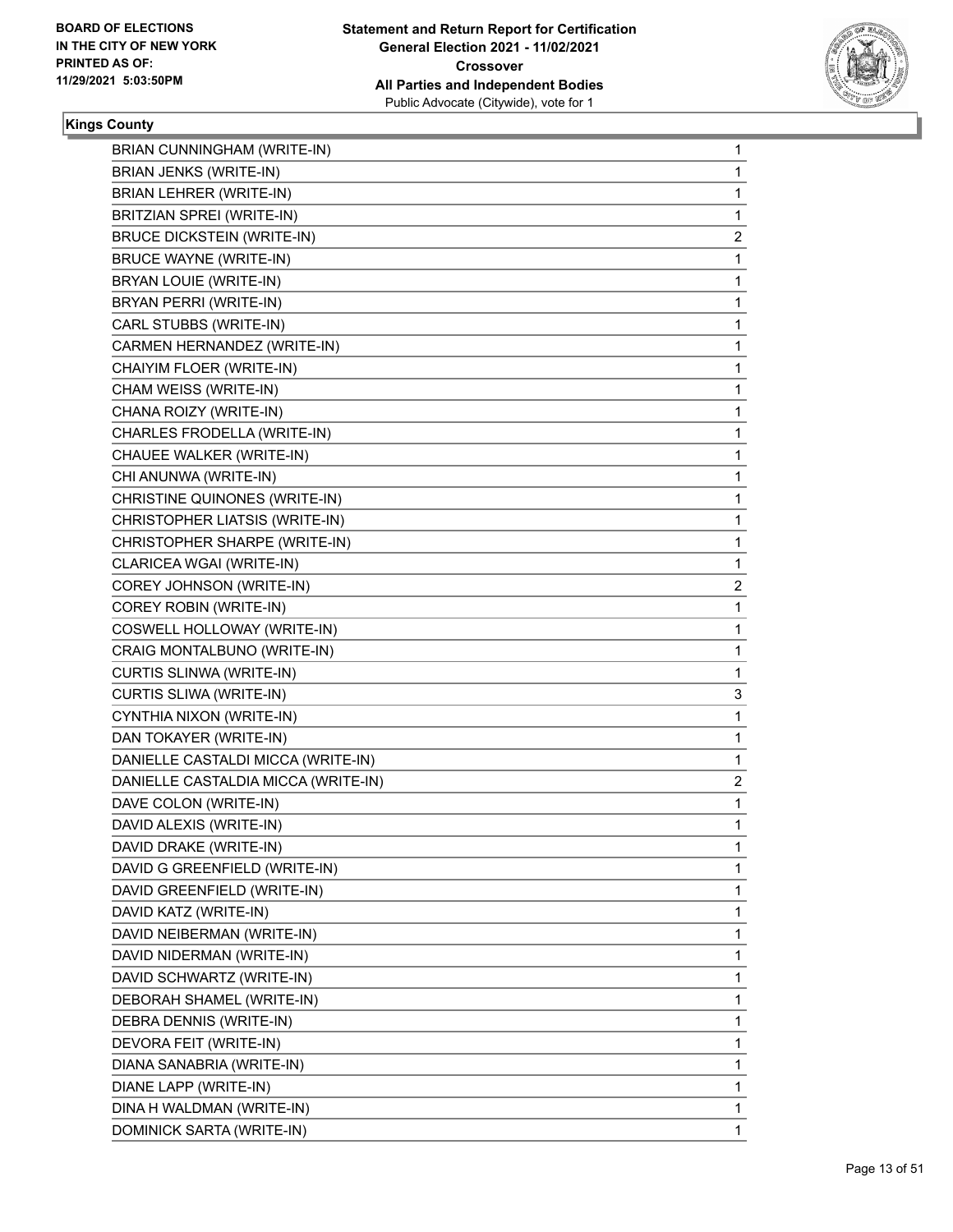

| DOMONIC CAMPANAR (WRITE-IN)     | 1            |
|---------------------------------|--------------|
| DONALD CRANSTON (WRITE-IN)      | 1            |
| DONALD J TRUMP (WRITE-IN)       | 4            |
| DONALD J. TRUMP (WRITE-IN)      | 1            |
| DONALD J.CRANSTON (WRITE-IN)    | 1            |
| DONALD MARSHALL (WRITE-IN)      | 1            |
| DONALD TRUMP (WRITE-IN)         | 10           |
| DONALD TRUMP JR (WRITE-IN)      | 1            |
| DONLAD TRUMP (WRITE-IN)         | 1            |
| DOREEN GARSON (WRITE-IN)        | 1            |
| ED ATRIN (WRITE-IN)             | 1            |
| ED SZCZEPAEINK (WRITE-IN)       | 1            |
| EKOYO ATKINS (WRITE-IN)         | 1            |
| ELAINE DAVID (WRITE-IN)         | 1            |
| ELENA BEELEY NICOLAS (WRITE-IN) | 1            |
| ELIZABETH BROWN (WRITE-IN)      | 1            |
| ELIZABETH DUPLESSY (WRITE-IN)   | 1            |
| ELLA NUCHE (WRITE-IN)           | 1            |
| ERCAN NURI AYBASTI (WRITE-IN)   | 1            |
| ERIC ADAMS (WRITE-IN)           | 1            |
| ERIC ULRICH (WRITE-IN)          | 1            |
| ESTELLE ROSS (WRITE-IN)         | $\mathbf{1}$ |
| ESTHER JARASKWICZ (WRITE-IN)    | 1            |
| EVAN SWEAT (WRITE-IN)           | 1            |
| FARAH LOUIS (WRITE-IN)          | 2            |
| FELIX BIEDERMAN (WRITE-IN)      | 1            |
| FILLIPPO GALLO (WRITE-IN)       | 1            |
| FIORELLA LAGUADA (WRITE-IN)     | $\mathbf{1}$ |
| FRED GUINDI (WRITE-IN)          | 1            |
| GABRIELLA KAMINSKY (WRITE-IN)   | 1            |
| <b>GARRY SWORDS (WRITE-IN)</b>  | 1            |
| <b>GAYLE BREWER (WRITE-IN)</b>  | 1            |
| GEOFFERY A DAVIS (WRITE-IN)     | 1            |
| <b>GITEL HEMLICK (WRITE-IN)</b> | 1            |
| <b>GOLDIE ALLEN (WRITE-IN)</b>  | 1            |
| <b>GORAN SVORCAN (WRITE-IN)</b> | 1            |
| <b>GWEN GOODWIN (WRITE-IN)</b>  | $\mathbf{1}$ |
| HEATHER GERSHEN (WRITE-IN)      | 1            |
| HENCHY RUTTNER (WRITE-IN)       | 1            |
| HENNY KLEINMAN (WRITE-IN)       | 1            |
| HERMAN SOFER (WRITE-IN)         | 1            |
| HERSH LENDOW (WRITE-IN)         | 1            |
| HERSHY MANDEL (WRITE-IN)        | 1            |
| HESHY TISCHLER (WRITE-IN)       | 1            |
| HILARY CLINTON (WRITE-IN)       | 1            |
| HON GEORGE SILVER (WRITE-IN)    | $\mathbf{1}$ |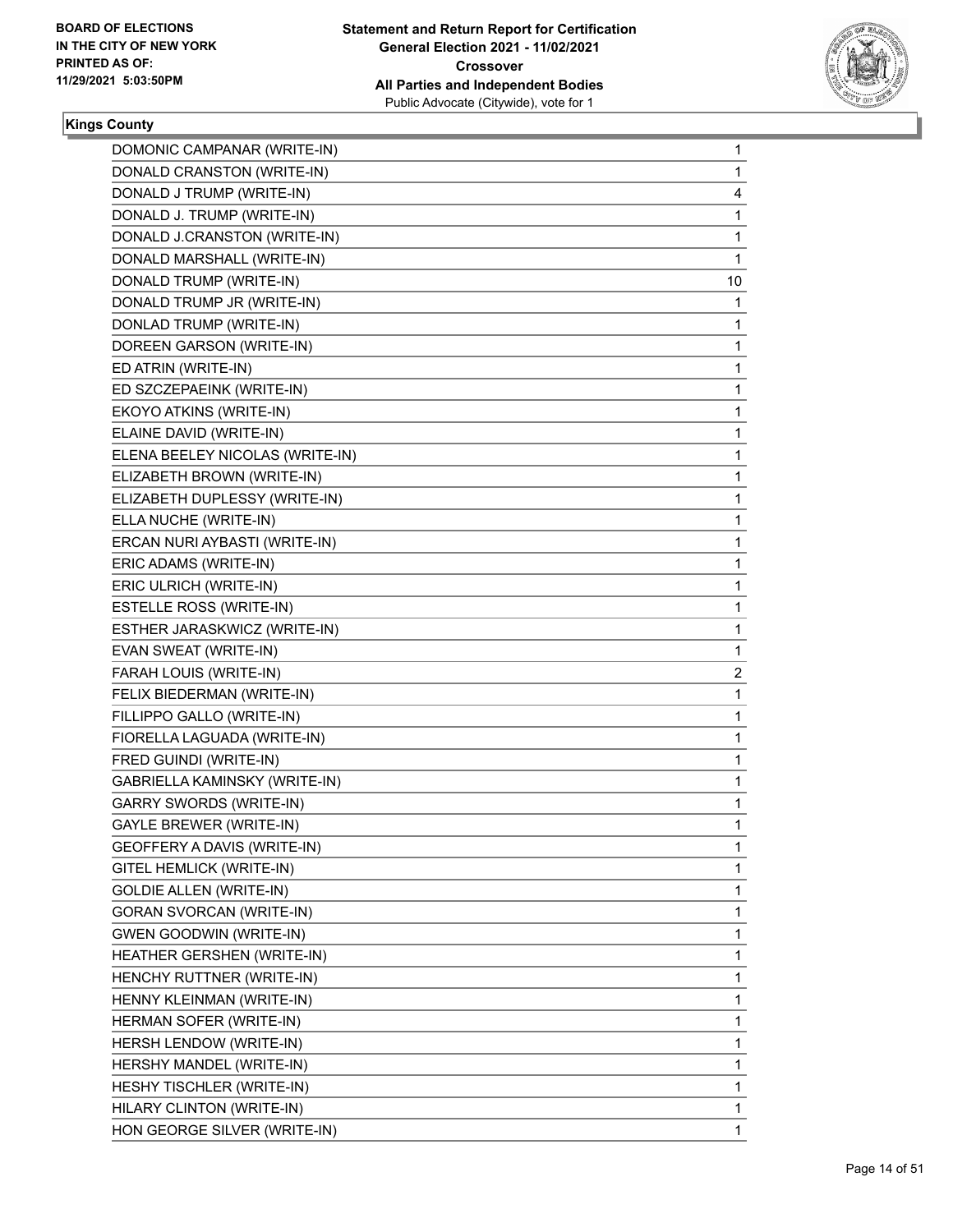

| HOWARD STERN (WRITE-IN)         | 1 |
|---------------------------------|---|
| HOWIE HAWKINS (WRITE-IN)        | 1 |
| HUDIE REISS (WRITE-IN)          | 1 |
| IAN D. GIERHEK (WRITE-IN)       | 1 |
| IAN D. GIRSHEK (WRITE-IN)       | 1 |
| IHAN OMAR (WRITE-IN)            | 1 |
| INDIA WALTON (WRITE-IN)         | 1 |
| INNA VERNIKOV (WRITE-IN)        | 3 |
| ISAAL SCHOENFELD (WRITE-IN)     | 1 |
| IVANKA TRUMP (WRITE-IN)         | 1 |
| JAMES LANE (WRITE-IN)           | 2 |
| <b>JASON STERN (WRITE-IN)</b>   | 1 |
| JEFF SMITH (WRITE-IN)           | 1 |
| JEFFERY LOCKE (WRITE-IN)        | 1 |
| JENNIFER FARRELLY (WRITE-IN)    | 1 |
| JENNIFER HERR (WRITE-IN)        | 1 |
| JEREMY SEIDEMAN (WRITE-IN)      | 3 |
| JESSIE M. FERGUSAN (WRITE-IN)   | 1 |
| JOE BRANDON (WRITE-IN)          | 1 |
| JOEL GROSS (WRITE-IN)           | 1 |
| JOEL REISMAN (WRITE-IN)         | 1 |
| JOEPH R LENTOR (WRITE-IN)       | 1 |
| JOHN DOW (WRITE-IN)             | 1 |
| JOHN LOANNIOIS (WRITE-IN)       | 1 |
| JONATHAN KIMMEL (WRITE-IN)      | 1 |
| JOSEPH HAWTHONE (WRITE-IN)      | 1 |
| JOSEPH JAMES LASASSA (WRITE-IN) | 1 |
| JOSEPH LENTOL (WRITE-IN)        | 1 |
| JOSH MEHLMAN (WRITE-IN)         | 1 |
| JOSHUA FEUER (WRITE-IN)         | 1 |
| JOSMAR TRUTELLO (WRITE-IN)      | 1 |
| JOYCE SCOTT BRAYBOY (WRITE-IN)  | 3 |
| JULIE DAVIS (WRITE-IN)          | 2 |
| JULIUS RANDEL (WRITE-IN)        | 1 |
| <b>JUSTIN SEIBEL (WRITE-IN)</b> | 1 |
| <b>JUSTIN SIEBEL (WRITE-IN)</b> | 1 |
| KADIATON DIALLO (WRITE-IN)      | 1 |
| KALMAN YEGER (WRITE-IN)         | 1 |
| KAREN CHAN (WRITE-IN)           | 1 |
| KATHRYN GARCIA (WRITE-IN)       | 3 |
| KATHY HOCHAL (WRITE-IN)         | 1 |
| KEITH DALY (WRITE-IN)           | 1 |
| KELLY WRIGHT (WRITE-IN)         | 1 |
| KENNETH WALUYN (WRITE-IN)       | 1 |
| KERON ALLEYNE (WRITE-IN)        | 1 |
| KING ASA (WRITE-IN)             | 1 |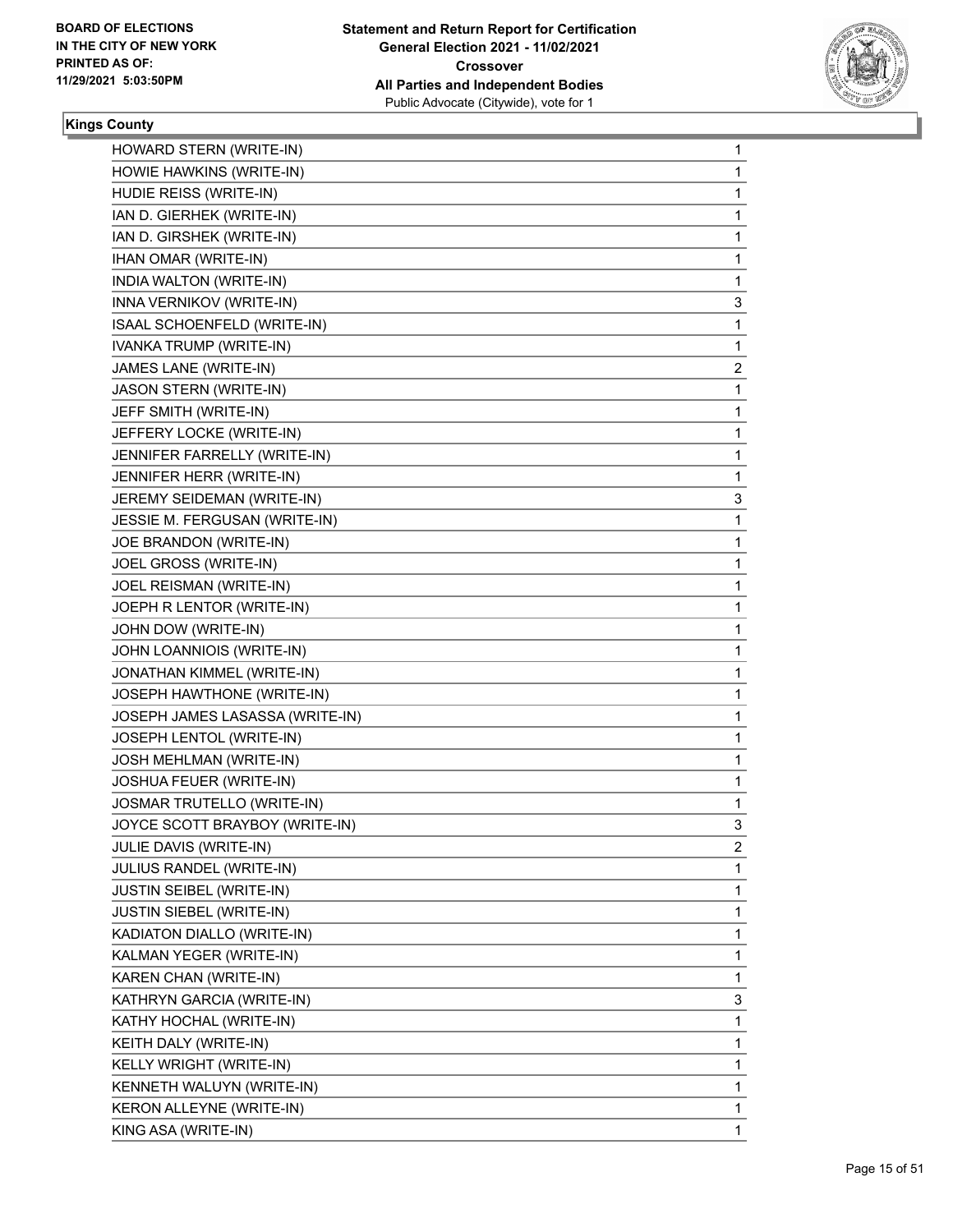

| KIRSTEN ORTIZ (WRITE-IN)       | 1              |
|--------------------------------|----------------|
| <b>KYRIE IRVING (WRITE-IN)</b> | $\mathbf{1}$   |
| LAURIE CAMBO (WRITE-IN)        | 1              |
| LEBRON JAMES (WRITE-IN)        | 1              |
| LENA DUNHAM (WRITE-IN)         | 1              |
| LENNY MARKH (WRITE-IN)         | 1              |
| LESTER CHANG (WRITE-IN)        | 1              |
| LETITIA JAMES (WRITE-IN)       | $\mathbf{1}$   |
| LILA ZIEGLER (WRITE-IN)        | 1              |
| LINDSEY BUCKINGHAM (WRITE-IN)  | 1              |
| LIO RUSH (WRITE-IN)            | 1              |
| LORI WILLIS (WRITE-IN)         | 1              |
| LORRAINE SHERION (WRITE-IN)    | 1              |
| LOU WEAVER (WRITE-IN)          | $\mathbf{1}$   |
| LOUIS CRESPO (WRITE-IN)        | 1              |
| LOUIS GIORDANO (WRITE-IN)      | 1              |
| LOUIS ROSSMANN (WRITE-IN)      | 1              |
| LUCILLE MERRIAM (WRITE-IN)     | 1              |
| LUCRETIA POTTER (WRITE-IN)     | 1              |
| LUIGI D'AGASTINE (WRITE-IN)    | $\mathbf{1}$   |
| MADONNA CICCONE (WRITE-IN)     | 1              |
| MAETIR YONA (WRITE-IN)         | 1              |
| MAGGIE MARGOLIS (WRITE-IN)     | 1              |
| MARC LEADERFIEND (WRITE-IN)    | 1              |
| MARCIA MASRI (WRITE-IN)        | 1              |
| MARCUS MASRI (WRITE-IN)        | $\mathbf{1}$   |
| MARGARET MAUGUEST (WRITE-IN)   | 1              |
| MARIA MARKM (WRITE-IN)         | 1              |
| MARIYA MARKH (WRITE-IN)        | 4              |
| MARIYAL MARKH (WRITE-IN)       | 1              |
| MARK E. JAFFE (WRITE-IN)       | 1              |
| MARK GREEN (WRITE-IN)          | 1              |
| MARK MANNIX (WRITE-IN)         | 1              |
| MARK TREYGER (WRITE-IN)        | $\overline{2}$ |
| MARSHALL MATHERS (WRITE-IN)    | 1              |
| MARTIN BISI (WRITE-IN)         | 1              |
| MARTIN SHKRELI (WRITE-IN)      | 1              |
| MARTY KAHAN (WRITE-IN)         | 2              |
| MARVIN H. MALATER (WRITE-IN)   | 1              |
| MASHY GOLDBERG (WRITE-IN)      | 1              |
| MATHEW CAMPBELL (WRITE-IN)     | 1              |
| MATTHEW ELLIAS (WRITE-IN)      | 2              |
| MAX ROSE (WRITE-IN)            | 1              |
| MAX STAHL (WRITE-IN)           | 1              |
| MAXA THORNDYE (WRITE-IN)       | 1              |
| MAYA WILEY (WRITE-IN)          | 6.             |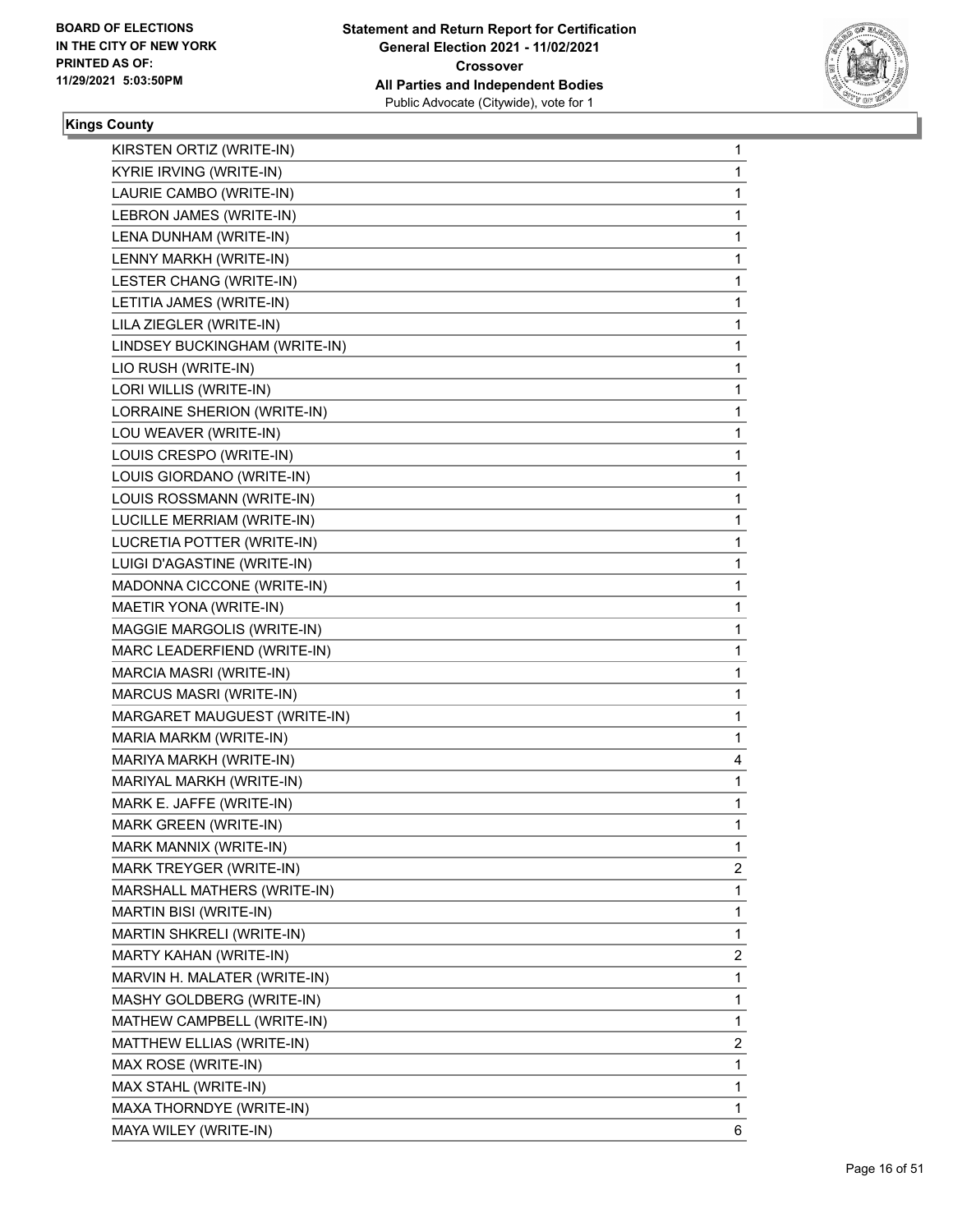

| MEIR GROSS (WRITE-IN)            | 1              |
|----------------------------------|----------------|
| MELISSA MARK VIVERITO (WRITE-IN) | 1              |
| MENACHEM BARNETT (WRITE-IN)      | 1              |
| MENDEL BEN DER (WRITE-IN)        | 1              |
| MESHULEM GINSBURG (WRITE-IN)     | 1              |
| MICHAEL BLOOMBERG (WRITE-IN)     | 2              |
| MICHAEL BLOOMBURG (WRITE-IN)     | 1              |
| MICHAEL LEZNOWSKY (WRITE-IN)     | 1              |
| MICHAEL SCOTT JR. (WRITE-IN)     | 1              |
| MICHELLE RHEE (WRITE-IN)         | 1              |
| MIFRA FRIEDMAN (WRITE-IN)        | 1              |
| MIKE BLOOMBERG (WRITE-IN)        | 1              |
| MIKE BLOOMBURG (WRITE-IN)        | 1              |
| MIKE WHITE (WRITE-IN)            | 1              |
| MILDRED SMITH (WRITE-IN)         | 1              |
| MORDECHAI SCHWARTZ (WRITE-IN)    | 1              |
| MORDICHAI TEITELBAUM (WRITE-IN)  | 1              |
| MORRIS B. COHEN (WRITE-IN)       | 1              |
| MOSES FREIER (WRITE-IN)          | 1              |
| MOSHE KLIEN (WRITE-IN)           | 1              |
| MUMIA ABU JAMAL (WRITE-IN)       | 1              |
| NAOMI KRUP (WRITE-IN)            | 1              |
| NATHAN ALBERT (WRITE-IN)         | 6              |
| NATRAJ BHUSHAN (WRITE-IN)        | 1              |
| NEAL ADELSTEIN (WRITE-IN)        | 1              |
| NICOLE MURRAY (WRITE-IN)         | 1              |
| NINA HAEUSSLER (WRITE-IN)        | 1              |
| NINA TURNER (WRITE-IN)           | 1              |
| NOMKI KONST (WRITE-IN)           | 1              |
| NORMA LAWRENCE (WRITE-IN)        | 1              |
| NORMAN SIEGEL (WRITE-IN)         | $\overline{c}$ |
| NOSOM KATZ (WRITE-IN)            | 1              |
| OPRAH WINFREY (WRITE-IN)         | 1              |
| PATRICIA DORISMOND (WRITE-IN)    | 1              |
| PATRICIA HEMSWORTH (WRITE-IN)    | 1              |
| PAUL CAPOBIANCO (WRITE-IN)       | 1              |
| PAUL PETERSON (WRITE-IN)         | 1              |
| PETER FOX (WRITE-IN)             | 1              |
| PHILIP HOFMANN (WRITE-IN)        | 1              |
| RACHEL GRUEN (WRITE-IN)          | 1              |
| RACHEL LANDSBERG (WRITE-IN)      | 1              |
| RACHEL LEAH ERNSTER (WRITE-IN)   | 1              |
| RAY MCGUIRE (WRITE-IN)           | 1              |
| RESATUL ISLAM (WRITE-IN)         | 1              |
| RICHARD WOLF (WRITE-IN)          | 1              |
| RICHIE TORRES (WRITE-IN)         | 1              |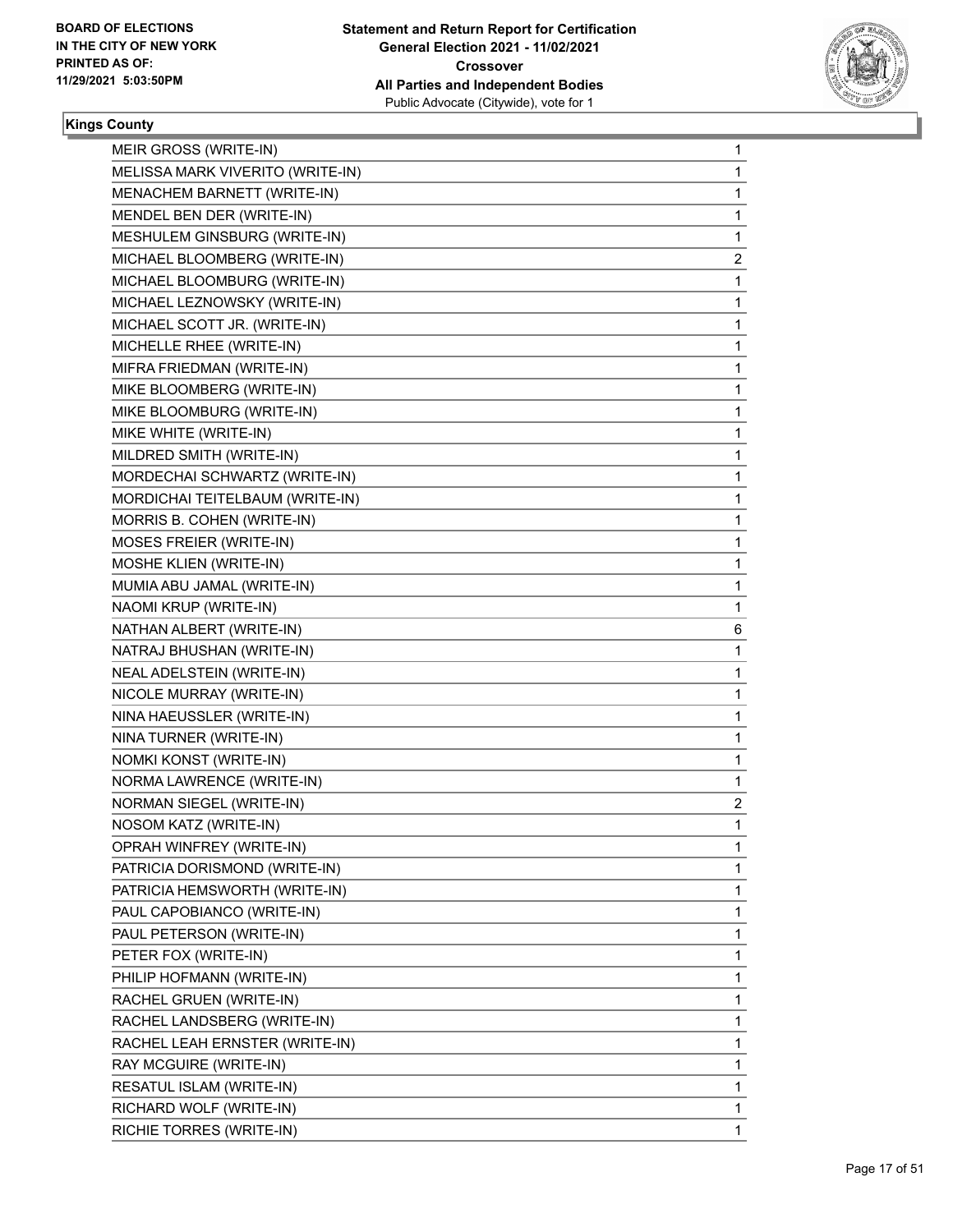

| RITCHIE TORRES (WRITE-IN)      | 1 |
|--------------------------------|---|
| ROB ZWICK (WRITE-IN)           | 1 |
| ROBERT CORNEGY (WRITE-IN)      | 1 |
| RON DESANTIS (WRITE-IN)        | 1 |
| RON DESANTOS (WRITE-IN)        | 1 |
| RONALD DENIS (WRITE-IN)        | 1 |
| RUBY KERRIWETHER (WRITE-IN)    | 1 |
| RUDULPH GIULIANI (WRITE-IN)    | 1 |
| RUTH POWERS (WRITE-IN)         | 1 |
| RYAN MERAEVANS (WRITE-IN)      | 1 |
| SAL LONG (WRITE-IN)            | 1 |
| SAM AMBUSH (WRITE-IN)          | 2 |
| SAM ROTHMAN (WRITE-IN)         | 1 |
| SAMUEL SINGH (WRITE-IN)        | 1 |
| SANDY NURSE (WRITE-IN)         | 1 |
| SARAH PARKER GREEN (WRITE-IN)  | 1 |
| SARAH SEKULA (WRITE-IN)        | 1 |
| SCOTT STRINGER (WRITE-IN)      | 2 |
| SEBASTIANO N.RUSSO (WRITE-IN)  | 1 |
| SELINA KYLE (WRITE-IN)         | 1 |
| SELMA LEZER (WRITE-IN)         | 1 |
| SEMIH OZALP (WRITE-IN)         | 1 |
| SETH LEVIN (WRITE-IN)          | 1 |
| SETH ROSENBLOOM (WRITE-IN)     | 1 |
| SHARI HYMAN (WRITE-IN)         | 1 |
| SHARON RUDOLPH (WRITE-IN)      | 1 |
| SHIMON GRUEN (WRITE-IN)        | 1 |
| SHLOMY FLOOR (WRITE-IN)        | 1 |
| SHMEEL AMSEL (WRITE-IN)        | 1 |
| SHORLAND DANIELS (WRITE-IN)    | 1 |
| SHULEM WEBER (WRITE-IN)        | 1 |
| SHULIEM WIEDER (WRITE-IN)      | 1 |
| SIMCHA FELDER (WRITE-IN)       | 1 |
| SIMCHA SCHRON (WRITE-IN)       | 1 |
| SIMON SANCHEZ (WRITE-IN)       | 1 |
| SOHRAB AHMARI (WRITE-IN)       | 1 |
| STEFEN GRYBAUSKES (WRITE-IN)   | 1 |
| STEPHINE L RINGWOOD (WRITE-IN) | 1 |
| STEVEN CLAIBORE (WRITE-IN)     | 1 |
| STEWART B. MILSTEIN (WRITE-IN) | 1 |
| STOVE INKER (WRITE-IN)         | 1 |
| SUMAANE D WILLIAMS (WRITE-IN)  | 1 |
| SUSAN COHEN (WRITE-IN)         | 1 |
| SUZAN KAUFMAN (WRITE-IN)       | 1 |
| TARDIS JOHNSON (WRITE-IN)      | 1 |
| TASCHA VAN AUKEN (WRITE-IN)    | 1 |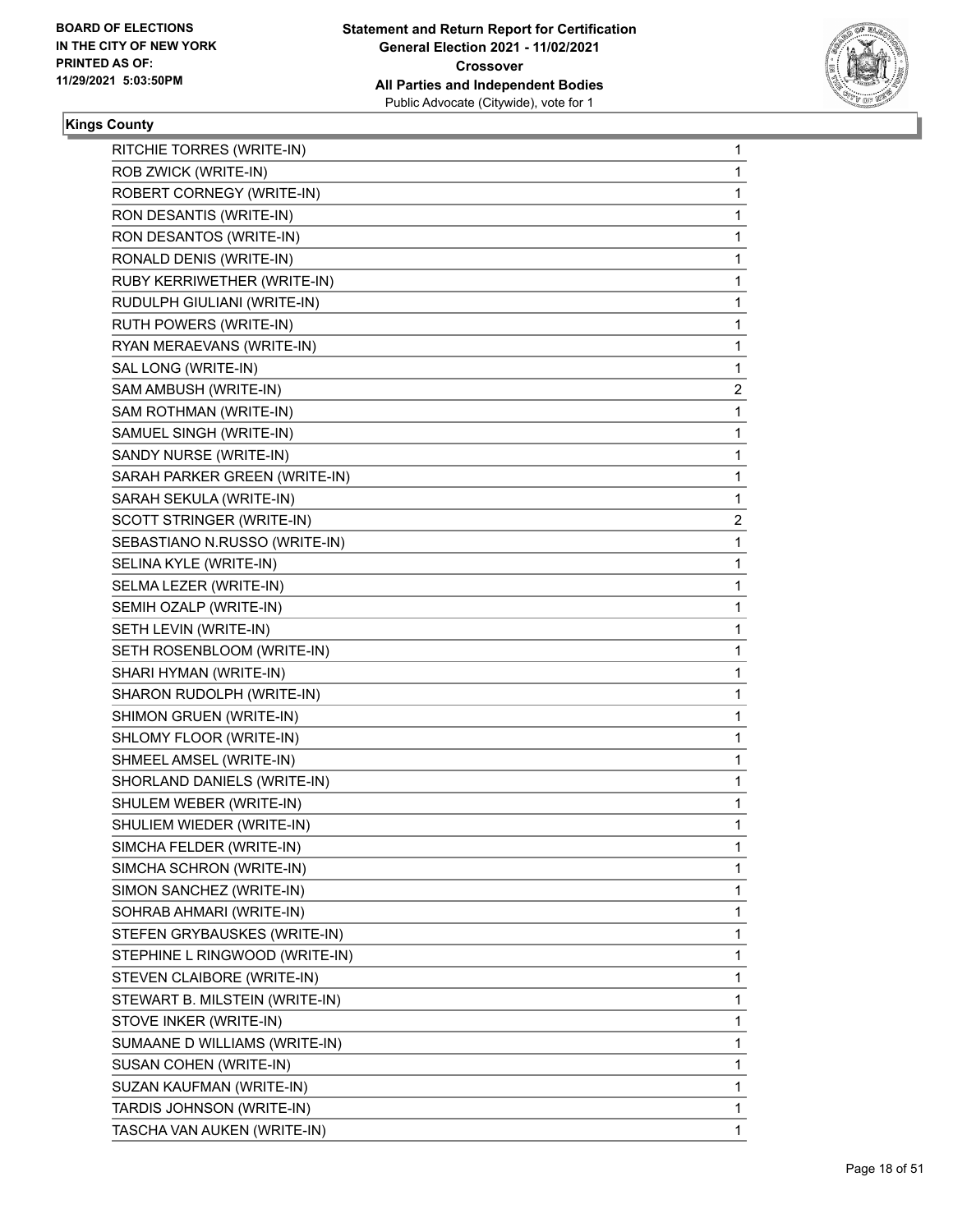

| TAYLOR A.OWEN (WRITE-IN)                  | 1              |
|-------------------------------------------|----------------|
| TERSH GREENFELD (WRITE-IN)                | 1              |
| THEO BRUCE CHINO TAVAREZ (WRITE-IN)       | 1              |
| THOMAS A ZMUDA (WRITE-IN)                 | 1              |
| THOMAS G HOBAN (WRITE-IN)                 | 1              |
| THOMAS INCK (WRITE-IN)                    | 1              |
| TISH JAMES (WRITE-IN)                     | 2              |
| TONY BERTOLDO (WRITE-IN)                  | 1              |
| TREMAINE WRIGHT (WRITE-IN)                | 1              |
| TZVI MAX (WRITE-IN)                       | 1              |
| UNATTRIBUTABLE WRITE-IN (WRITE-IN)        | 203            |
| UNCOUNTED WRITE-IN PER STATUTE (WRITE-IN) | 6              |
| USHA SINGH (WRITE-IN)                     | 1              |
| VICKI BEEN (WRITE-IN)                     | 1              |
| VILMA A REINHARDT (WRITE-IN)              | 1              |
| VINNY PICCOLO (WRITE-IN)                  | 1              |
| VOLVE HERTZ (WRITE-IN)                    | 1              |
| VULLNET VELIU (WRITE-IN)                  | 1              |
| WADEDAN SHEEHEED (WRITE-IN)               | 1              |
| WAYNE MURATORE (WRITE-IN)                 | 1              |
| WILLIE COTRON (WRITE-IN)                  | 1              |
| WILLIE COTTON (WRITE-IN)                  | 1              |
| WILLIE L. BAKER (WRITE-IN)                | 1              |
| YEGOR FEDCHENKO (WRITE-IN)                | 2              |
| YEHUDIS HEINFELD (WRITE-IN)               | 1              |
| YISROEL WEISS (WRITE-IN)                  | 1              |
| YITSCHOK RENMAN (WRITE-IN)                | 1              |
| YITZCHOK KIRSH (WRITE-IN)                 | 1              |
| YITZCHUK KIRSH (WRITE-IN)                 | 1              |
| YOSEF TUEKSKY (WRITE-IN)                  | 1              |
| YOSSI GESBETTER (WRITE-IN)                | 1              |
| YOSSI GLIBERMAN (WRITE-IN)                | 1              |
| YOSSI GLIEBERMAN (WRITE-IN)               | 1              |
| YUSSI GUSTETNER (WRITE-IN)                | 1              |
| ZACHARY JASIE (WRITE-IN)                  | 1              |
| ZALMEN TIETELBAUM (WRITE-IN)              | 1              |
| ZEPHYR TEACHOUT (WRITE-IN)                | $\overline{2}$ |
| <b>Total Votes</b>                        | 326,269        |
| Unrecorded                                | 19,934         |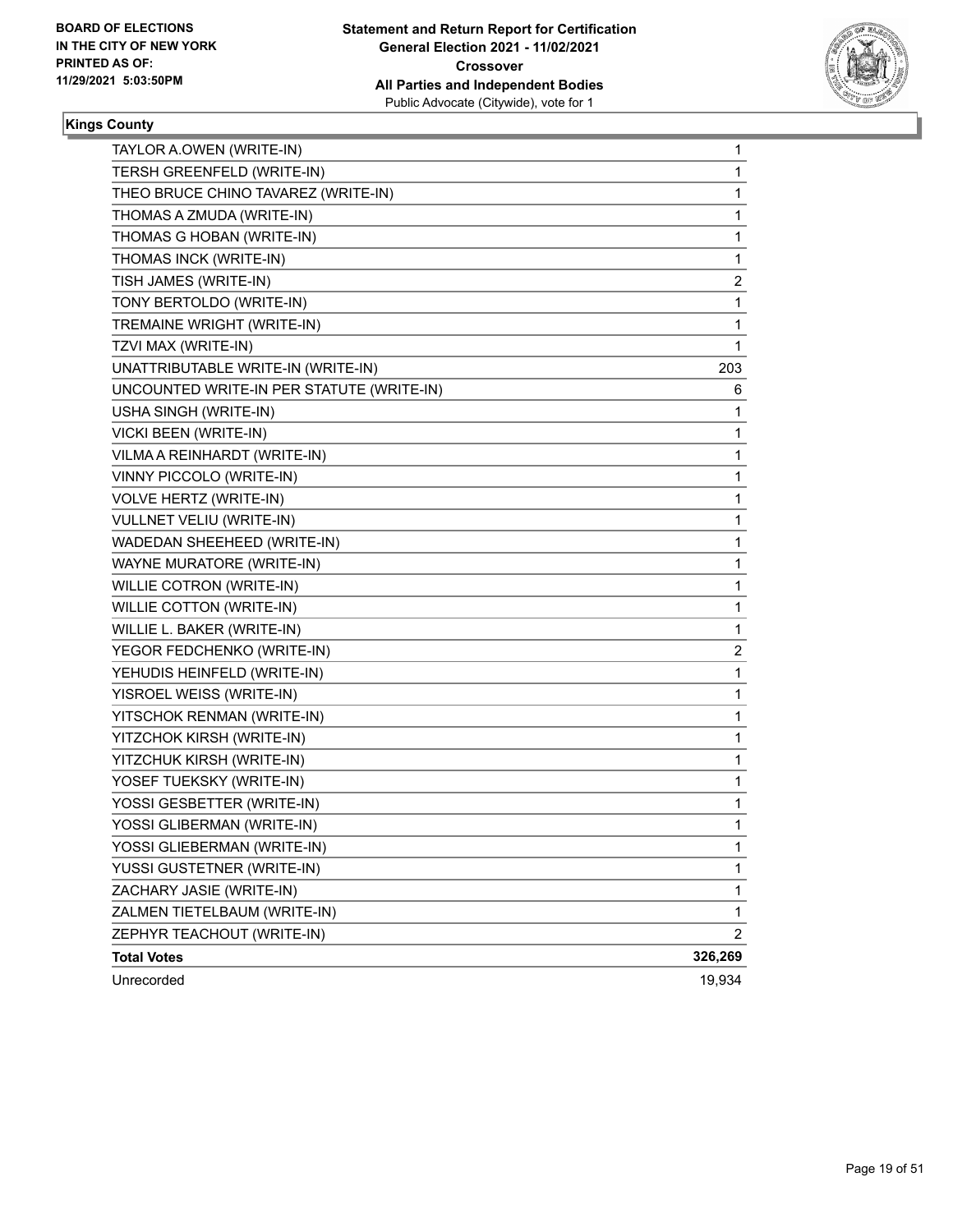

| <b>PUBLIC COUNTER</b>                                    | 263,688        |
|----------------------------------------------------------|----------------|
| MANUALLY COUNTED EMERGENCY                               | 0              |
| <b>ABSENTEE / MILITARY</b>                               | 22,294         |
| AFFIDAVIT                                                | 1,532          |
| <b>Total Ballots</b>                                     | 287,514        |
| Less - Inapplicable Federal/Special Presidential Ballots | 0              |
| <b>Total Applicable Ballots</b>                          | 287,514        |
| JUMAANE D. WILLIAMS (DEMOCRATIC)                         | 167,983        |
| DR. DEVI ELIZABETH NAMPIAPARAMPIL (REPUBLICAN)           | 77,348         |
| ANTHONY L. HERBERT (CONSERVATIVE)                        | 20,772         |
| DEVIN W. BALKIND (LIBERTARIAN)                           | 3,976          |
| DR. DEVI ELIZABETH NAMPIAPARAMPIL (SAVE OUR CITY)        | 1,155          |
| ANTHONY L. HERBERT (INDEPENDENT)                         | 2,294          |
| ADAM GASE (WRITE-IN)                                     | 1              |
| ADJOA GZIFA (WRITE-IN)                                   | 3              |
| ALAN KATEMAN (WRITE-IN)                                  | $\mathbf 1$    |
| ALAN MOORE (WRITE-IN)                                    | 1              |
| ALAN SHERMAN (WRITE-IN)                                  | $\overline{2}$ |
| ALEDA GAGARIN (WRITE-IN)                                 | $\mathbf{1}$   |
| ALEXANDRA CARMEN BELLECCIU (WRITE-IN)                    | 1              |
| ALI NAJMI (WRITE-IN)                                     | $\mathbf{1}$   |
| ALICIA BOYD (WRITE-IN)                                   | $\mathbf 1$    |
| ALLEN ROSKOFF (WRITE-IN)                                 | 1              |
| ANDREW CUOMO (WRITE-IN)                                  | 1              |
| ANDREW S. SALISKI (WRITE-IN)                             | $\mathbf{1}$   |
| ANDREW YANG (WRITE-IN)                                   | 3              |
| ANDY BYFORD (WRITE-IN)                                   | $\mathbf{1}$   |
| ANGEL CLASS (WRITE-IN)                                   | $\mathbf 1$    |
| ANGELO KING (WRITE-IN)                                   | 1              |
| ANTHONY A RIVERS (WRITE-IN)                              | $\overline{2}$ |
| ANTHONY LEMMA SR. (WRITE-IN)                             | 3              |
| ANTHONY LEMMASR. (WRITE-IN)                              | $\mathbf{1}$   |
| ANTONIO J. WHITAKER (WRITE-IN)                           | $\mathbf{1}$   |
| ANTONIO ORTIZ (WRITE-IN)                                 | 1              |
| ART CHANG (WRITE-IN)                                     | 1              |
| BARACK OBAMA (WRITE-IN)                                  | 1              |
| BARBARA ST. JOHN (WRITE-IN)                              | $\mathbf{1}$   |
| <b>BEN KABAK (WRITE-IN)</b>                              | 1              |
| BEN YEE (WRITE-IN)                                       | 1              |
| BERNARD WALKER (WRITE-IN)                                | 1              |
| BERNICE C. MOOG (WRITE-IN)                               | 1              |
| BETSY GOTHBAUM (WRITE-IN)                                | 1              |
| <b>BOB BARKER (WRITE-IN)</b>                             | $\mathbf{1}$   |
| BOBBY LEVY (WRITE-IN)                                    | 1              |
| BRAD LANDER (WRITE-IN)                                   | 1              |
| BRENDAN SAXTON (WRITE-IN)                                | 1              |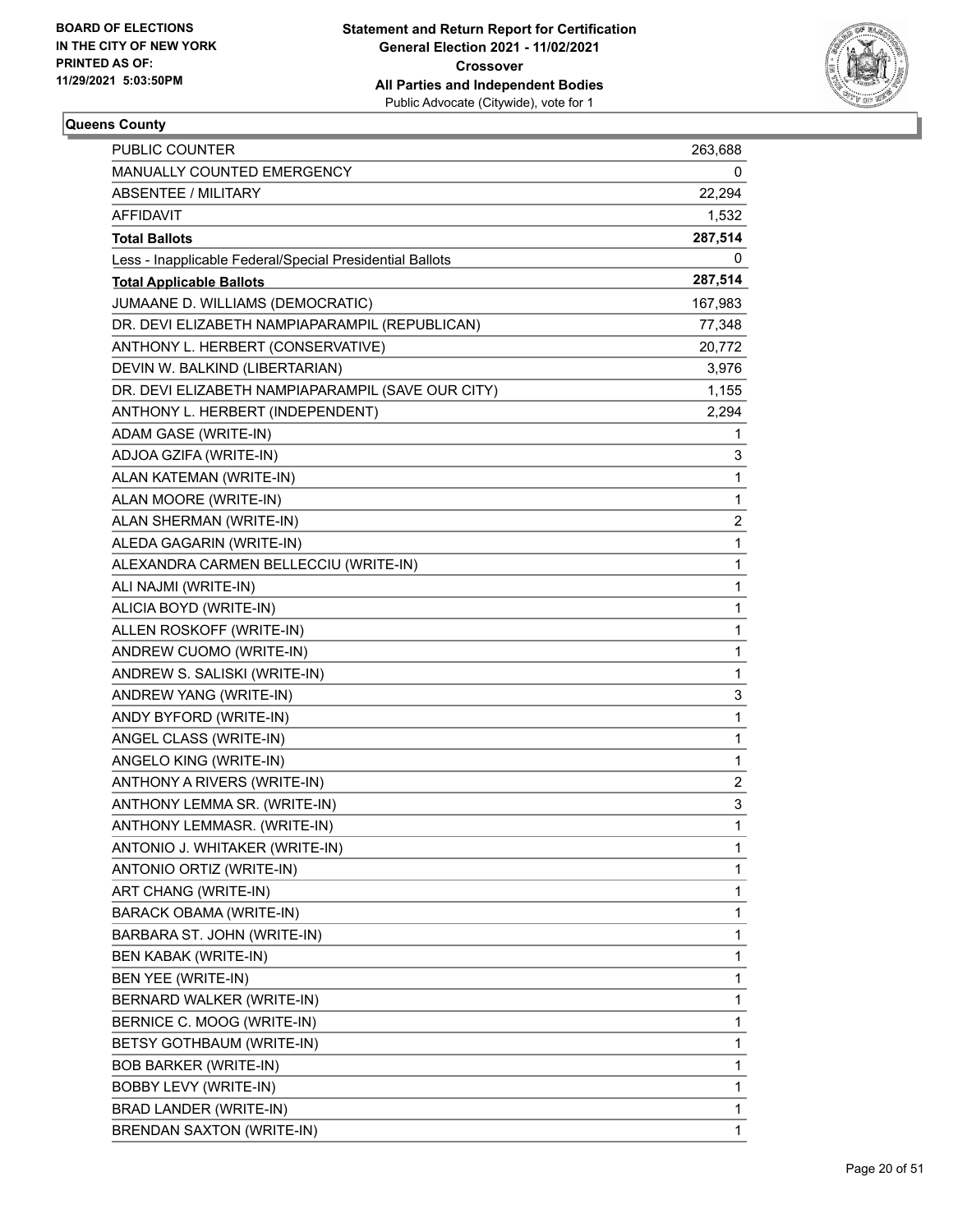

| BRIAN FARGNOLI (WRITE-IN)          | 1              |
|------------------------------------|----------------|
| <b>BRIAN LEHRER (WRITE-IN)</b>     | $\mathbf{1}$   |
| <b>BRITTANY CAICEDO (WRITE-IN)</b> | 1              |
| CARMEN LECRAG (WRITE-IN)           | 1              |
| CATHERINE ROJAS (WRITE-IN)         | 1              |
| CHAYA GREENBERG (WRITE-IN)         | 1              |
| CHRIS GONZALEZ (WRITE-IN)          | 1              |
| CHRISTINE QUINN (WRITE-IN)         | 3              |
| CHRISTOPHER ERIKSON (WRITE-IN)     | 1              |
| COOKIE MONSTER (WRITE-IN)          | 1              |
| COREY GUMBS (WRITE-IN)             | 1              |
| COREY JOHNSON (WRITE-IN)           | 2              |
| CRAIG E BOYER (WRITE-IN)           | 1              |
| CRAIG WEXLER (WRITE-IN)            | 1              |
| CURTIS A SLIWA (WRITE-IN)          | 1              |
| CURTIS A. SLIWA (WRITE-IN)         | 3              |
| DAFFY DUCK (WRITE-IN)              | 1              |
| DAN LOLLO (WRITE-IN)               | 1              |
| DANIEL MORSE (WRITE-IN)            | 1              |
| DANIEL Y. SHIN (WRITE-IN)          | $\mathbf{1}$   |
| DANIELLE DESTEFANO (WRITE-IN)      | 1              |
| DARTH VADER (WRITE-IN)             | 1              |
| DAVID P AMBROSE (WRITE-IN)         | 1              |
| DAVID ROSARIO (WRITE-IN)           | 2              |
| DAVID SIVIN (WRITE-IN)             | 1              |
| DAVON LOMAX (WRITE-IN)             | $\mathbf{1}$   |
| DEAN MOLEY (WRITE-IN)              | 1              |
| DENAMARIE TOBIN (WRITE-IN)         | 1              |
| DESMOND MCDONAGH (WRITE-IN)        | 1              |
| DIRK DIGGLER (WRITE-IN)            | 1              |
| DONALD DUCK (WRITE-IN)             | 1              |
| DONALD J. TRUMP (WRITE-IN)         | 2              |
| DOUGLAS GRIFFIN (WRITE-IN)         | 1              |
| EDWARD S. LITTLE (WRITE-IN)        | 1              |
| EFFIE DRITASAS (WRITE-IN)          | 1              |
| ELIZABETH CROWLEY (WRITE-IN)       | 3              |
| ELLCAN ADELIAN (WRITE-IN)          | 1              |
| ELLIOT SPITZER (WRITE-IN)          | 1              |
| ERCAN NURI AYBASTI (WRITE-IN)      | 1              |
| EREN YEAGER (WRITE-IN)             | 1              |
| ERIC ANDRE (WRITE-IN)              | 1              |
| ERIC GARNER (WRITE-IN)             | 1              |
| ERIC ULRICH (WRITE-IN)             | 1              |
| EVA MEDINA (WRITE-IN)              | 1              |
| FERNANDO MATEO (WRITE-IN)          | 1              |
| FITZROY SEARLES (WRITE-IN)         | $\overline{2}$ |
|                                    |                |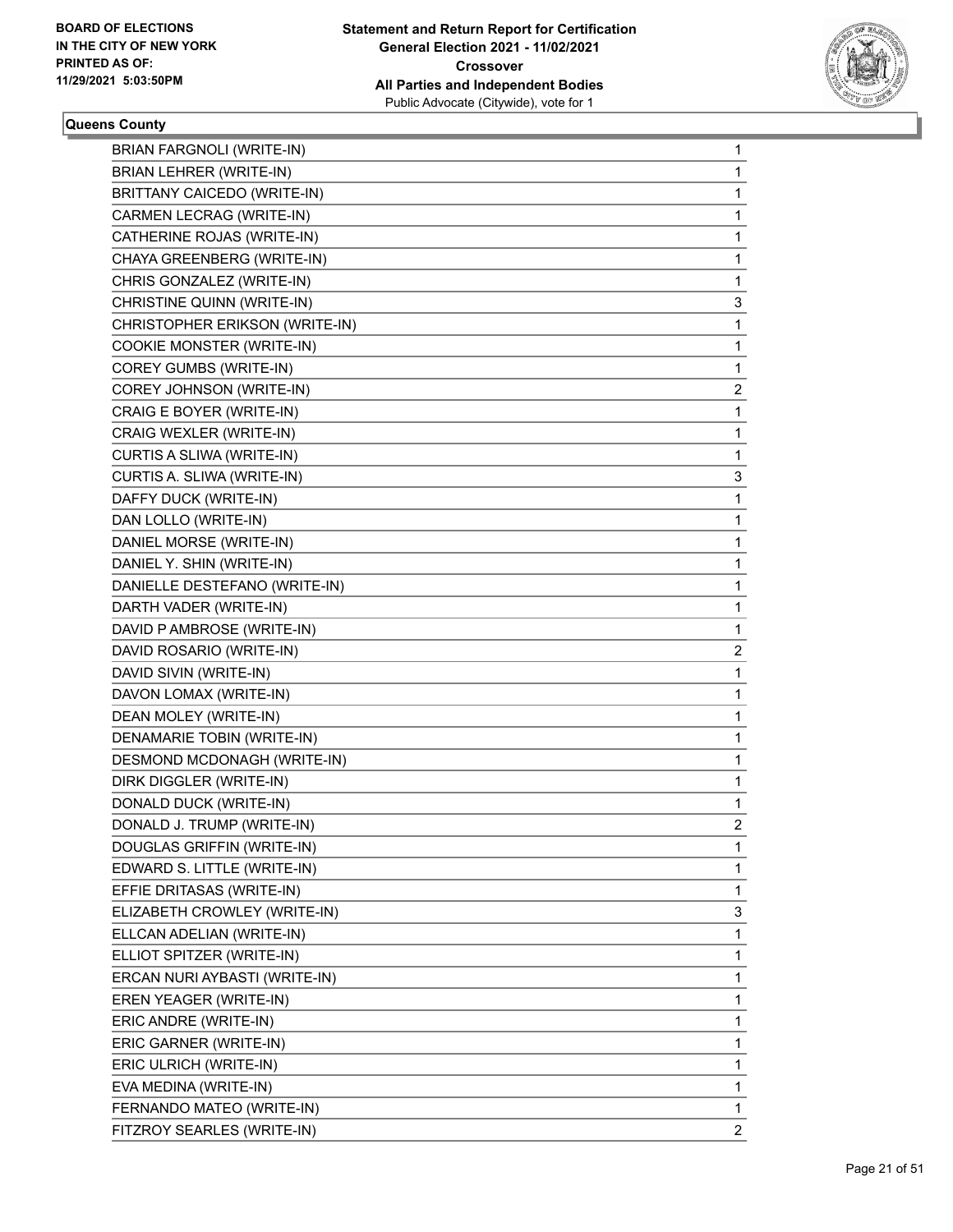

| FRANCIS CABRINI (WRITE-IN)        | 1 |
|-----------------------------------|---|
| FRANK O'HARA (WRITE-IN)           | 1 |
| <b>GEORGE COSTANZA (WRITE-IN)</b> | 1 |
| HARIKAUS THOMATUS (WRITE-IN)      | 2 |
| HARVEY MILK (WRITE-IN)            | 1 |
| HELEN MULVANY (WRITE-IN)          | 1 |
| HERB GRIFFIN (WRITE-IN)           | 4 |
| HILLARY CLINTON (WRITE-IN)        | 1 |
| HUGH QUATTLEBAUM (WRITE-IN)       | 1 |
| IDA CAMPBELL (WRITE-IN)           | 1 |
| INEZ BARRON (WRITE-IN)            | 1 |
| INEZ S. COFIELD (WRITE-IN)        | 1 |
| JA'MARR CHASE (WRITE-IN)          | 1 |
| JAMES NETTLETON (WRITE-IN)        | 1 |
| JAMIE HALL (WRITE-IN)             | 1 |
| JANE DOW (WRITE-IN)               | 1 |
| JANELLE BAGWELL (WRITE-IN)        | 1 |
| JASLIN KAUR (WRITE-IN)            | 2 |
| JASON WEINGARTNER (WRITE-IN)      | 1 |
| JAVIN RIVERA (WRITE-IN)           | 1 |
| JESSE WATERS (WRITE-IN)           | 1 |
| JOAN METTLER (WRITE-IN)           | 1 |
| JOE LHOTA (WRITE-IN)              | 1 |
| JOE MCCABE (WRITE-IN)             | 1 |
| JOE SMITH (WRITE-IN)              | 1 |
| JOHN C. NAUDUS (WRITE-IN)         | 1 |
| JOHN LIU (WRITE-IN)               | 1 |
| JOHN SCHATZ (WRITE-IN)            | 1 |
| JOHN WATERS (WRITE-IN)            | 1 |
| JON STEWART (WRITE-IN)            | 1 |
| JONATHAN TOMBERG (WRITE-IN)       | 1 |
| JOSE DEL TORO (WRITE-IN)          | 1 |
| JOSEPH JOESTAR (WRITE-IN)         | 1 |
| JOSEPH MARTHONE (WRITE-IN)        | 1 |
| JOSEPH MCGOWAN SR. (WRITE-IN)     | 1 |
| JOSEPH STALIN (WRITE-IN)          | 1 |
| JOSMED TRUJILLO (WRITE-IN)        | 1 |
| <b>JULIE STAPLETON (WRITE-IN)</b> | 1 |
| KALED ALAMARIE (WRITE-IN)         | 2 |
| KAMIL KRAWCZYK (WRITE-IN)         | 1 |
| KANNA IMAS (WRITE-IN)             | 1 |
| KANYE WEST (WRITE-IN)             | 1 |
| KATHRYN GARCIA (WRITE-IN)         | 1 |
| KATIE HONAN (WRITE-IN)            | 1 |
| KAYED FASFOUS (WRITE-IN)          | 1 |
| KENNY AGOSTO (WRITE-IN)           | 1 |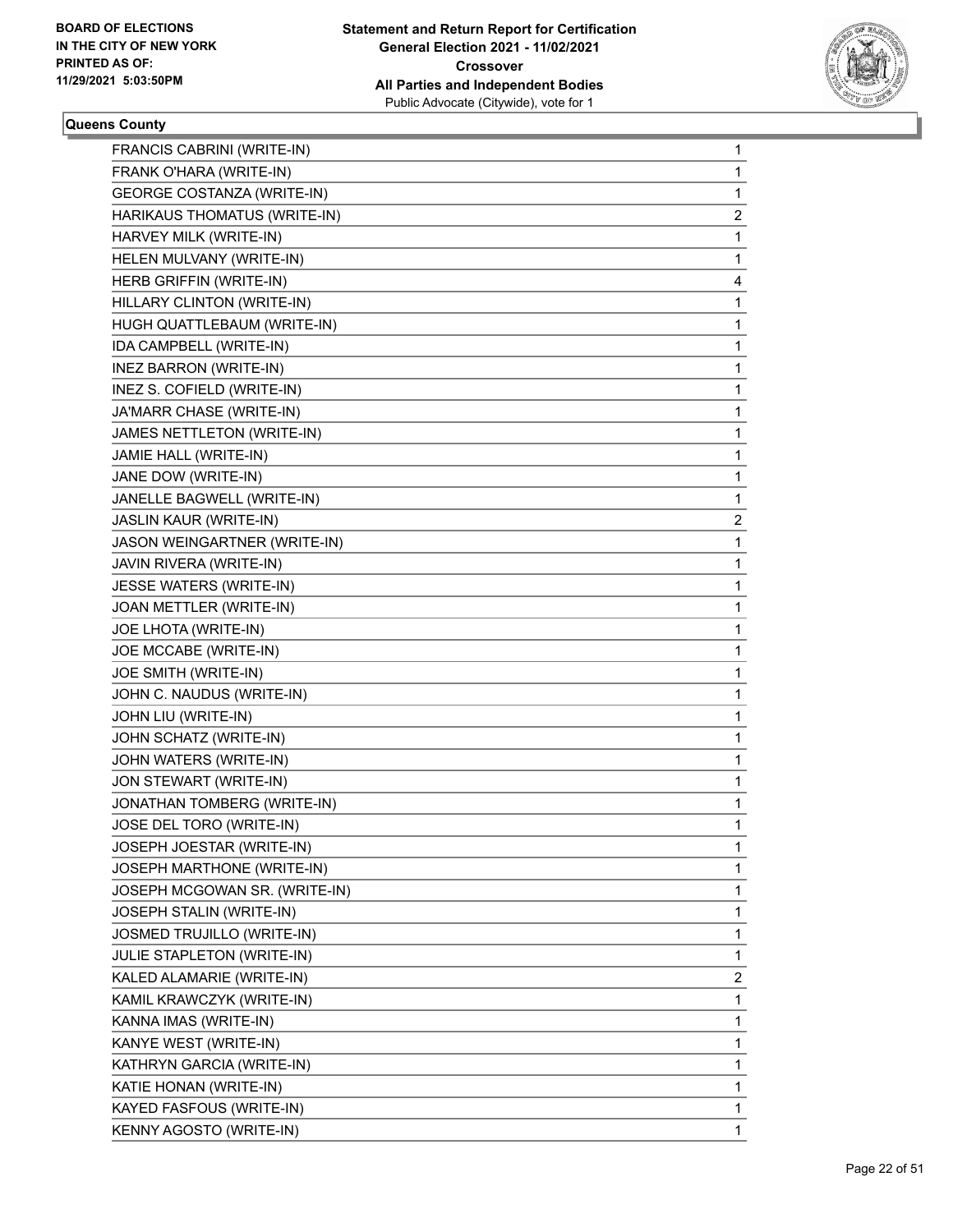

| KEVIN BOYLE (WRITE-IN) | 2                                                                                                                                                                                                                                                                                                                                                                                                                                                                                                                                                                                                                                                                                                                                                                                                                                                                                                                                                                                                                                                                                                                                                                                                                                                                                                                                                                |
|------------------------|------------------------------------------------------------------------------------------------------------------------------------------------------------------------------------------------------------------------------------------------------------------------------------------------------------------------------------------------------------------------------------------------------------------------------------------------------------------------------------------------------------------------------------------------------------------------------------------------------------------------------------------------------------------------------------------------------------------------------------------------------------------------------------------------------------------------------------------------------------------------------------------------------------------------------------------------------------------------------------------------------------------------------------------------------------------------------------------------------------------------------------------------------------------------------------------------------------------------------------------------------------------------------------------------------------------------------------------------------------------|
|                        | 1                                                                                                                                                                                                                                                                                                                                                                                                                                                                                                                                                                                                                                                                                                                                                                                                                                                                                                                                                                                                                                                                                                                                                                                                                                                                                                                                                                |
|                        | 1                                                                                                                                                                                                                                                                                                                                                                                                                                                                                                                                                                                                                                                                                                                                                                                                                                                                                                                                                                                                                                                                                                                                                                                                                                                                                                                                                                |
|                        | 1                                                                                                                                                                                                                                                                                                                                                                                                                                                                                                                                                                                                                                                                                                                                                                                                                                                                                                                                                                                                                                                                                                                                                                                                                                                                                                                                                                |
|                        | 1                                                                                                                                                                                                                                                                                                                                                                                                                                                                                                                                                                                                                                                                                                                                                                                                                                                                                                                                                                                                                                                                                                                                                                                                                                                                                                                                                                |
|                        | 1                                                                                                                                                                                                                                                                                                                                                                                                                                                                                                                                                                                                                                                                                                                                                                                                                                                                                                                                                                                                                                                                                                                                                                                                                                                                                                                                                                |
|                        | 1                                                                                                                                                                                                                                                                                                                                                                                                                                                                                                                                                                                                                                                                                                                                                                                                                                                                                                                                                                                                                                                                                                                                                                                                                                                                                                                                                                |
|                        | 1                                                                                                                                                                                                                                                                                                                                                                                                                                                                                                                                                                                                                                                                                                                                                                                                                                                                                                                                                                                                                                                                                                                                                                                                                                                                                                                                                                |
|                        | 1                                                                                                                                                                                                                                                                                                                                                                                                                                                                                                                                                                                                                                                                                                                                                                                                                                                                                                                                                                                                                                                                                                                                                                                                                                                                                                                                                                |
|                        | 3                                                                                                                                                                                                                                                                                                                                                                                                                                                                                                                                                                                                                                                                                                                                                                                                                                                                                                                                                                                                                                                                                                                                                                                                                                                                                                                                                                |
|                        | 1                                                                                                                                                                                                                                                                                                                                                                                                                                                                                                                                                                                                                                                                                                                                                                                                                                                                                                                                                                                                                                                                                                                                                                                                                                                                                                                                                                |
|                        | 1                                                                                                                                                                                                                                                                                                                                                                                                                                                                                                                                                                                                                                                                                                                                                                                                                                                                                                                                                                                                                                                                                                                                                                                                                                                                                                                                                                |
|                        | 1                                                                                                                                                                                                                                                                                                                                                                                                                                                                                                                                                                                                                                                                                                                                                                                                                                                                                                                                                                                                                                                                                                                                                                                                                                                                                                                                                                |
|                        | 1                                                                                                                                                                                                                                                                                                                                                                                                                                                                                                                                                                                                                                                                                                                                                                                                                                                                                                                                                                                                                                                                                                                                                                                                                                                                                                                                                                |
|                        | 1                                                                                                                                                                                                                                                                                                                                                                                                                                                                                                                                                                                                                                                                                                                                                                                                                                                                                                                                                                                                                                                                                                                                                                                                                                                                                                                                                                |
|                        | 1                                                                                                                                                                                                                                                                                                                                                                                                                                                                                                                                                                                                                                                                                                                                                                                                                                                                                                                                                                                                                                                                                                                                                                                                                                                                                                                                                                |
|                        | 1                                                                                                                                                                                                                                                                                                                                                                                                                                                                                                                                                                                                                                                                                                                                                                                                                                                                                                                                                                                                                                                                                                                                                                                                                                                                                                                                                                |
|                        | 1                                                                                                                                                                                                                                                                                                                                                                                                                                                                                                                                                                                                                                                                                                                                                                                                                                                                                                                                                                                                                                                                                                                                                                                                                                                                                                                                                                |
|                        | 2                                                                                                                                                                                                                                                                                                                                                                                                                                                                                                                                                                                                                                                                                                                                                                                                                                                                                                                                                                                                                                                                                                                                                                                                                                                                                                                                                                |
|                        | 1                                                                                                                                                                                                                                                                                                                                                                                                                                                                                                                                                                                                                                                                                                                                                                                                                                                                                                                                                                                                                                                                                                                                                                                                                                                                                                                                                                |
|                        | 1                                                                                                                                                                                                                                                                                                                                                                                                                                                                                                                                                                                                                                                                                                                                                                                                                                                                                                                                                                                                                                                                                                                                                                                                                                                                                                                                                                |
|                        | 1                                                                                                                                                                                                                                                                                                                                                                                                                                                                                                                                                                                                                                                                                                                                                                                                                                                                                                                                                                                                                                                                                                                                                                                                                                                                                                                                                                |
|                        | 1                                                                                                                                                                                                                                                                                                                                                                                                                                                                                                                                                                                                                                                                                                                                                                                                                                                                                                                                                                                                                                                                                                                                                                                                                                                                                                                                                                |
|                        | 2                                                                                                                                                                                                                                                                                                                                                                                                                                                                                                                                                                                                                                                                                                                                                                                                                                                                                                                                                                                                                                                                                                                                                                                                                                                                                                                                                                |
|                        | 1                                                                                                                                                                                                                                                                                                                                                                                                                                                                                                                                                                                                                                                                                                                                                                                                                                                                                                                                                                                                                                                                                                                                                                                                                                                                                                                                                                |
|                        | 1                                                                                                                                                                                                                                                                                                                                                                                                                                                                                                                                                                                                                                                                                                                                                                                                                                                                                                                                                                                                                                                                                                                                                                                                                                                                                                                                                                |
|                        | 1                                                                                                                                                                                                                                                                                                                                                                                                                                                                                                                                                                                                                                                                                                                                                                                                                                                                                                                                                                                                                                                                                                                                                                                                                                                                                                                                                                |
|                        | 1                                                                                                                                                                                                                                                                                                                                                                                                                                                                                                                                                                                                                                                                                                                                                                                                                                                                                                                                                                                                                                                                                                                                                                                                                                                                                                                                                                |
|                        | 1                                                                                                                                                                                                                                                                                                                                                                                                                                                                                                                                                                                                                                                                                                                                                                                                                                                                                                                                                                                                                                                                                                                                                                                                                                                                                                                                                                |
|                        | 1                                                                                                                                                                                                                                                                                                                                                                                                                                                                                                                                                                                                                                                                                                                                                                                                                                                                                                                                                                                                                                                                                                                                                                                                                                                                                                                                                                |
|                        | 1                                                                                                                                                                                                                                                                                                                                                                                                                                                                                                                                                                                                                                                                                                                                                                                                                                                                                                                                                                                                                                                                                                                                                                                                                                                                                                                                                                |
|                        | 1                                                                                                                                                                                                                                                                                                                                                                                                                                                                                                                                                                                                                                                                                                                                                                                                                                                                                                                                                                                                                                                                                                                                                                                                                                                                                                                                                                |
|                        | 1                                                                                                                                                                                                                                                                                                                                                                                                                                                                                                                                                                                                                                                                                                                                                                                                                                                                                                                                                                                                                                                                                                                                                                                                                                                                                                                                                                |
|                        | 1                                                                                                                                                                                                                                                                                                                                                                                                                                                                                                                                                                                                                                                                                                                                                                                                                                                                                                                                                                                                                                                                                                                                                                                                                                                                                                                                                                |
|                        | 1                                                                                                                                                                                                                                                                                                                                                                                                                                                                                                                                                                                                                                                                                                                                                                                                                                                                                                                                                                                                                                                                                                                                                                                                                                                                                                                                                                |
|                        | 1                                                                                                                                                                                                                                                                                                                                                                                                                                                                                                                                                                                                                                                                                                                                                                                                                                                                                                                                                                                                                                                                                                                                                                                                                                                                                                                                                                |
|                        | 1                                                                                                                                                                                                                                                                                                                                                                                                                                                                                                                                                                                                                                                                                                                                                                                                                                                                                                                                                                                                                                                                                                                                                                                                                                                                                                                                                                |
|                        | 1                                                                                                                                                                                                                                                                                                                                                                                                                                                                                                                                                                                                                                                                                                                                                                                                                                                                                                                                                                                                                                                                                                                                                                                                                                                                                                                                                                |
|                        | 1                                                                                                                                                                                                                                                                                                                                                                                                                                                                                                                                                                                                                                                                                                                                                                                                                                                                                                                                                                                                                                                                                                                                                                                                                                                                                                                                                                |
|                        | 1                                                                                                                                                                                                                                                                                                                                                                                                                                                                                                                                                                                                                                                                                                                                                                                                                                                                                                                                                                                                                                                                                                                                                                                                                                                                                                                                                                |
|                        | 1                                                                                                                                                                                                                                                                                                                                                                                                                                                                                                                                                                                                                                                                                                                                                                                                                                                                                                                                                                                                                                                                                                                                                                                                                                                                                                                                                                |
|                        | 4                                                                                                                                                                                                                                                                                                                                                                                                                                                                                                                                                                                                                                                                                                                                                                                                                                                                                                                                                                                                                                                                                                                                                                                                                                                                                                                                                                |
|                        | 1                                                                                                                                                                                                                                                                                                                                                                                                                                                                                                                                                                                                                                                                                                                                                                                                                                                                                                                                                                                                                                                                                                                                                                                                                                                                                                                                                                |
|                        | 1                                                                                                                                                                                                                                                                                                                                                                                                                                                                                                                                                                                                                                                                                                                                                                                                                                                                                                                                                                                                                                                                                                                                                                                                                                                                                                                                                                |
|                        | 1                                                                                                                                                                                                                                                                                                                                                                                                                                                                                                                                                                                                                                                                                                                                                                                                                                                                                                                                                                                                                                                                                                                                                                                                                                                                                                                                                                |
|                        | 1                                                                                                                                                                                                                                                                                                                                                                                                                                                                                                                                                                                                                                                                                                                                                                                                                                                                                                                                                                                                                                                                                                                                                                                                                                                                                                                                                                |
|                        | KEVIN MONTALVO (WRITE-IN)<br>KEVIN WICKER (WRITE-IN)<br>KEVIN WILLIAMS (WRITE-IN)<br>KONSTANTINOS P. ANDREOTIS (WRITE-IN)<br>KRISTIN HAUSER (WRITE-IN)<br>KYLE SHERMAN (WRITE-IN)<br>LARRY KRAMER (WRITE-IN)<br>LAWRENCE E KENCHEN (WRITE-IN)<br>LETITIA JAMES (WRITE-IN)<br>LINDA TAM (WRITE-IN)<br>LUKE SCHISSELMAN (WRITE-IN)<br>MADELINE DIAZ-LUCAS (WRITE-IN)<br>MANSA MUSA (WRITE-IN)<br>MANUEL ALBINO (WRITE-IN)<br>MARCIA M FRANCIS (WRITE-IN)<br>MARIYA MARICH (WRITE-IN)<br>MARK BIBLIS (WRITE-IN)<br>MARK GREEN (WRITE-IN)<br>MARK LEVINE (WRITE-IN)<br>MARK MARCH (WRITE-IN)<br>MARK N. TERMA (WRITE-IN)<br>MARTHA AYON (WRITE-IN)<br>MARTHA FLORES-VASQUEZ (WRITE-IN)<br>MARVIN GRUZA (WRITE-IN)<br>MARVIN GUGLIARDETTI (WRITE-IN)<br>MARY MCGARVEY DEPAY (WRITE-IN)<br>MATT CHRISTMAN (WRITE-IN)<br>MATTHEW COHEN (WRITE-IN)<br>MATTHEW ROSENBERG (WRITE-IN)<br>MAYA D. WILEY (WRITE-IN)<br>MAYLIN CAMPBELL (WRITE-IN)<br><b>MEGAN CHEN (WRITE-IN)</b><br>MELINDA KATZ (WRITE-IN)<br>MELISSA MENESES (WRITE-IN)<br>MELVYN GOLDMAN (WRITE-IN)<br>MICHAEL AMMIRABLE (WRITE-IN)<br>MICHAEL BLOOMBERG (WRITE-IN)<br>MICHAEL MYERS (WRITE-IN)<br>MICHAEL PADAVORA (WRITE-IN)<br>MICK JAGGER (WRITE-IN)<br>MICKEY MOUSE (WRITE-IN)<br>MIKE WHITE (WRITE-IN)<br>MILENA MROSORSKY (WRITE-IN)<br>MOLLY GALLEGHER (WRITE-IN)<br>MOSES ROSENGARTEN (WRITE-IN) |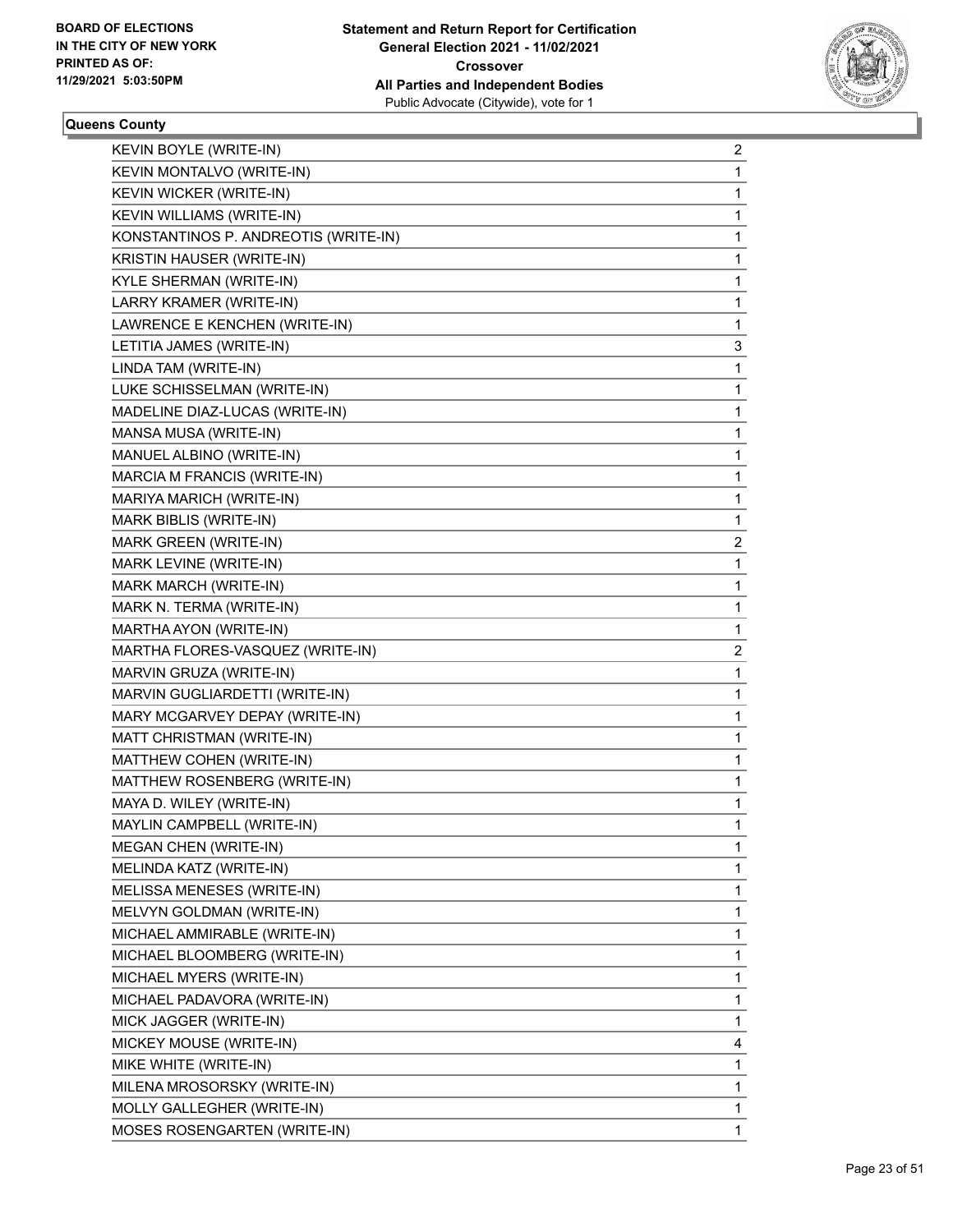

| MOSHE SCHORR (WRITE-IN)        | $\mathbf 1$  |
|--------------------------------|--------------|
| NANCY GRACE (WRITE-IN)         | 1            |
| NATHAN ALBERT (WRITE-IN)       | 1            |
| NATHANIEL BEATI (WRITE-IN)     | 1            |
| NOMIKI KONST (WRITE-IN)        | 2            |
| OLGA TZORTZATOS (WRITE-IN)     | 1            |
| OSTER BYRAN (WRITE-IN)         | 1            |
| PATRICK BUCHNAN (WRITE-IN)     | 1            |
| PAUL CALZOLANO (WRITE-IN)      | 1            |
| PAUL JUSER (WRITE-IN)          | 1            |
| PETER KOO (WRITE-IN)           | 2            |
| PHIL GOLDFEDER (WRITE-IN)      | 1            |
| PHOENIX WRIGHT (WRITE-IN)      | 1            |
| PREET BHARARA (WRITE-IN)       | 2            |
| RAFAEL JEREZ (WRITE-IN)        | $\mathbf{1}$ |
| RANA BUWGJI (WRITE-IN)         | 1            |
| REENA SHAN (WRITE-IN)          | $\mathbf{1}$ |
| RENE MORETY (WRITE-IN)         | 1            |
| RICARDO PALLELO (WRITE-IN)     | 1            |
| ROBERT J RODRIGUEZ (WRITE-IN)  | 1            |
| ROMAN ISRAEL (WRITE-IN)        | 1            |
| RUDOLPH GIULIANI (WRITE-IN)    | 1            |
| SANDRA UNG (WRITE-IN)          | $\mathbf{1}$ |
| SANDY ALDERSON (WRITE-IN)      | 1            |
| SCOTT STRINGER (WRITE-IN)      | 2            |
| SEAN WALSH (WRITE-IN)          | 1            |
| SEMEN BABASISOKIV (WRITE-IN)   | 1            |
| SETH BRELAND (WRITE-IN)        | 1            |
| SHAWNA YAN (WRITE-IN)          | $\mathbf{1}$ |
| SHOSHANA SIFF (WRITE-IN)       | 1            |
| SKEKAR KRISHNAN (WRITE-IN)     | 1            |
| SORERIE IDELS (WRITE-IN)       | $\mathbf{1}$ |
| SPIRUS VANGELETUS (WRITE-IN)   | 1            |
| STAN KAPLAN (WRITE-IN)         | 1            |
| STAN MORSE (WRITE-IN)          | 1            |
| STEVEN FISHER (WRITE-IN)       | 1            |
| STEVEN M. KOUMMITES (WRITE-IN) | 1            |
| SUNNY STARSCOUT (WRITE-IN)     | $\mathbf 1$  |
| SUSAN LEE (WRITE-IN)           | 2            |
| SYED AZMAL (WRITE-IN)          | 1            |
| TANIA MATTOS (WRITE-IN)        | 1            |
| THEO CHINO (WRITE-IN)          | 5            |
| THOMAS ECKHARDT (WRITE-IN)     | 1            |
| TOMMY RAMONE (WRITE-IN)        | $\mathbf{1}$ |
| TONY HAWK (WRITE-IN)           | 1            |
| TRAVIS MAHLER (WRITE-IN)       | 1            |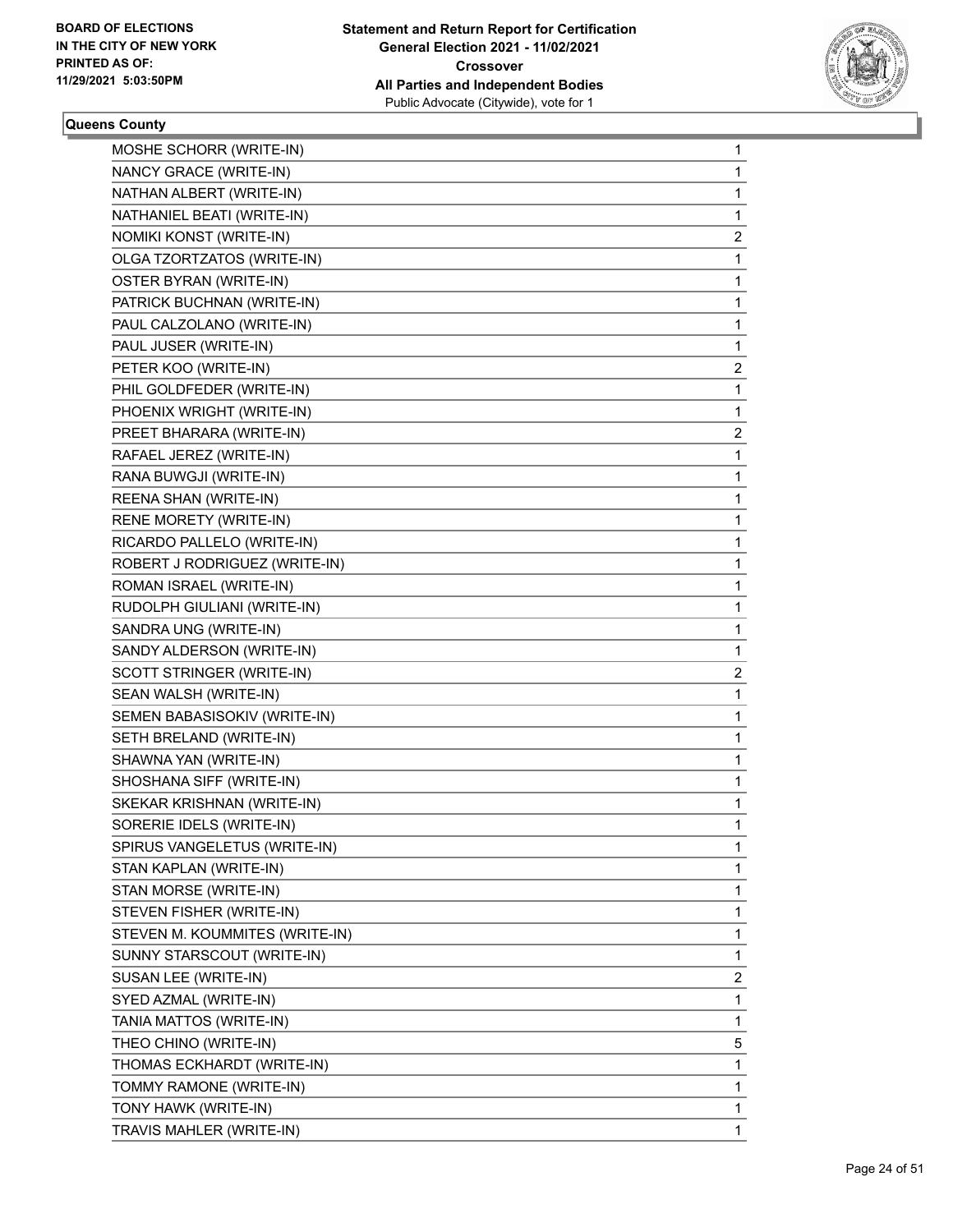

| TY SULLIVAN (WRITE-IN)                    |         |
|-------------------------------------------|---------|
| UNATTRIBUTABLE WRITE-IN (WRITE-IN)        | 72      |
| UNCOUNTED WRITE-IN PER STATUTE (WRITE-IN) | 9       |
| VALENTINA LAVALLE (WRITE-IN)              |         |
| <b>VERONICA CLASS (WRITE-IN)</b>          |         |
| VICKIE PALADINO (WRITE-IN)                | 4       |
| VIKTOR ORBAO (WRITE-IN)                   |         |
| VINCENT VACCARO (WRITE-IN)                | 2       |
| WILLIAM OMOWALE CLAY (WRITE-IN)           |         |
| <b>WILLIE COTTON (WRITE-IN)</b>           | 3       |
| XIAOLI LUMPKIN (WRITE-IN)                 |         |
| YANIU MEIRCU (WRITE-IN)                   |         |
| YOSEF RICHTMAN (WRITE-IN)                 |         |
| ZENE TENENBAUM (WRITE-IN)                 |         |
| <b>Total Votes</b>                        | 273,885 |
| Unrecorded                                | 13,629  |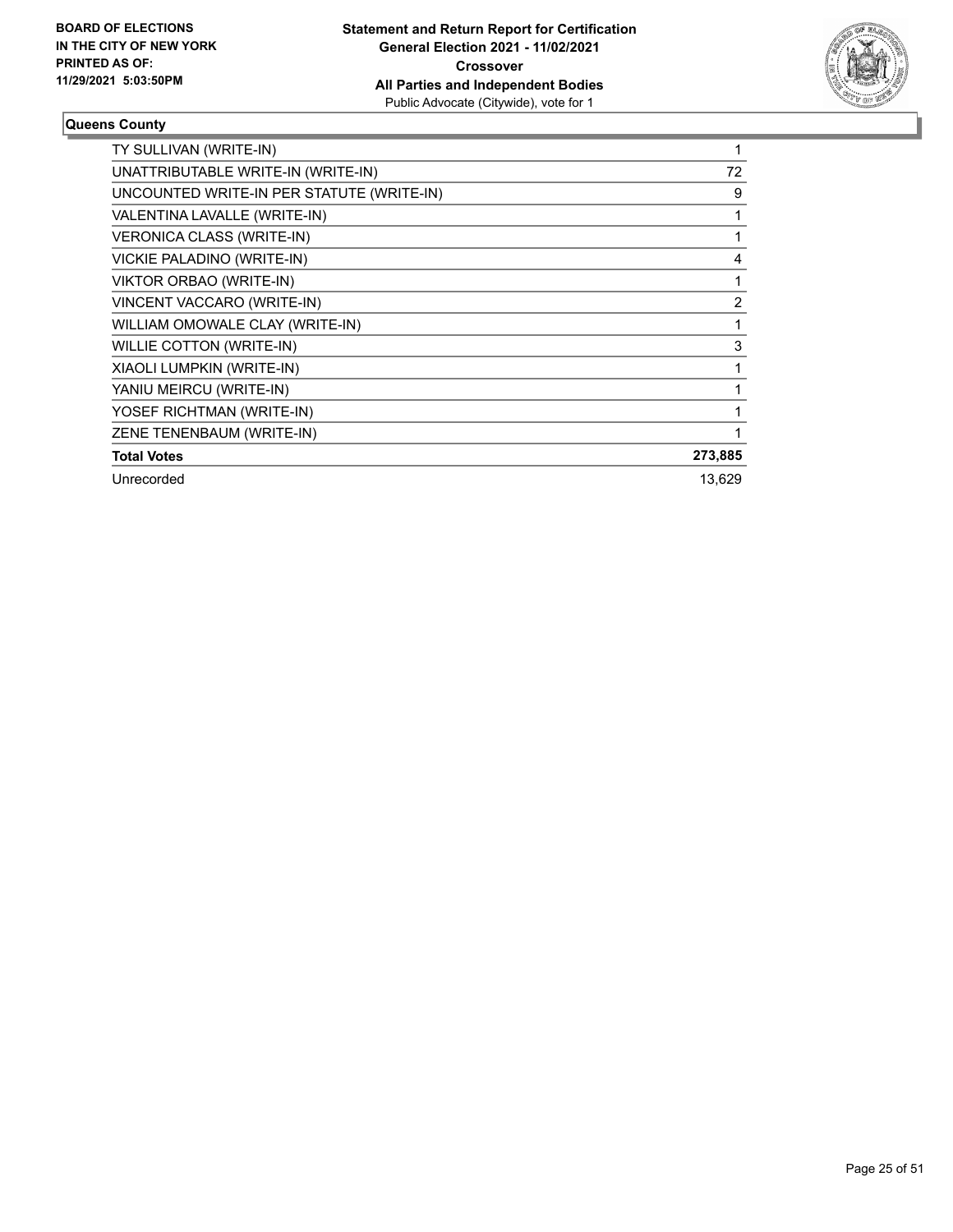

# **Richmond County**

| <b>PUBLIC COUNTER</b>                                    | 101,448        |
|----------------------------------------------------------|----------------|
| MANUALLY COUNTED EMERGENCY                               | 2              |
| <b>ABSENTEE / MILITARY</b>                               | 5,250          |
| AFFIDAVIT                                                | 463            |
| <b>Total Ballots</b>                                     | 107,163        |
| Less - Inapplicable Federal/Special Presidential Ballots | 0              |
| <b>Total Applicable Ballots</b>                          | 107,163        |
| JUMAANE D. WILLIAMS (DEMOCRATIC)                         | 30,230         |
| DR. DEVI ELIZABETH NAMPIAPARAMPIL (REPUBLICAN)           | 58,315         |
| ANTHONY L. HERBERT (CONSERVATIVE)                        | 11,458         |
| DEVIN W. BALKIND (LIBERTARIAN)                           | 1,229          |
| DR. DEVI ELIZABETH NAMPIAPARAMPIL (SAVE OUR CITY)        | 334            |
| ANTHONY L. HERBERT (INDEPENDENT)                         | 933            |
| AARON JUDGE (WRITE-IN)                                   | 2              |
| ABDALLAH M. DOLAH (WRITE-IN)                             | 1              |
| ADAM FOX (WRITE-IN)                                      | 1              |
| ALEX ZABLOCKI (WRITE-IN)                                 | 1              |
| ALYSANDRA M. PUGLISI (WRITE-IN)                          | 1              |
| ANDREW S. LANZA (WRITE-IN)                               | 1              |
| ANTHONY RUSSO (WRITE-IN)                                 | 1              |
| ANTHONY SIMPSON (WRITE-IN)                               | 1              |
| ANTHONY VINCI (WRITE-IN)                                 | 1              |
| ANTONIO ANDOLINI (WRITE-IN)                              | 1              |
| ARIANA FRANZA (WRITE-IN)                                 | 1              |
| ASHLEY C. COTTON (WRITE-IN)                              | 1              |
| ASHLEY CANNING (WRITE-IN)                                | 1              |
| BENZION OBSTFELD (WRITE-IN)                              | $\overline{2}$ |
| BRADLEY NOWELL (WRITE-IN)                                | 1              |
| CATHERINE ROJAS (WRITE-IN)                               | 1              |
| CESAR A. VARGAS (WRITE-IN)                               | 1              |
| CHAIM KOPCIEL (WRITE-IN)                                 | 1              |
| CHARLES TANTILLO (WRITE-IN)                              | 1              |
| CHARLIE BROWN (WRITE-IN)                                 | 1              |
| DANIEL HIGGINS (WRITE-IN)                                | 1              |
| DANIELLE DONNELLY (WRITE-IN)                             | 1              |
| DAVID DELISA (WRITE-IN)                                  | 1              |
| DAVID L. BEYAR (WRITE-IN)                                | 1              |
| DAVID NARINGI (WRITE-IN)                                 | 1              |
| DIANE J. SAVINO (WRITE-IN)                               | 1              |
| DONNA FREIDKIN SALTZ (WRITE-IN)                          | 1              |
| DWAYNE JOHNSON (WRITE-IN)                                | 1              |
| EDWARD BARRETT (WRITE-IN)                                | 1              |
| EDWARD PERBER (WRITE-IN)                                 | 1              |
| FRANK HERBERT (WRITE-IN)                                 | 1              |
| FRANK REILLY (WRITE-IN)                                  | 1              |
| GARY R. RICHARDS (WRITE-IN)                              | 1              |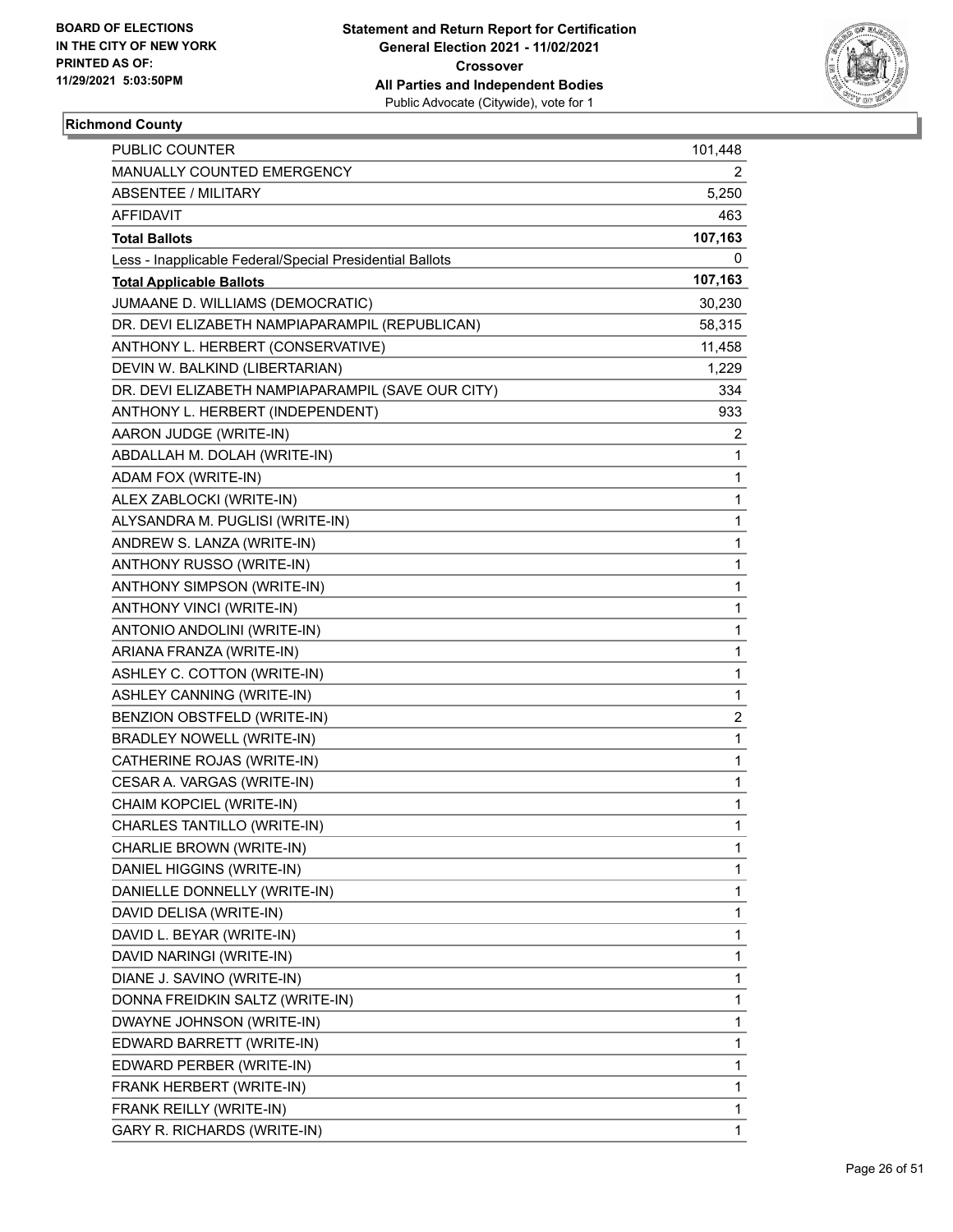

# **Richmond County**

| GEPALIA WAXLEX (WRITE-IN)        | 1              |
|----------------------------------|----------------|
| GRIFFIN T. FOSSELLA (WRITE-IN)   | 1              |
| HANK BARDELL (WRITE-IN)          | 1              |
| HEDEKI MATSUI (WRITE-IN)         | 1              |
| HENNY GLICK (WRITE-IN)           | 1              |
| HERMAN EDWARDS (WRITE-IN)        | 1              |
| HESHY TISCHLER (WRITE-IN)        | 3              |
| JAMES A. ALFANO (WRITE-IN)       | 1              |
| JAMES S. ODDO (WRITE-IN)         | 1              |
| JEFFERSON DEAN (WRITE-IN)        | 1              |
| JEFFREY GARTNER (WRITE-IN)       | 1              |
| JERROLD O. KAVANAGH (WRITE-IN)   | 1              |
| JON STEWART (WRITE-IN)           | 2              |
| JOSEPH C. BORELLI (WRITE-IN)     | 1              |
| JOSEPH SCARDATO (WRITE-IN)       | 1              |
| JULIE WON (WRITE-IN)             | 1              |
| <b>JUSTIN BRANNAN (WRITE-IN)</b> | 1              |
| KAMALA D. HARRIS (WRITE-IN)      | 1              |
| KAMERYN ROSE (WRITE-IN)          | 1              |
| KATHLEEN K. DORMAN (WRITE-IN)    | 1              |
| KIMBERLY DUYANG (WRITE-IN)       | 1              |
| LIAM HENLEY (WRITE-IN)           | 1              |
| MARKO KEPI (WRITE-IN)            | 1              |
| MATTHEW G. ELLIAS (WRITE-IN)     | 1              |
| MATTHEW GUTMAJER (WRITE-IN)      | 1              |
| MAX N. ROSE (WRITE-IN)           | $\overline{c}$ |
| MICHAEL GORGA (WRITE-IN)         | 1              |
| MICHAEL J. BESSO (WRITE-IN)      | 1              |
| MICHAEL J. CUSICK (WRITE-IN)     | 2              |
| MICHAEL LOPRATE (WRITE-IN)       | 1              |
| MICHAEL MATTEO (WRITE-IN)        | 1              |
| MICHAEL SMITH (WRITE-IN)         | 1              |
| OLIVIA M. FRASCA (WRITE-IN)      | 1              |
| PAUL HEDMAN (WRITE-IN)           | 1              |
| PETER BATTEN (WRITE-IN)          | 1              |
| RAYMOND MAGGIO (WRITE-IN)        | 1              |
| ROBERT DELUCA (WRITE-IN)         | 1              |
| ROBERT LEVY (WRITE-IN)           | 4              |
| SAL ALBANESE (WRITE-IN)          | 1              |
| SAMUEL STEINBERG (WRITE-IN)      | 1              |
| SCOTT J. LOBAIDO (WRITE-IN)      | 1              |
| SCOTT M. STRINGER (WRITE-IN)     | 1              |
| SCOTT R. BROWN (WRITE-IN)        | 1              |
| SHALOM DORON (WRITE-IN)          | 1              |
| SHIRLEY SPRIGGS (WRITE-IN)       | 1              |
| SHLOMA FRIEDMAN (WRITE-IN)       | $\mathbf{1}$   |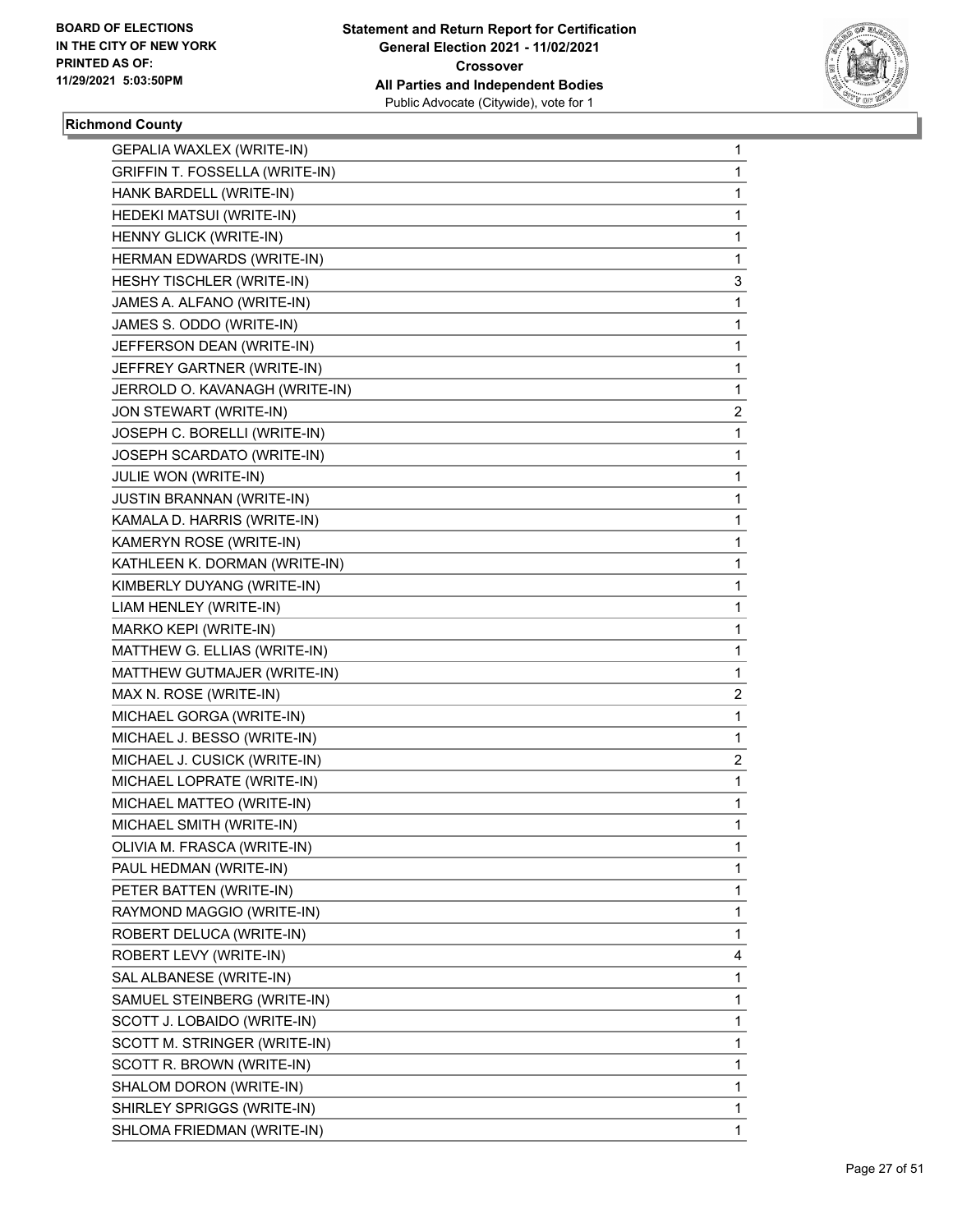

# **Richmond County**

| STEVEN KRAMER (WRITE-IN)                  |         |
|-------------------------------------------|---------|
| STEVEN MATTEO (WRITE-IN)                  |         |
| SUSAN SARANDON (WRITE-IN)                 |         |
| TERESA REED (WRITE-IN)                    |         |
| TERESA REID (WRITE-IN)                    |         |
| THEO CHINO TAVAREZ (WRITE-IN)             |         |
| THOMAS LAGUIDICE (WRITE-IN)               |         |
| TIMOTHY GIONET (WRITE-IN)                 |         |
| UNATTRIBUTABLE WRITE-IN (WRITE-IN)        | 28      |
| UNCOUNTED WRITE-IN PER STATUTE (WRITE-IN) | 4       |
| VICTORIA WICKMAN (WRITE-IN)               |         |
| VINCENT PLOVER (WRITE-IN)                 |         |
| WILLIAM MCGRATH (WRITE-IN)                |         |
| YVES H. ANTEMOR (WRITE-IN)                |         |
| <b>Total Votes</b>                        | 102,632 |
| Unrecorded                                | 4,531   |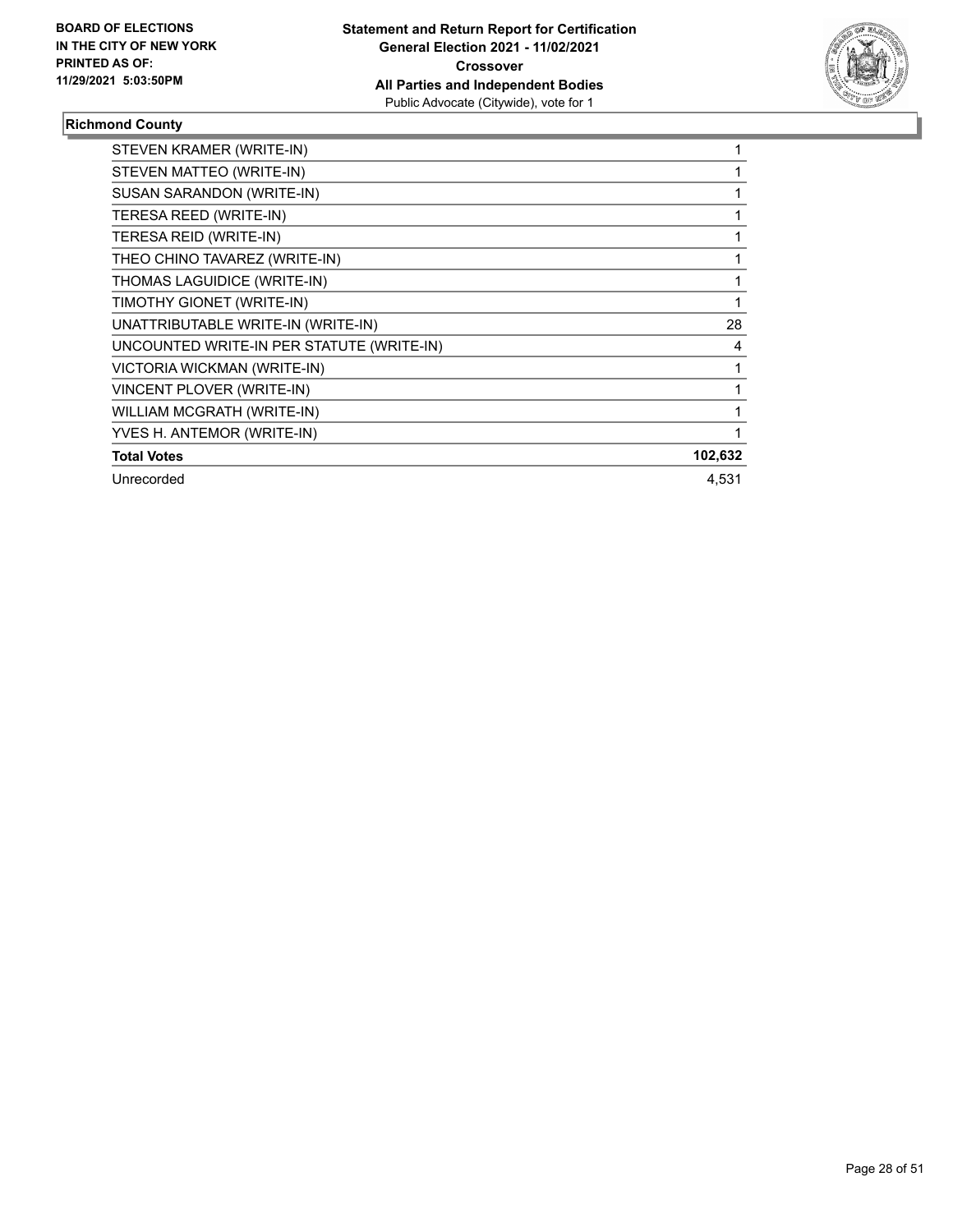

| PUBLIC COUNTER                                           | 1,056,765    |
|----------------------------------------------------------|--------------|
| MANUALLY COUNTED EMERGENCY                               | 23           |
| ABSENTEE / MILITARY                                      | 85,175       |
| AFFIDAVIT                                                | 7,209        |
| <b>Total Ballots</b>                                     | 1,149,172    |
| Less - Inapplicable Federal/Special Presidential Ballots | 0            |
| <b>Total Applicable Ballots</b>                          | 1,149,172    |
| JUMAANE D. WILLIAMS (DEMOCRATIC)                         | 744,183      |
| DR. DEVI ELIZABETH NAMPIAPARAMPIL (REPUBLICAN)           | 250,823      |
| ANTHONY L. HERBERT (CONSERVATIVE)                        | 64,544       |
| DEVIN W. BALKIND (LIBERTARIAN)                           | 14,352       |
| DR. DEVI ELIZABETH NAMPIAPARAMPIL (SAVE OUR CITY)        | 3,668        |
| ANTHONY L. HERBERT (INDEPENDENT)                         | 9,399        |
| AARON JUDGE (WRITE-IN)                                   | 3            |
| ABDALLAH M. DOLAH (WRITE-IN)                             | 1            |
| ADAM FOX (WRITE-IN)                                      | 1            |
| ADAM FRIEDMAN (WRITE-IN)                                 | 1            |
| ADAM GASE (WRITE-IN)                                     | 1            |
| ADAM HAMILTON (WRITE-IN)                                 | 1            |
| ADAM HERBST (WRITE-IN)                                   | 1            |
| ADJOA GZIFA (WRITE-IN)                                   | 3            |
| ADRIAN BENPE (WRITE-IN)                                  | 1            |
| AL HAIG (WRITE-IN)                                       | 1            |
| ALAN HENRY FLACKS (WRITE-IN)                             | $\mathbf{1}$ |
| ALAN KATEMAN (WRITE-IN)                                  | 1            |
| ALAN MOORE (WRITE-IN)                                    | 1            |
| ALAN SHERMAN (WRITE-IN)                                  | 2            |
| ALEDA GAGARIN (WRITE-IN)                                 | 1            |
| ALEX COHEN-SMITH (WRITE-IN)                              | 1            |
| ALEX MUTZEN (WRITE-IN)                                   | $\mathbf{1}$ |
| ALEX ZABLOCKI (WRITE-IN)                                 | 1            |
| ALEXANDER JALLOT (WRITE-IN)                              | 1            |
| ALEXANDRA CARMEN BELLECCIU (WRITE-IN)                    | 1            |
| ALI NAJMI (WRITE-IN)                                     | 1            |
| ALICIA BOYD (WRITE-IN)                                   | 6            |
| ALICIA LOPEZ (WRITE-IN)                                  | $\mathbf{1}$ |
| ALINA ATAYAN (WRITE-IN)                                  | 1            |
| ALLEN ROSKOFF (WRITE-IN)                                 | 1            |
| ALPHEIA JOHNSON (WRITE-IN)                               | 1            |
| ALTON H. MADDOX JR. (WRITE-IN)                           | 1            |
| ALTON MADDOX (WRITE-IN)                                  | 1            |
| ALVIN LINDSAY (WRITE-IN)                                 | 1            |
| ALYSANDRA M. PUGLISI (WRITE-IN)                          | 1            |
| AMY PANAV (WRITE-IN)                                     | 1            |
| ANDREW AKASON (WRITE-IN)                                 | 2            |
| ANDREW APICELLA (WRITE-IN)                               | 1            |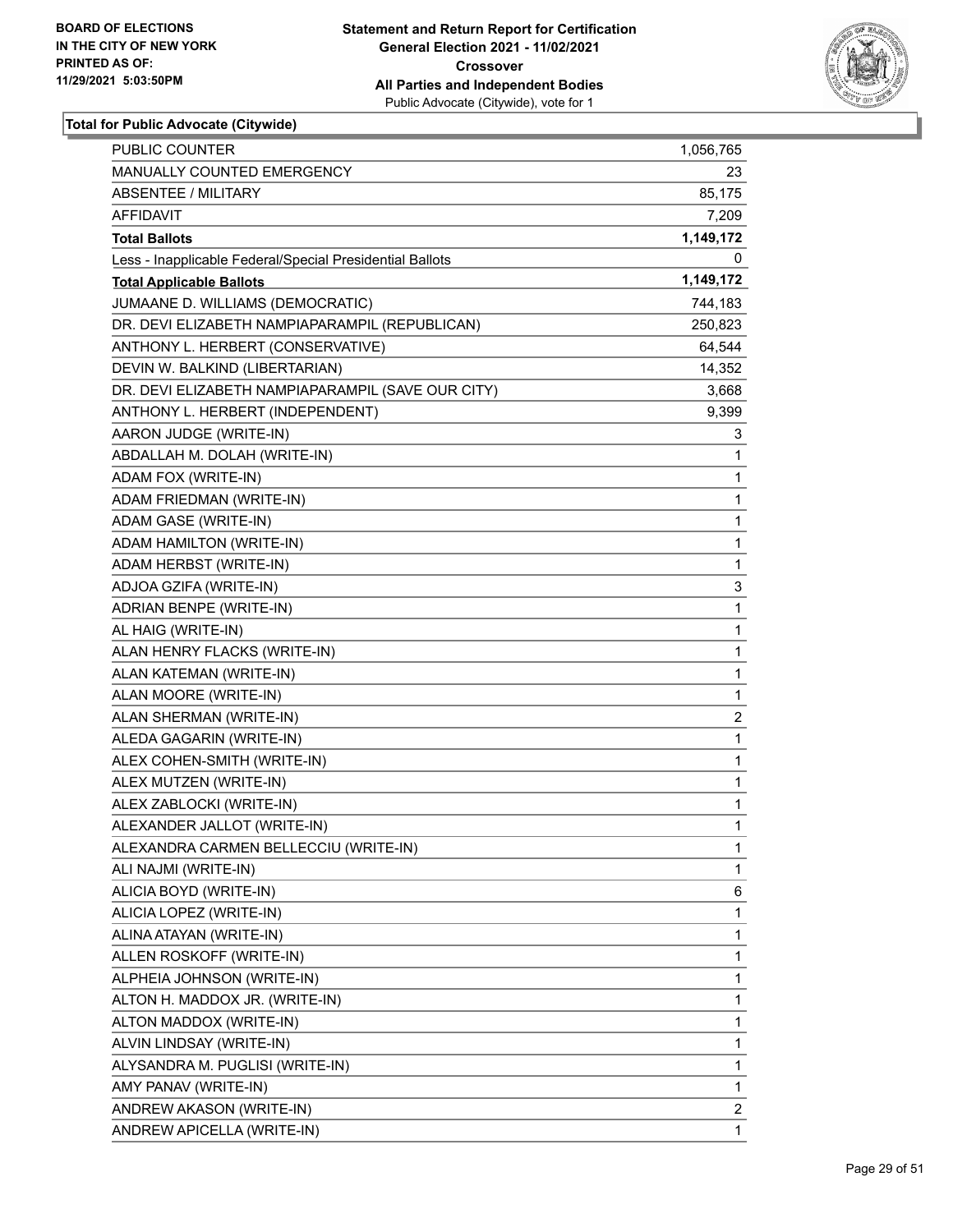

| ANDREW CUOMO (WRITE-IN)        | 6              |
|--------------------------------|----------------|
| ANDREW DONG (WRITE-IN)         | 1              |
| ANDREW GIULIANI (WRITE-IN)     | 1              |
| ANDREW GREENWARD (WRITE-IN)    | 1              |
| ANDREW GUTMAN (WRITE-IN)       | 1              |
| ANDREW KIEL (WRITE-IN)         | $\overline{2}$ |
| ANDREW KLEIN (WRITE-IN)        | 1              |
| ANDREW RANDEL (WRITE-IN)       | 1              |
| ANDREW RITCHIE (WRITE-IN)      | 1              |
| ANDREW S. LANZA (WRITE-IN)     | 1              |
| ANDREW S. SALISKI (WRITE-IN)   | 1              |
| ANDREW YANG (WRITE-IN)         | 9              |
| ANDY BYFORD (WRITE-IN)         | 1              |
| ANGEL CLASS (WRITE-IN)         | 1              |
| ANGELO KING (WRITE-IN)         | 1              |
| ANGELO ORTIZ (WRITE-IN)        | $\overline{a}$ |
| ANNA HAYES LEVIN (WRITE-IN)    | $\overline{2}$ |
| ANNETTE FUDERO (WRITE-IN)      | 1              |
| ANTHONY A RIVERS (WRITE-IN)    | $\overline{a}$ |
| ANTHONY L. LERBEFT (WRITE-IN)  | 1              |
| ANTHONY LEMMA SR. (WRITE-IN)   | 4              |
| ANTHONY LEMMASR. (WRITE-IN)    | 1              |
| ANTHONY MARTINEZ (WRITE-IN)    | 1              |
| ANTHONY RUSSO (WRITE-IN)       | $\mathbf{1}$   |
| ANTHONY SIMPSON (WRITE-IN)     | 1              |
| ANTHONY VINCI (WRITE-IN)       | 1              |
| ANTONIO ANDOLINI (WRITE-IN)    | 1              |
| ANTONIO J. WHITAKER (WRITE-IN) | 1              |
| ANTONIO ORTIZ (WRITE-IN)       | 1              |
| ARIANA FRANZA (WRITE-IN)       | $\mathbf{1}$   |
| ARIGDOR MILLER (WRITE-IN)      | 1              |
| ART CHANG (WRITE-IN)           | 1              |
| ARTHUR KLEYNERMAN (WRITE-IN)   | 1              |
| ARTHUR SCHWARTZ (WRITE-IN)     | 1              |
| <b>ASHER SMITH (WRITE-IN)</b>  | 1              |
| ASHII BABBITT (WRITE-IN)       | 1              |
| ASHLEY BROWN (WRITE-IN)        | 1              |
| ASHLEY C. COTTON (WRITE-IN)    | 1              |
| ASHLEY CANNING (WRITE-IN)      | 1              |
| ASSATA SHAKUR (WRITE-IN)       | 1              |
| AUROHAM E. LIPKIND (WRITE-IN)  | 1              |
| AVIGDOR KITEVITS (WRITE-IN)    | 1              |
| AVRAHAM HAMEL (WRITE-IN)       | 1              |
| AVROHAM E LIPKIND (WRITE-IN)   | 1              |
| BARACK OBAMA (WRITE-IN)        | 1              |
| BARBARA BECKER (WRITE-IN)      | 1              |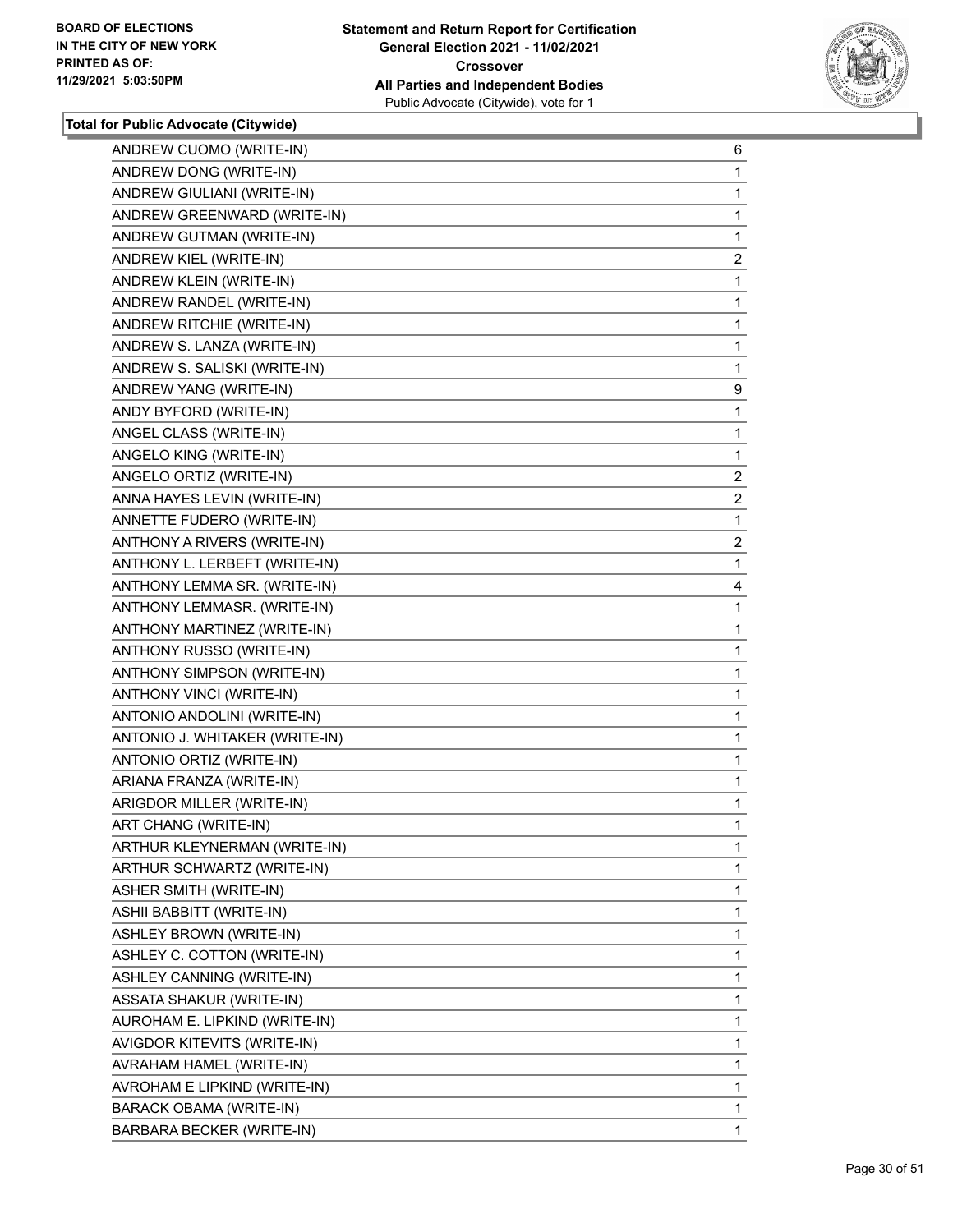

| BARBARA CHOCKY (WRITE-IN)           | 1              |
|-------------------------------------|----------------|
| BARBARA ST. JOHN (WRITE-IN)         | 1              |
| <b>BARRY ELIAS (WRITE-IN)</b>       | 1              |
| <b>BARRY GRUMET (WRITE-IN)</b>      | 1              |
| BEA GOLDWYN (WRITE-IN)              | 1              |
| BEB BARBER (WRITE-IN)               | 1              |
| BEN GIBBERD (WRITE-IN)              | 1              |
| <b>BEN KABAK (WRITE-IN)</b>         | 1              |
| BEN KALLOS (WRITE-IN)               | $\overline{c}$ |
| BEN YEE (WRITE-IN)                  | 1              |
| BENJAMIN W. SCHAEFFEN (WRITE-IN)    | 1              |
| BENSIIN BORUKHOR (WRITE-IN)         | 1              |
| BENTLEY WEINFELD (WRITE-IN)         | 1              |
| BENZION OBSTFELD (WRITE-IN)         | $\overline{c}$ |
| BERNARD WALKER (WRITE-IN)           | 1              |
| BERNICE C. MOOG (WRITE-IN)          | 1              |
| BERNIE SANDERS (WRITE-IN)           | $\overline{c}$ |
| <b>BERNIE WILLIAMS (WRITE-IN)</b>   | 1              |
| BETSY GOTBAUN (WRITE-IN)            | 1              |
| BETSY GOTHBAUM (WRITE-IN)           | 1              |
| BETSY GOTTEBOUM (WRITE-IN)          | 1              |
| BETTI MIDLER (WRITE-IN)             | 1              |
| BEVERLY H. KOLBER (WRITE-IN)        | 1              |
| BILL CLINTON (WRITE-IN)             | $\overline{2}$ |
| BILL DE BLASIO (WRITE-IN)           | 3              |
| BILL DEBLASIO (WRITE-IN)            | 2              |
| BILL DI BLASIO (WRITE-IN)           | 1              |
| BILL MURAWSKI (WRITE-IN)            | 1              |
| <b>BLANCHE DUBOIS (WRITE-IN)</b>    | 1              |
| <b>BOB BARKER (WRITE-IN)</b>        | 1              |
| BOBBY LEVY (WRITE-IN)               | 1              |
| <b>BORUCH FELSENBURG (WRITE-IN)</b> | 1              |
| <b>BRAD GREEN (WRITE-IN)</b>        | 1              |
| BRAD HOYLMAN (WRITE-IN)             | 1              |
| BRAD LANDER (WRITE-IN)              | 1              |
| BRAD VOGEL (WRITE-IN)               | 1              |
| BRADLEY NOWELL (WRITE-IN)           | 1              |
| <b>BRANDON RITCHIE (WRITE-IN)</b>   | 1              |
| BRENDAN SAXTON (WRITE-IN)           | 1              |
| BRENNAN M.F. OBERNAUER (WRITE-IN)   | 1              |
| BRIAN CUNNINGHAM (WRITE-IN)         | 1              |
| BRIAN FARGNOLI (WRITE-IN)           | 1              |
| BRIAN JENKS (WRITE-IN)              | 1              |
| BRIAN LEHRER (WRITE-IN)             | 3              |
| BRIAN SEMINARIO (WRITE-IN)          | 1              |
| BRIEONA MARTIN HOWARD (WRITE-IN)    | 1              |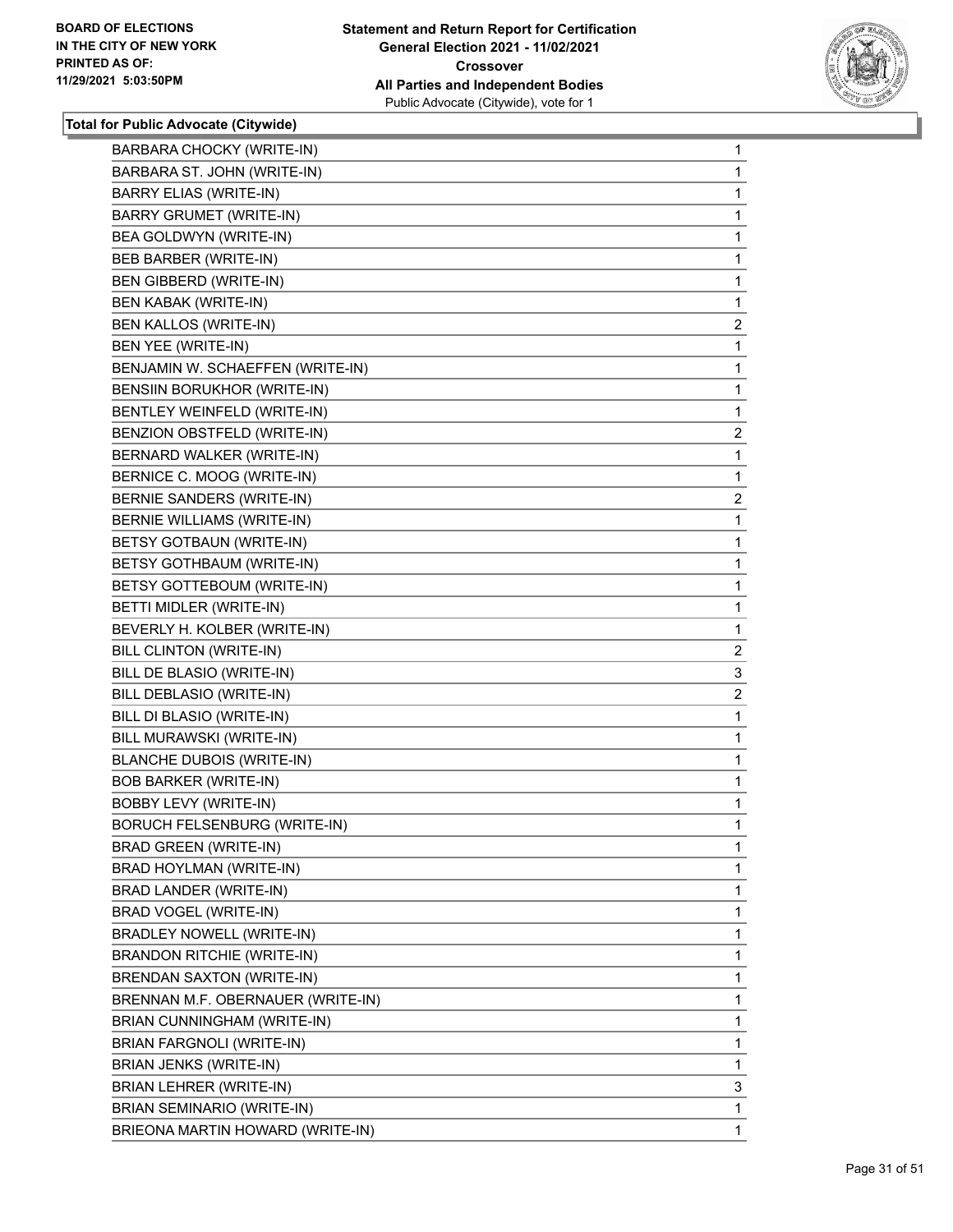

| BRITTANY CAICEDO (WRITE-IN)       | $\mathbf 1$    |
|-----------------------------------|----------------|
| BRITZIAN SPREI (WRITE-IN)         | 1              |
| <b>BRUCE DICKSTEIN (WRITE-IN)</b> | $\overline{a}$ |
| <b>BRUCE WAYNE (WRITE-IN)</b>     | 1              |
| BRYAN LOUIE (WRITE-IN)            | 1              |
| BRYAN PERRI (WRITE-IN)            | 1              |
| CARL STUBBS (WRITE-IN)            | 1              |
| CARLA BERKLEY (WRITE-IN)          | 1              |
| CARMEN HERNANDEZ (WRITE-IN)       | 1              |
| CARMEN LECRAG (WRITE-IN)          | 1              |
| CAROL J. SHINE (WRITE-IN)         | 1              |
| CAROL ROBINSON (WRITE-IN)         | 1              |
| CAROLYN CONABOY (WRITE-IN)        | 1              |
| CAS HOLLOWAY (WRITE-IN)           | 1              |
| CATALINA CRUZ (WRITE-IN)          | 1              |
| CATHERINE QUINN (WRITE-IN)        | 1              |
| CATHERINE ROJAS (WRITE-IN)        | $\overline{c}$ |
| CECILE RICHARDS (WRITE-IN)        | 1              |
| CESAR A. VARGAS (WRITE-IN)        | 1              |
| CHAIM KOPCIEL (WRITE-IN)          | 1              |
| CHAIYIM FLOER (WRITE-IN)          | 1              |
| CHAM WEISS (WRITE-IN)             | 1              |
| CHANA ROIZY (WRITE-IN)            | 1              |
| CHARLES FRODELLA (WRITE-IN)       | 1              |
| CHARLES IMOHIOSEN (WRITE-IN)      | 1              |
| CHARLES SCHLEUBER (WRITE-IN)      | 1              |
| CHARLES TANTILLO (WRITE-IN)       | 1              |
| CHARLIE BROWN (WRITE-IN)          | 1              |
| CHARLIE GROSSO (WRITE-IN)         | 1              |
| CHARLOTTE HORGLAND (WRITE-IN)     | 1              |
| CHARLOTTE RUHL (WRITE-IN)         | 1              |
| CHAUEE WALKER (WRITE-IN)          | 1              |
| CHAYA GREENBERG (WRITE-IN)        | 1              |
| CHI ANUNWA (WRITE-IN)             | $\mathbf{1}$   |
| CHRIS GONZALEZ (WRITE-IN)         | 1              |
| CHRISTIAN ERWIN (WRITE-IN)        | 1              |
| CHRISTINE ANEECHINO (WRITE-IN)    | 1              |
| CHRISTINE GARCIA (WRITE-IN)       | 1              |
| CHRISTINE QUINN (WRITE-IN)        | 6              |
| CHRISTINE QUINONES (WRITE-IN)     | 1              |
| CHRISTOPHER ERIKSON (WRITE-IN)    | 1              |
| CHRISTOPHER GONZALEZ (WRITE-IN)   | 1              |
| CHRISTOPHER LIATSIS (WRITE-IN)    | 1              |
| CHRISTOPHER SHARPE (WRITE-IN)     | 1              |
| CHUCK ZLATKIN (WRITE-IN)          | 1              |
| CLARA BUSH BOUCHER (WRITE-IN)     | $\mathbf{1}$   |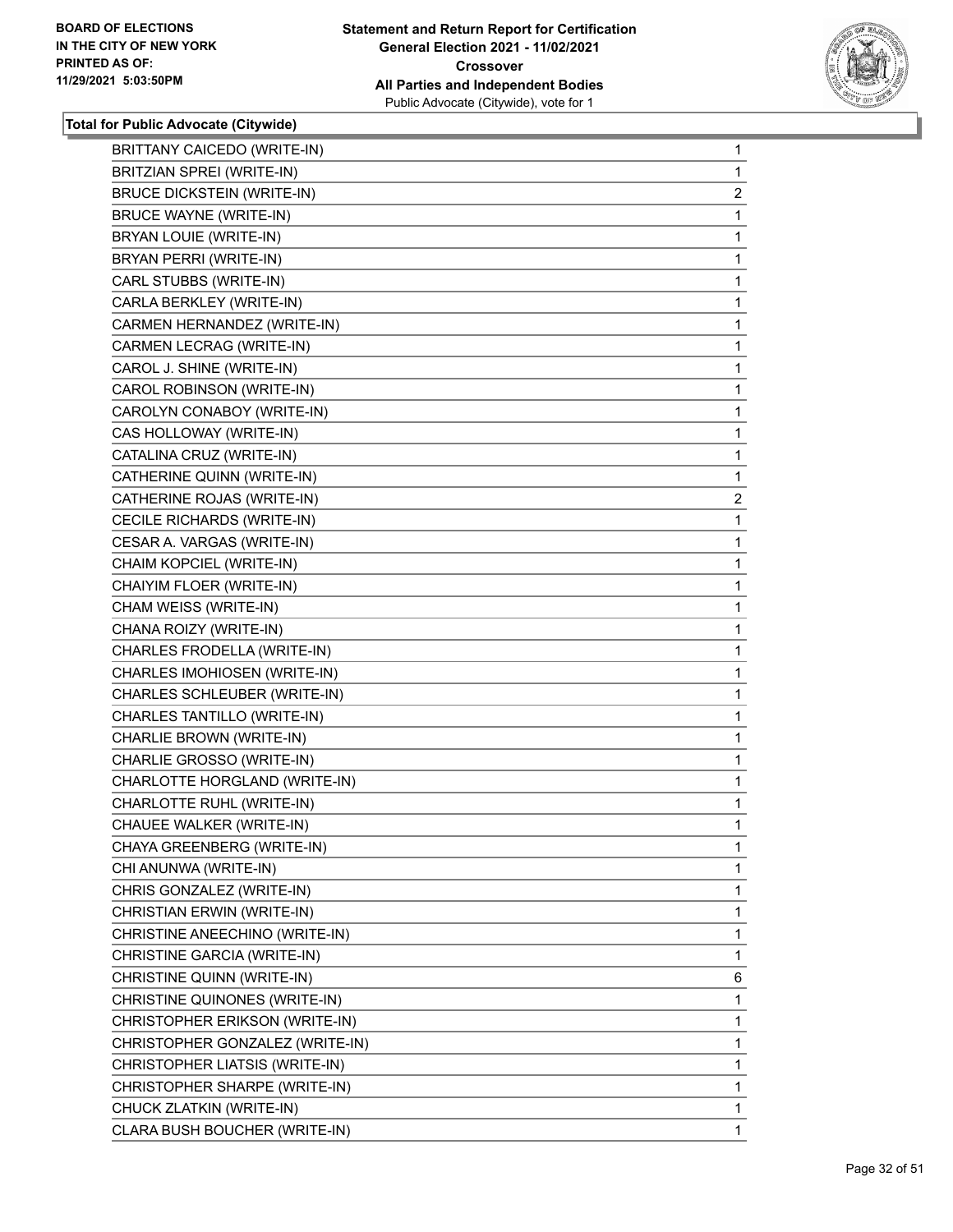

| 1<br>1<br>1<br>1<br>1<br>1<br>9<br>1<br>1<br>1<br>1<br>1<br>1<br>1<br>1<br>1<br>1<br>1<br>3<br>1<br>3<br>1<br>1<br>1 | CLARENCE PARKER (WRITE-IN)          | 1 |
|----------------------------------------------------------------------------------------------------------------------|-------------------------------------|---|
|                                                                                                                      | CLARICEA WGAI (WRITE-IN)            |   |
|                                                                                                                      | CLAUDIA AGUINE (WRITE-IN)           |   |
|                                                                                                                      | COLIN KAEPERNICK (WRITE-IN)         |   |
|                                                                                                                      | <b>COLIN WRIGHT (WRITE-IN)</b>      |   |
|                                                                                                                      | COOKIE MONSTER (WRITE-IN)           |   |
|                                                                                                                      | COREY GUMBS (WRITE-IN)              |   |
|                                                                                                                      | COREY JOHNSON (WRITE-IN)            |   |
|                                                                                                                      | COREY M TUDOR (WRITE-IN)            |   |
|                                                                                                                      | COREY ROBIN (WRITE-IN)              |   |
|                                                                                                                      | CORNELIA TSANG (WRITE-IN)           |   |
|                                                                                                                      | CORY GARDNER (WRITE-IN)             |   |
|                                                                                                                      | COSWELL HOLLOWAY (WRITE-IN)         |   |
|                                                                                                                      | CRAIG E BOYER (WRITE-IN)            |   |
|                                                                                                                      | CRAIG MONTALBUNO (WRITE-IN)         |   |
|                                                                                                                      | CRAIG WEXLER (WRITE-IN)             |   |
|                                                                                                                      | CRYSTAL MCQUEEN TAYLOR (WRITE-IN)   |   |
|                                                                                                                      | CRYSTAL WRIGHT (WRITE-IN)           |   |
|                                                                                                                      | CURTIS A SLIWA (WRITE-IN)           |   |
|                                                                                                                      | CURTIS A. SLIWA (WRITE-IN)          |   |
|                                                                                                                      | <b>CURTIS SLINWA (WRITE-IN)</b>     |   |
|                                                                                                                      | CURTIS SLIWA (WRITE-IN)             |   |
|                                                                                                                      | CYNTHIA NIXON (WRITE-IN)            |   |
|                                                                                                                      | DABY PARIS (WRITE-IN)               |   |
|                                                                                                                      | DAFFY DUCK (WRITE-IN)               |   |
| 1                                                                                                                    | DAN GORODNICK (WRITE-IN)            |   |
| 1                                                                                                                    | DAN LOLLO (WRITE-IN)                |   |
|                                                                                                                      | DAN TOKAYER (WRITE-IN)              | 1 |
|                                                                                                                      | DANIEL GARODNICK (WRITE-IN)         |   |
| 3                                                                                                                    | DANIEL HIGGINS (WRITE-IN)           | 1 |
|                                                                                                                      | DANIEL J. HANGGI (WRITE-IN)         | 1 |
|                                                                                                                      | DANIEL LIPSMAN (WRITE-IN)           | 1 |
|                                                                                                                      | DANIEL MORSE (WRITE-IN)             | 1 |
|                                                                                                                      | DANIEL O'DONNELL (WRITE-IN)         |   |
| $\mathbf{1}$                                                                                                         | DANIEL RATTNER (WRITE-IN)           | 1 |
|                                                                                                                      | DANIEL SQUADRON (WRITE-IN)          |   |
| 3                                                                                                                    | DANIEL TAMRIN (WRITE-IN)            | 1 |
|                                                                                                                      | DANIEL TARPLON (WRITE-IN)           | 1 |
|                                                                                                                      | DANIEL Y. SHIN (WRITE-IN)           | 1 |
|                                                                                                                      | DANIELLE CASTALDI MICCA (WRITE-IN)  |   |
| 1                                                                                                                    |                                     |   |
| 2                                                                                                                    | DANIELLE CASTALDIA MICCA (WRITE-IN) |   |
| 1                                                                                                                    | DANIELLE DESTEFANO (WRITE-IN)       |   |
| 1                                                                                                                    | DANIELLE DONNELLY (WRITE-IN)        |   |
| $\mathbf{1}$                                                                                                         | DANNY O'DONNELL (WRITE-IN)          |   |
| 1                                                                                                                    | DARTH VADER (WRITE-IN)              |   |
|                                                                                                                      |                                     |   |
|                                                                                                                      |                                     |   |
|                                                                                                                      |                                     |   |
|                                                                                                                      |                                     |   |
|                                                                                                                      |                                     |   |
|                                                                                                                      |                                     |   |
|                                                                                                                      |                                     |   |
|                                                                                                                      |                                     |   |
|                                                                                                                      |                                     |   |
|                                                                                                                      |                                     |   |
|                                                                                                                      |                                     |   |
|                                                                                                                      |                                     |   |
|                                                                                                                      |                                     |   |
|                                                                                                                      |                                     |   |
|                                                                                                                      |                                     |   |
|                                                                                                                      |                                     |   |
|                                                                                                                      |                                     |   |
|                                                                                                                      |                                     |   |
|                                                                                                                      |                                     |   |
|                                                                                                                      |                                     |   |
|                                                                                                                      |                                     |   |
|                                                                                                                      |                                     |   |
|                                                                                                                      |                                     |   |
|                                                                                                                      |                                     |   |
|                                                                                                                      |                                     |   |
|                                                                                                                      |                                     |   |
|                                                                                                                      |                                     |   |
|                                                                                                                      |                                     |   |
|                                                                                                                      |                                     |   |
|                                                                                                                      |                                     |   |
|                                                                                                                      |                                     |   |
|                                                                                                                      |                                     |   |
|                                                                                                                      |                                     |   |
|                                                                                                                      |                                     |   |
|                                                                                                                      |                                     |   |
|                                                                                                                      |                                     |   |
|                                                                                                                      |                                     |   |
|                                                                                                                      |                                     |   |
|                                                                                                                      |                                     |   |
|                                                                                                                      |                                     |   |
|                                                                                                                      |                                     |   |
|                                                                                                                      |                                     |   |
|                                                                                                                      |                                     |   |
|                                                                                                                      |                                     |   |
| 3                                                                                                                    | DAVE COLON (WRITE-IN)               |   |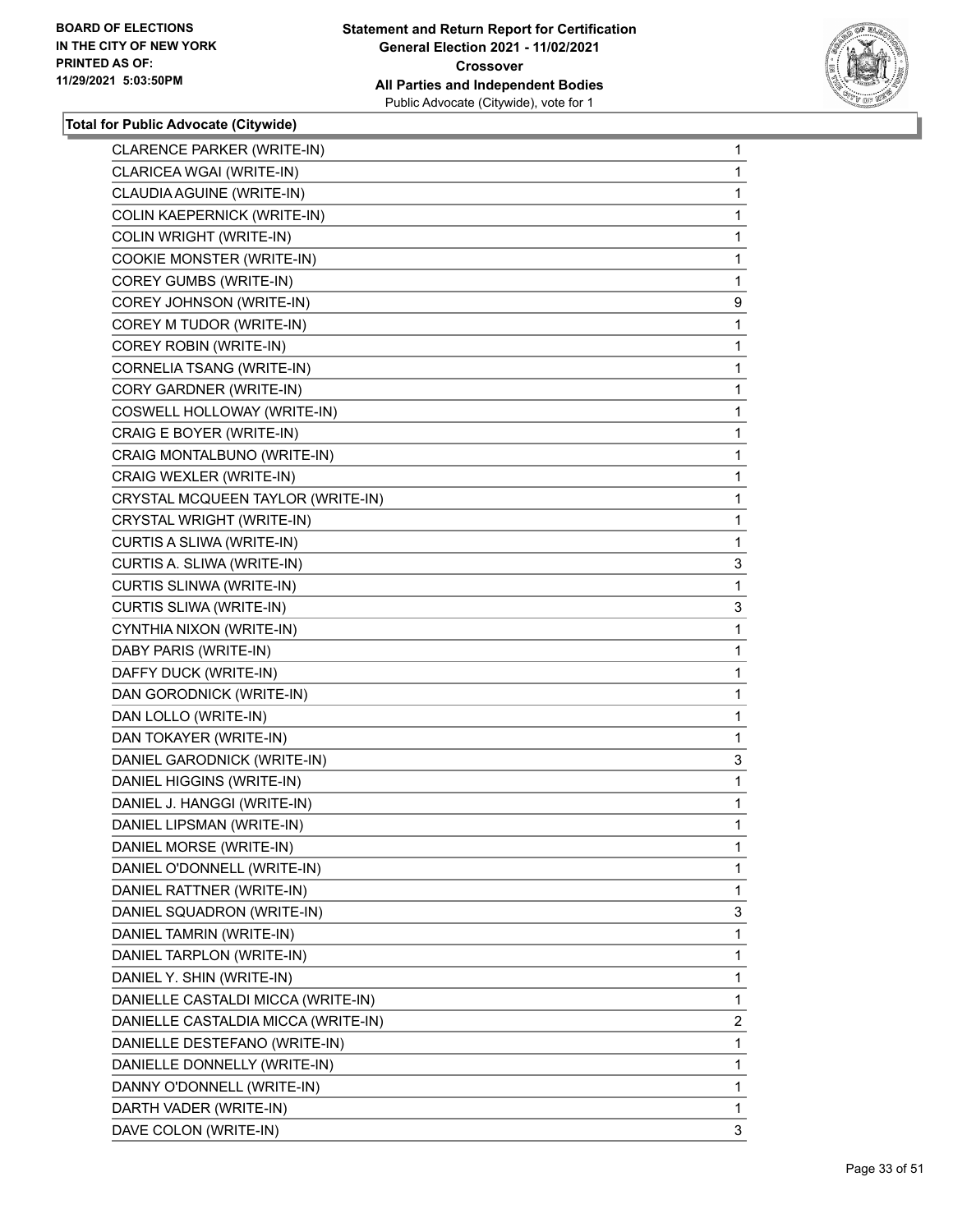

| DAVID ALEXIS (WRITE-IN)       | 1              |
|-------------------------------|----------------|
| DAVID COLON (WRITE-IN)        | 1              |
| DAVID DELISA (WRITE-IN)       | 1              |
| DAVID DRAKE (WRITE-IN)        | 1              |
| DAVID G GREENFIELD (WRITE-IN) | 1              |
| DAVID GREENFIELD (WRITE-IN)   | 1              |
| DAVID HURSKAY (WRITE-IN)      | 1              |
| DAVID KATZ (WRITE-IN)         | 1              |
| DAVID L. BEYAR (WRITE-IN)     | 1              |
| DAVID LOWER (WRITE-IN)        | 1              |
| DAVID M. COLON (WRITE-IN)     | 1              |
| DAVID NARINGI (WRITE-IN)      | 1              |
| DAVID NEIBERMAN (WRITE-IN)    | 1              |
| DAVID NELKIN (WRITE-IN)       | 1              |
| DAVID NIDERMAN (WRITE-IN)     | 1              |
| DAVID P AMBROSE (WRITE-IN)    | 1              |
| DAVID ROSARIO (WRITE-IN)      | $\overline{a}$ |
| DAVID SCHWARTZ (WRITE-IN)     | 1              |
| DAVID SEATON (WRITE-IN)       | 1              |
| DAVID SIVIN (WRITE-IN)        | $\mathbf{1}$   |
| DAVID YASSKY (WRITE-IN)       | 1              |
| DAVIS WILLIAMS (WRITE-IN)     | 1              |
| DAVON LOMAX (WRITE-IN)        | 1              |
| DAWN SMALLS (WRITE-IN)        | 4              |
| DEAN MOLEY (WRITE-IN)         | 1              |
| DEBORAH SHAMEL (WRITE-IN)     | $\mathbf{1}$   |
| DEBRA DENNIS (WRITE-IN)       | 1              |
| DENAMARIE TOBIN (WRITE-IN)    | 1              |
| DEREK ANDREW CHIN (WRITE-IN)  | 1              |
| DESMOND MCDONAGH (WRITE-IN)   | 1              |
| DEVIN P. COHEN (WRITE-IN)     | 1              |
| DEVORA FEIT (WRITE-IN)        | 1              |
|                               | 1              |
| DIANA SANABRIA (WRITE-IN)     | 1              |
| DIANE J. SAVINO (WRITE-IN)    |                |
| DIANE LAPP (WRITE-IN)         | 1              |
| DIANE MORALES (WRITE-IN)      | 1              |
| DIEM BOYD (WRITE-IN)          | 1              |
| DINA H WALDMAN (WRITE-IN)     | 1              |
| DIRK DIGGLER (WRITE-IN)       | 1              |
| DIVYA LAKHANEY (WRITE-IN)     | 1              |
| DOLLY LEVI (WRITE-IN)         | 1              |
| DOMINICK SARTA (WRITE-IN)     | 1              |
| DOMONIC CAMPANAR (WRITE-IN)   | 1              |
| DONALD CRANSTON (WRITE-IN)    | 1              |
| DONALD DUCK (WRITE-IN)        | 1              |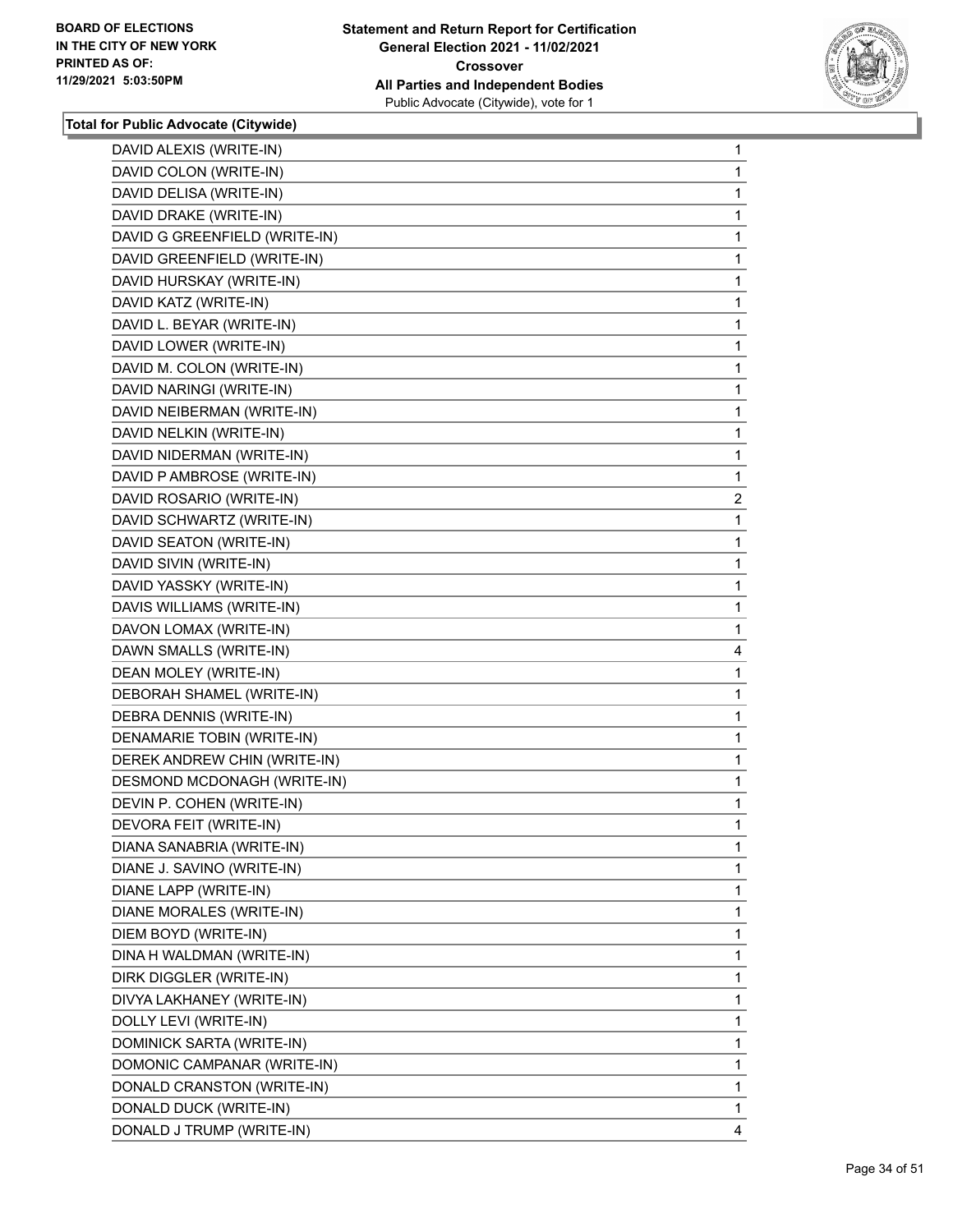

| DONALD J. TRUMP (WRITE-IN)      | 3              |
|---------------------------------|----------------|
| DONALD J.CRANSTON (WRITE-IN)    | 1              |
| DONALD MARSHALL (WRITE-IN)      | 1              |
| DONALD TRUMP (WRITE-IN)         | 12             |
| DONALD TRUMP JR (WRITE-IN)      | 1              |
| DONLAD TRUMP (WRITE-IN)         | 1              |
| DONNA FREIDKIN SALTZ (WRITE-IN) | 1              |
| DOREEN GARSON (WRITE-IN)        | 1              |
| DORIS LING COHAN (WRITE-IN)     | 1              |
| DOUGLAS GRIFFIN (WRITE-IN)      | 1              |
| DOUGLAS MATHEWS (WRITE-IN)      | 1              |
| DOV HIKIND (WRITE-IN)           | 1              |
| DR. BRANDON FERRELL (WRITE-IN)  | 1              |
| DWAYNE JOHNSON (WRITE-IN)       | 1              |
| ED ATRIN (WRITE-IN)             | 1              |
| ED KOCH (WRITE-IN)              | 1              |
| ED SZCZEPAEINK (WRITE-IN)       | 1              |
| EDIE WINDSOR (WRITE-IN)         | 1              |
| EDITH GAHL (WRITE-IN)           | 1              |
| EDWARD BARRETT (WRITE-IN)       | 1              |
| EDWARD PERBER (WRITE-IN)        | 1              |
| EDWARD POLLEN (WRITE-IN)        | 1              |
| EDWARD S. LITTLE (WRITE-IN)     | 1              |
| EDWIN JARVIS (WRITE-IN)         | 1              |
| EDWIN TORRES (WRITE-IN)         | 1              |
| EFFIE DRITASAS (WRITE-IN)       | 1              |
| EILEEN M ANGELO (WRITE-IN)      | 1              |
| EKOYO ATKINS (WRITE-IN)         | 1              |
| ELAINE DAVID (WRITE-IN)         | 1              |
| ELENA BEELEY NICOLAS (WRITE-IN) | 1              |
| ELIE SASSON (WRITE-IN)          | 1              |
| ELIZABETH BROWN (WRITE-IN)      | 1              |
| ELIZABETH CROWLEY (WRITE-IN)    | 3              |
| ELIZABETH DUPLESSY (WRITE-IN)   | 1              |
| ELIZABETH MCINTOSH (WRITE-IN)   | 1              |
| ELLA NUCHE (WRITE-IN)           | 1              |
| ELLCAN ADELIAN (WRITE-IN)       | 1              |
| ELLEN SAKANY (WRITE-IN)         | 1              |
| ELLEN SHIRE (WRITE-IN)          | 1              |
| ELLIOT ENGEL (WRITE-IN)         | 4              |
| ELLIOT J. STAMLER (WRITE-IN)    | 1              |
| ELLIOT SPITZER (WRITE-IN)       | $\overline{2}$ |
| ELLIOT WILLIS BLANCO (WRITE-IN) | 1              |
| EMEL GLICKSON (WRITE-IN)        | 1              |
| ERCAN NURI AYBASTI (WRITE-IN)   | $\overline{2}$ |
| EREN YEAGER (WRITE-IN)          | 1.             |
|                                 |                |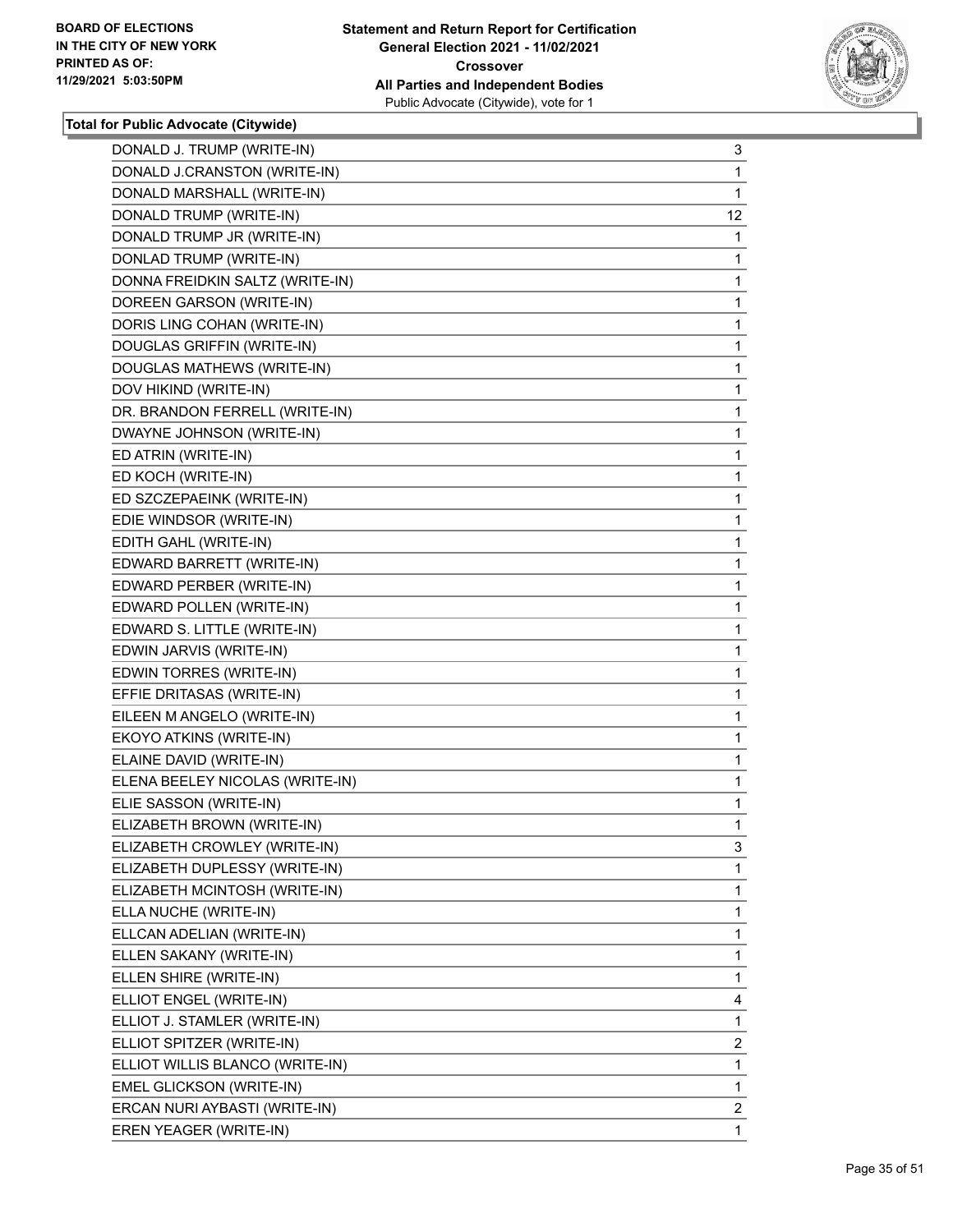

| ERIC ADAMS (WRITE-IN)              | 1              |
|------------------------------------|----------------|
| ERIC ANDRE (WRITE-IN)              | 1              |
| ERIC GARNER (WRITE-IN)             | $\overline{2}$ |
| ERIC LACEWELL (WRITE-IN)           | 1              |
| ERIC RASSI (WRITE-IN)              | 1              |
| ERIC ULRICH (WRITE-IN)             | 3              |
| ERIC VICTORIAN (WRITE-IN)          | 1              |
| ESTELLE ROSS (WRITE-IN)            | $\mathbf{1}$   |
| ESTER YANG (WRITE-IN)              | 1              |
| ESTHER JARASKWICZ (WRITE-IN)       | 1              |
| EUGENE DEBS (WRITE-IN)             | 1              |
| EVA MEDINA (WRITE-IN)              | 1              |
| EVAN GEOFFREY (WRITE-IN)           | 1              |
| EVAN SWEAT (WRITE-IN)              | 1              |
| EVELYN MICHELLE NOONAN (WRITE-IN)  | $\mathbf 1$    |
| FARAH LOUIS (WRITE-IN)             | $\overline{2}$ |
| FELIX BIEDERMAN (WRITE-IN)         | $\overline{2}$ |
| FERNANDO MATEO (WRITE-IN)          | 1              |
| FILLIPPO GALLO (WRITE-IN)          | 1              |
| FIORELLA LAGUADA (WRITE-IN)        | 1              |
| FITZROY SEARLES (WRITE-IN)         | $\overline{2}$ |
| FRANCIS CABRINI (WRITE-IN)         | 1              |
| FRANCISCO A. SPIES SR. (WRITE-IN)  | 1              |
| FRANK HERBERT (WRITE-IN)           | 1              |
| FRANK O'HARA (WRITE-IN)            | 1              |
| FRANK REILLY (WRITE-IN)            | $\mathbf{1}$   |
| FRANK REYES (WRITE-IN)             | 1              |
| FRANKLIN ARMSTRONG (WRITE-IN)      | 1              |
| FRED GUINDI (WRITE-IN)             | 1              |
| FREDERIC GOLDEN (WRITE-IN)         | 1              |
| GABRIELLA KAMINSKY (WRITE-IN)      | 1              |
| GALE A BREWER (WRITE-IN)           | $\overline{2}$ |
| GALE BREWER (WRITE-IN)             | 4              |
| <b>GARRY SWORDS (WRITE-IN)</b>     | 1              |
| <b>GARY HILL (WRITE-IN)</b>        | 1              |
| GARY R. RICHARDS (WRITE-IN)        | 1              |
| GAYLE BREWER (WRITE-IN)            | 1              |
| GEOFFERY A DAVIS (WRITE-IN)        | 1              |
| GEORGE COSTANZA (WRITE-IN)         | 1              |
| <b>GEORGE K. HART (WRITE-IN)</b>   | 1              |
| <b>GEORGE KING FISH (WRITE-IN)</b> | 1              |
| <b>GEORGE LATTIMER (WRITE-IN)</b>  | 1              |
| <b>GEORGE SHULMAN (WRITE-IN)</b>   | 1              |
| GEPALIA WAXLEX (WRITE-IN)          | 1              |
| GERALD A. PALMIERI (WRITE-IN)      | 1              |
| GITEL HEMLICK (WRITE-IN)           | 1              |
|                                    |                |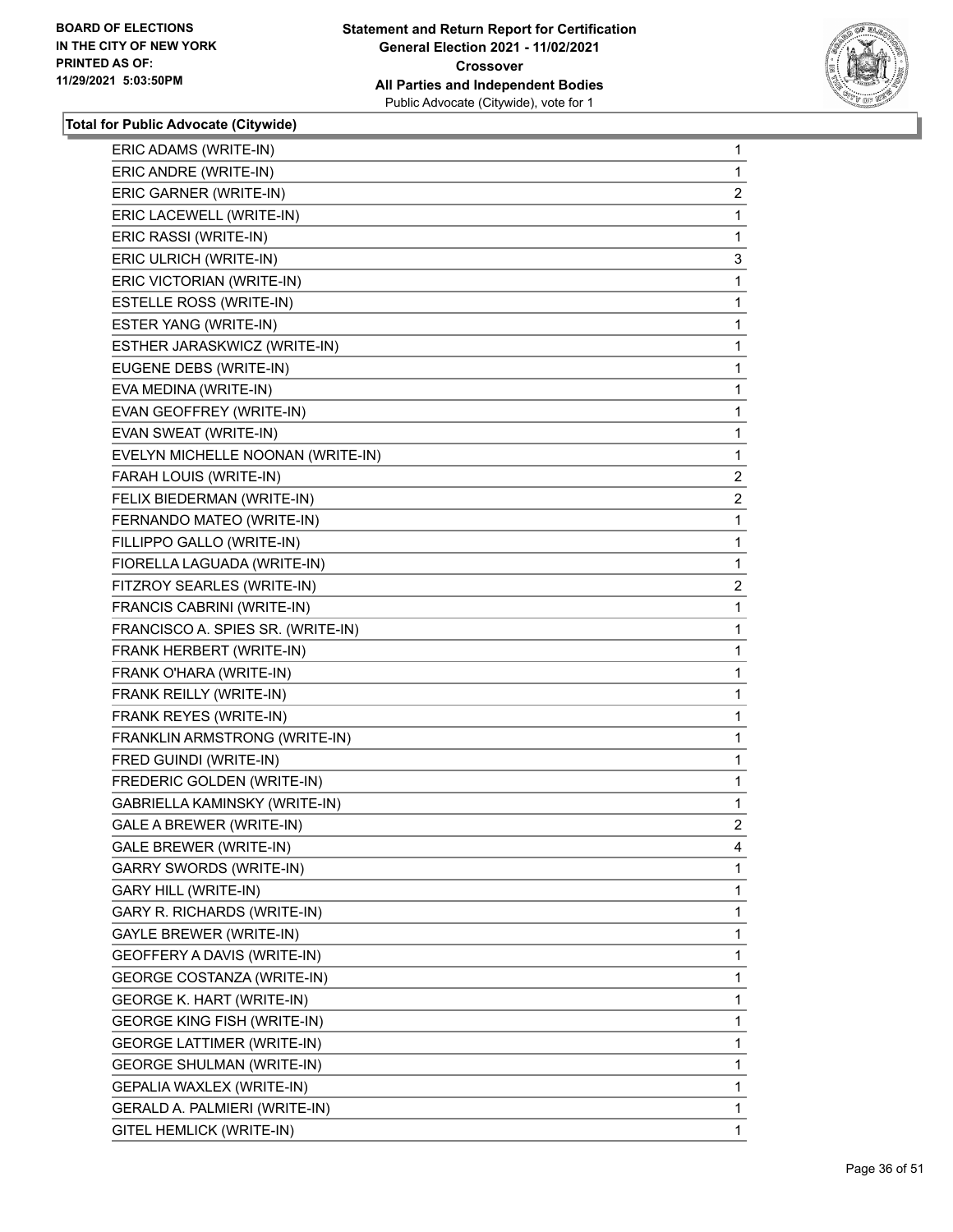

| <b>GLENN GUCCIARDO (WRITE-IN)</b> | $\mathbf{1}$   |
|-----------------------------------|----------------|
| GLORIA BROWNE-MARSHALL (WRITE-IN) | 1              |
| GLORIA MATERRA (WRITE-IN)         | 1              |
| <b>GOLDIE ALLEN (WRITE-IN)</b>    | 1              |
| <b>GORAN SVORCAN (WRITE-IN)</b>   | 1              |
| <b>GREG CAULFIELD (WRITE-IN)</b>  | 1              |
| <b>GREGORY BAGGERT (WRITE-IN)</b> | 1              |
| GRIFFIN T. FOSSELLA (WRITE-IN)    | 1              |
| <b>GWEN GOODWIN (WRITE-IN)</b>    | 1              |
| <b>GWEN GOUDIN (WRITE-IN)</b>     | 1              |
| HANK BARDELL (WRITE-IN)           | 1              |
| HARIKAUS THOMATUS (WRITE-IN)      | $\overline{c}$ |
| HARRY R. OEHLER (WRITE-IN)        | 1              |
| HARVEY MILK (WRITE-IN)            | 1              |
| HASIBA HAQ (WRITE-IN)             | 1              |
| HEATHER GERSHEN (WRITE-IN)        | 1              |
| HEDEKI MATSUI (WRITE-IN)          | 1              |
| HELEN MULVANY (WRITE-IN)          | 1              |
| HELEN ROSENTHAL (WRITE-IN)        | $\overline{2}$ |
| HENCHY RUTTNER (WRITE-IN)         | 1              |
| HENNY GLICK (WRITE-IN)            | 1              |
| HENNY KLEINMAN (WRITE-IN)         | 1              |
| HERB GRIFFIN (WRITE-IN)           | 4              |
| HERMAN EDWARDS (WRITE-IN)         | 1              |
| HERMAN SOFER (WRITE-IN)           | 1              |
| HERSH LENDOW (WRITE-IN)           | 1              |
| HERSHY MANDEL (WRITE-IN)          | 1              |
| HESHY TISCHLER (WRITE-IN)         | 4              |
| HILARY CLINTON (WRITE-IN)         | 1              |
| HILLARY CLINTON (WRITE-IN)        | 11             |
| HON GEORGE SILVER (WRITE-IN)      | 1              |
| HONG ZHOU (WRITE-IN)              | 1              |
| HOWARD ROTBLATT (WRITE-IN)        | 1              |
| HOWARD STERN (WRITE-IN)           | 1              |
| HOWARD ZUCKER (WRITE-IN)          | 1              |
| HOWIE HAWKINS (WRITE-IN)          | 2              |
| HOWIE KATZ (WRITE-IN)             | 1              |
| HUDIE REISS (WRITE-IN)            | 1              |
| HUGH QUATTLEBAUM (WRITE-IN)       | 1              |
| HUGO MASSEY (WRITE-IN)            | 1              |
| IAN D. GIERHEK (WRITE-IN)         | 1              |
| IAN D. GIRSHEK (WRITE-IN)         | 1              |
| IAN JOHNSTONE (WRITE-IN)          | 1              |
| IDA CAMPBELL (WRITE-IN)           | 1              |
| IHAN OMAR (WRITE-IN)              | 1              |
| <b>INBAL KLEIN (WRITE-IN)</b>     | 1              |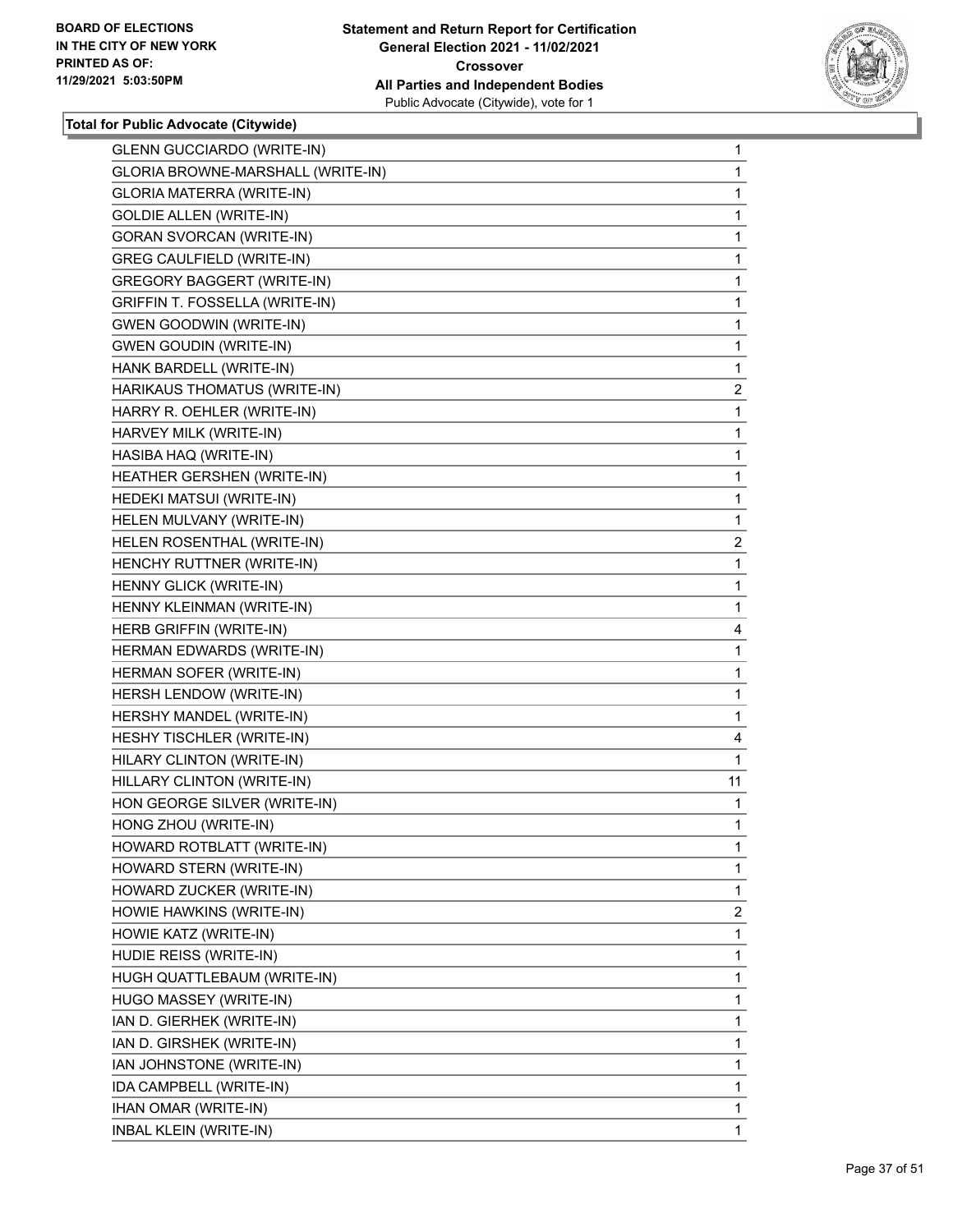

| INDIA WALTON (WRITE-IN)        | 1                       |
|--------------------------------|-------------------------|
| <b>INEZ BARRON (WRITE-IN)</b>  | 1                       |
| INEZ S. COFIELD (WRITE-IN)     | 1                       |
| INNA VERNIKOV (WRITE-IN)       | 3                       |
| ISAAL SCHOENFELD (WRITE-IN)    | 1                       |
| ISABELLA KIRST (WRITE-IN)      | 1                       |
| IVANKA TRUMP (WRITE-IN)        | 1                       |
| JABARI BRISPORT (WRITE-IN)     | 1                       |
| JACK WEINTRAUB (WRITE-IN)      | 1                       |
| JACKIE DISCHELL (WRITE-IN)     | 1                       |
| JACOB LUCENO (WRITE-IN)        | 1                       |
| JA'MARR CHASE (WRITE-IN)       | 1                       |
| JAMES A. ALFANO (WRITE-IN)     | 1                       |
| JAMES LANE (WRITE-IN)          | 4                       |
| JAMES NETTLETON (WRITE-IN)     | 1                       |
| JAMES S. ODDO (WRITE-IN)       | 1                       |
| JAMIE HALL (WRITE-IN)          | 1                       |
| JANE DOW (WRITE-IN)            | 1                       |
| JANE R. CROTTY (WRITE-IN)      | $\overline{\mathbf{c}}$ |
| JANE ZHANG (WRITE-IN)          | 1                       |
| JANELLE BAGWELL (WRITE-IN)     | 1                       |
| JANET MERRILL (WRITE-IN)       | 1                       |
| JARIEL ESTRELLA (WRITE-IN)     | 1                       |
| JARRED COHEN (WRITE-IN)        | 1                       |
| JASLIN KAUR (WRITE-IN)         | $\overline{\mathbf{c}}$ |
| JASON CRUZ (WRITE-IN)          | 1                       |
| JASON STERN (WRITE-IN)         | 1                       |
| JASON WEINGARTNER (WRITE-IN)   | 1                       |
| JAVIN RIVERA (WRITE-IN)        | 1                       |
| JAYSON TRAXLER (WRITE-IN)      | 1                       |
| JEFF SMITH (WRITE-IN)          | 1                       |
| JEFFERSON DEAN (WRITE-IN)      | 1                       |
| JEFFERY LOCKE (WRITE-IN)       | 1                       |
| JEFFREY GARTNER (WRITE-IN)     | 1                       |
| JELENE KAEHNY (WRITE-IN)       | 1                       |
| JENNIFER COLYER (WRITE-IN)     | 1                       |
| JENNIFER FARRELLY (WRITE-IN)   | 1                       |
| JENNIFER HERR (WRITE-IN)       | 1                       |
| JEREMY R. COHEN (WRITE-IN)     | 1                       |
| JEREMY SEIDEMAN (WRITE-IN)     | 3                       |
| JEREMY SHOCKETT (WRITE-IN)     | 1                       |
| JEROME KRAMMER (WRITE-IN)      | 1                       |
| JERROLD O. KAVANAGH (WRITE-IN) | 1                       |
| JESSE WATERS (WRITE-IN)        | 1                       |
| JESSIE M. FERGUSAN (WRITE-IN)  | 1                       |
| JIM ROSENTHAL (WRITE-IN)       | 1                       |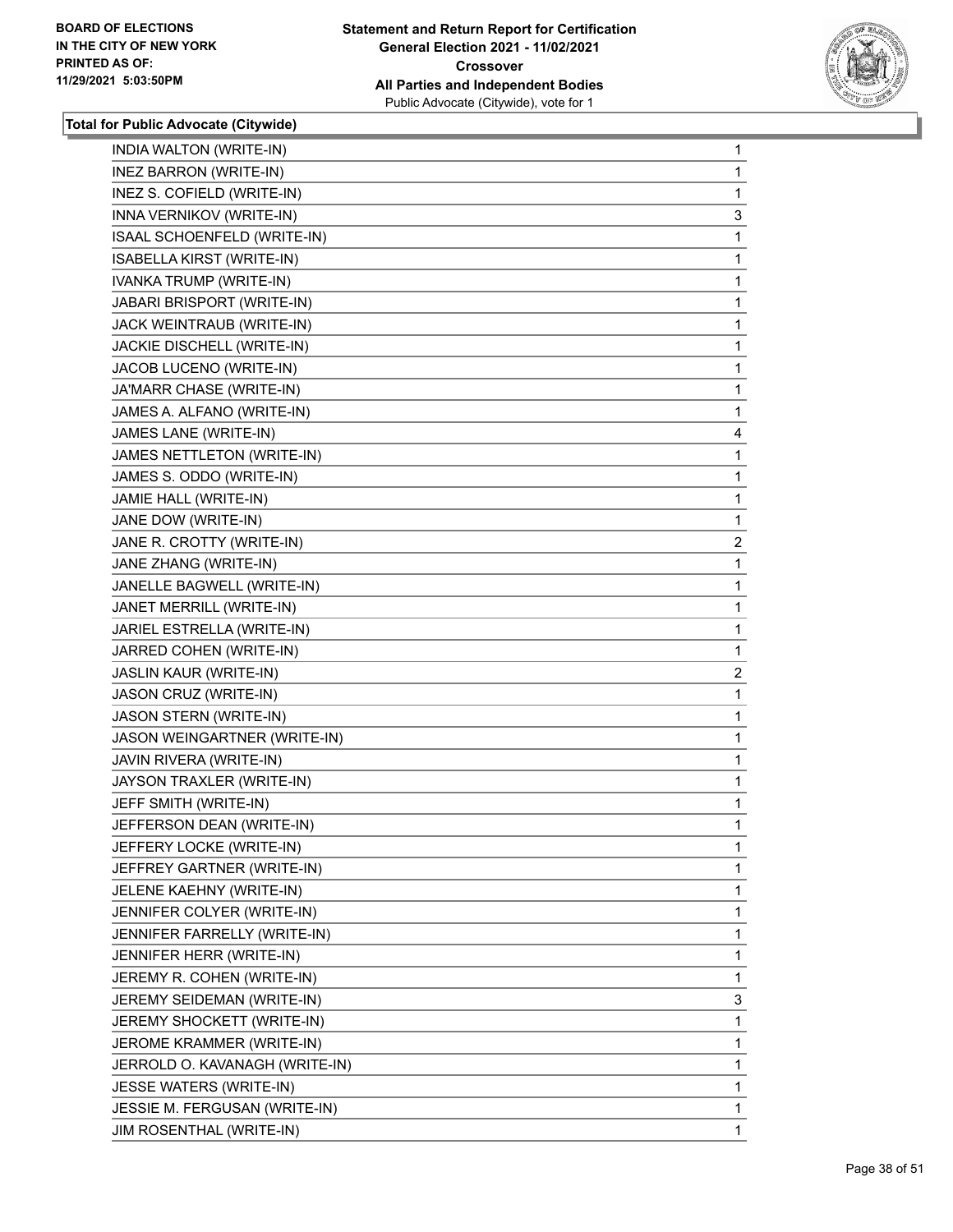

| JIMMY MCMILLAN (WRITE-IN)       | 1            |
|---------------------------------|--------------|
| JOAN METTLER (WRITE-IN)         | 1            |
| JO-ANN H. WHITEHORN (WRITE-IN)  | 1            |
| JODY FELDMAN (WRITE-IN)         | 1            |
| JOE BIDEN (WRITE-IN)            | 1            |
| JOE BRANDON (WRITE-IN)          | 1            |
| JOE LHOTA (WRITE-IN)            | 1            |
| JOE MCCABE (WRITE-IN)           | 1            |
| JOE SCHAEFER (WRITE-IN)         | 1            |
| JOE SMITH (WRITE-IN)            | 1            |
| JOEL GROSS (WRITE-IN)           | 1            |
| JOEL REISMAN (WRITE-IN)         | 1            |
| JOEPH R LENTOR (WRITE-IN)       | 1            |
| JOEY DLUZAK (WRITE-IN)          | 1            |
| JOHANNA ABAD (WRITE-IN)         | 1            |
| JOHN C. NAUDUS (WRITE-IN)       | 1            |
| JOHN DOW (WRITE-IN)             | 1            |
| JOHN FRANCIS LUDEWIG (WRITE-IN) | 1            |
| JOHN KATZMAN (WRITE-IN)         | 1            |
| JOHN LIU (WRITE-IN)             | 1            |
| JOHN LOANNIOIS (WRITE-IN)       | 1            |
| JOHN SCHATZ (WRITE-IN)          | 1            |
| JOHN WATERS (WRITE-IN)          | 1            |
| JOHN WOLFF (WRITE-IN)           | 1            |
| JON STEWART (WRITE-IN)          | 3            |
| JONATHAN KIMMEL (WRITE-IN)      | 1            |
| JONATHAN TOMBERG (WRITE-IN)     | 1            |
| JOSE DEL TORO (WRITE-IN)        | 1            |
| JOSE ORTIZ (WRITE-IN)           | 1            |
| JOSE TENA (WRITE-IN)            | 1            |
| JOSEPH BIDEN (WRITE-IN)         | $\mathbf{1}$ |
| JOSEPH C. BORELLI (WRITE-IN)    | 1            |
| JOSEPH CROWLEY (WRITE-IN)       | 1            |
| JOSEPH HAWTHONE (WRITE-IN)      | 1            |
| JOSEPH JAMES LASASSA (WRITE-IN) | 1            |
| JOSEPH JOESTAR (WRITE-IN)       | 1            |
| JOSEPH LENTOL (WRITE-IN)        | 1            |
| JOSEPH MARTHONE (WRITE-IN)      | 1            |
| JOSEPH MCGOWAN SR. (WRITE-IN)   | 1            |
| JOSEPH SCARDATO (WRITE-IN)      | 1            |
| <b>JOSEPH STALIN (WRITE-IN)</b> | 1            |
| JOSEPH VILLA (WRITE-IN)         | 1            |
| JOSH ALLEN (WRITE-IN)           | 1            |
| JOSH HEMPHILL (WRITE-IN)        | 1            |
| <b>JOSH KAPLAN (WRITE-IN)</b>   | 1            |
| JOSH MEHLMAN (WRITE-IN)         | 1.           |
|                                 |              |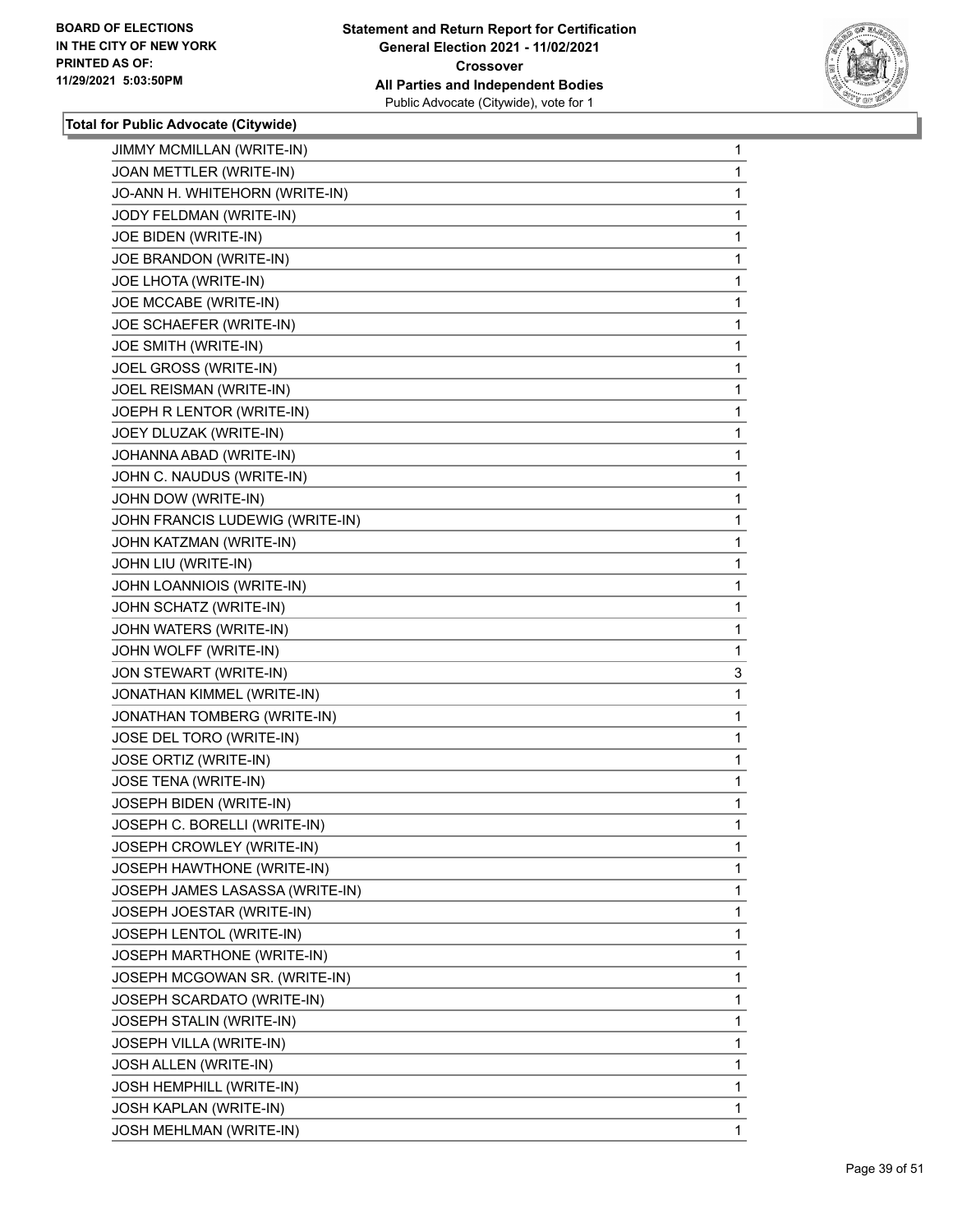

| JOSH THOMPSON (WRITE-IN)         | 1              |
|----------------------------------|----------------|
| JOSHUA FEUER (WRITE-IN)          | 1              |
| JOSMAR TRUTELLO (WRITE-IN)       | 1              |
| JOSMED TRUJILLO (WRITE-IN)       | 1              |
| JOYCE SCOTT BRAYBOY (WRITE-IN)   | 3              |
| <b>JUDITH BROWN (WRITE-IN)</b>   | 1              |
| JULIA FEINSTEIN (WRITE-IN)       | $\mathbf{1}$   |
| JULIE DAVIS (WRITE-IN)           | $\overline{a}$ |
| JULIE SINGER (WRITE-IN)          | 1              |
| JULIE STAPLETON (WRITE-IN)       | $\mathbf{1}$   |
| JULIE WON (WRITE-IN)             | 1              |
| JULIO MARTINEZ II (WRITE-IN)     | 1              |
| JULIUS RANDEL (WRITE-IN)         | $\mathbf{1}$   |
| JULIUS RANDLE (WRITE-IN)         | $\overline{a}$ |
| JUNIOR MUNOZ (WRITE-IN)          | 1              |
| <b>JUSTIN BRANNAN (WRITE-IN)</b> | $\mathbf{1}$   |
| JUSTIN OLIVER (WRITE-IN)         | 1              |
| <b>JUSTIN SEIBEL (WRITE-IN)</b>  | 1              |
| JUSTIN SIEBEL (WRITE-IN)         | $\mathbf{1}$   |
| KADAR A. HARRIS (WRITE-IN)       | 1              |
| KADIATON DIALLO (WRITE-IN)       | 1              |
| KALED ALAMARIE (WRITE-IN)        | $\overline{c}$ |
| KALIRIS SALAS-RAMIREZ (WRITE-IN) | 1              |
| KALMAN YEGER (WRITE-IN)          | $\overline{2}$ |
| KAMALA D. HARRIS (WRITE-IN)      | $\mathbf{1}$   |
| KAMERYN ROSE (WRITE-IN)          | 1              |
| KAMIL KRAWCZYK (WRITE-IN)        | 1              |
| KANNA IMAS (WRITE-IN)            | $\mathbf{1}$   |
| KANYE WEST (WRITE-IN)            | 1              |
| KAREN CHAN (WRITE-IN)            | 1              |
| KATE HARPER (WRITE-IN)           | $\mathbf{1}$   |
| KATHLEEN K. DORMAN (WRITE-IN)    | 1              |
| KATHRYN GARCIA (WRITE-IN)        | 16             |
| KATHY HOCHAL (WRITE-IN)          | 1              |
| KATHY J. FINNERAN (WRITE-IN)     | 1              |
| KATIE HONAN (WRITE-IN)           | 1              |
| KAYED FASFOUS (WRITE-IN)         | 1              |
| KEITH DALY (WRITE-IN)            | 1              |
| KEITH R. VESSELL (WRITE-IN)      | 1              |
| KELLY WRIGHT (WRITE-IN)          | 1              |
| KENNETH PEREZ (WRITE-IN)         | 3              |
| KENNETH WALUYN (WRITE-IN)        | 1              |
| KENNY AGOSTO (WRITE-IN)          | 1              |
| KERON ALLEYNE (WRITE-IN)         | 1              |
| KEVIN BOYLE (WRITE-IN)           | 2              |
| KEVIN CHEY (WRITE-IN)            | 1              |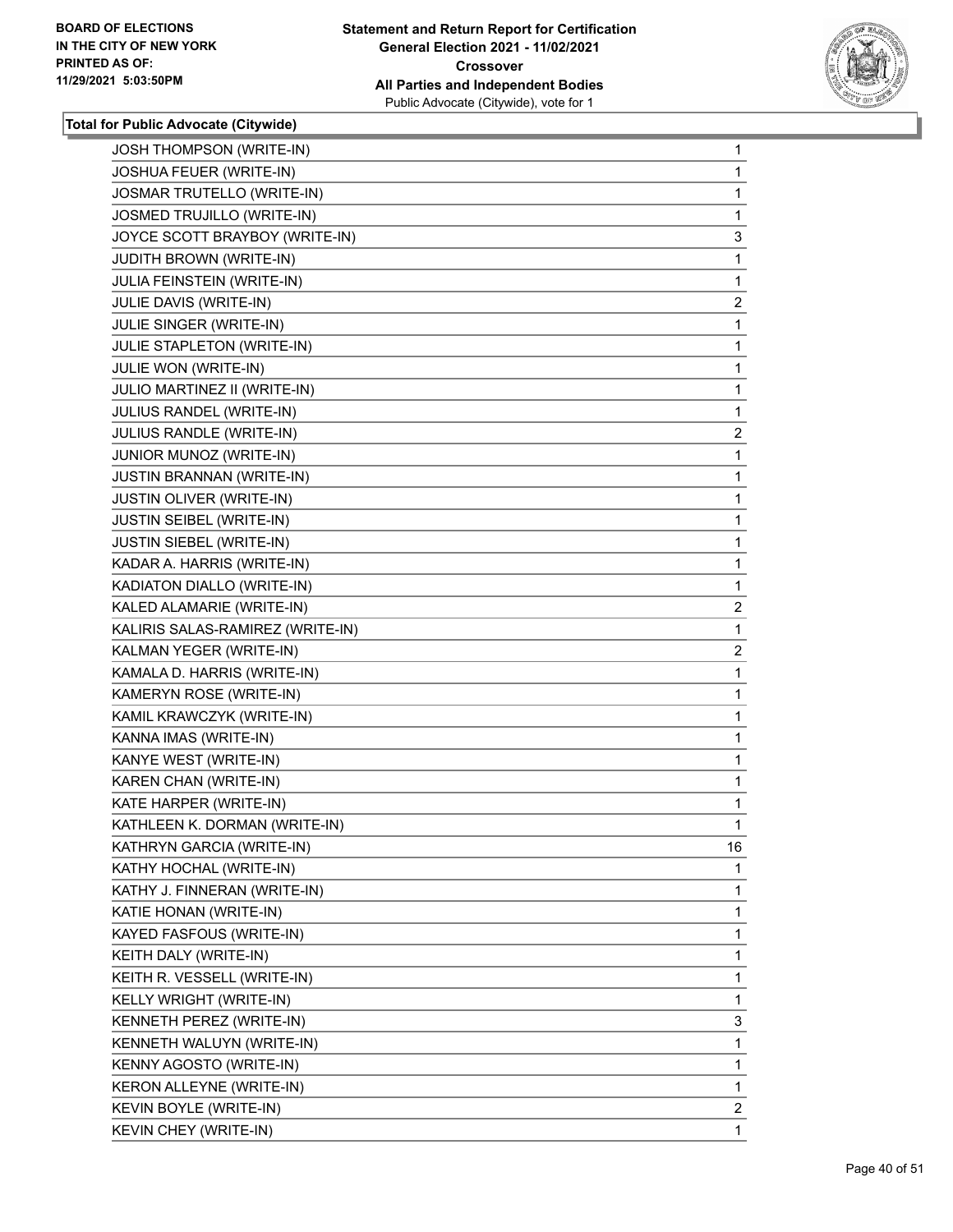

| KEVIN MONTALVO (WRITE-IN)            | 1 |
|--------------------------------------|---|
| KEVIN WICKER (WRITE-IN)              | 1 |
| KEVIN WILLIAMS (WRITE-IN)            | 1 |
| KIM MOSCARITOLO (WRITE-IN)           | 1 |
| KIMBERLY DUYANG (WRITE-IN)           | 1 |
| KING ASA (WRITE-IN)                  | 1 |
| KIRAN MCCALLUM (WRITE-IN)            | 1 |
| KIRSTEN ORTIZ (WRITE-IN)             | 1 |
| KOLU K BAYSAH (WRITE-IN)             | 1 |
| KONSTANTINOS P. ANDREOTIS (WRITE-IN) | 1 |
| KRISTIN HAUSER (WRITE-IN)            | 1 |
| KYLE SHERMAN (WRITE-IN)              | 1 |
| KYRIE IRVING (WRITE-IN)              | 1 |
| LARRY KRAMER (WRITE-IN)              | 1 |
| LARRY PROFETA (WRITE-IN)             | 1 |
| LAURIE CAMBO (WRITE-IN)              | 1 |
| LAWRENCE E KENCHEN (WRITE-IN)        | 1 |
| LEBRON JAMES (WRITE-IN)              | 1 |
| LEE SWEDOWSKY (WRITE-IN)             | 1 |
| LENA DUNHAM (WRITE-IN)               | 1 |
| LENNY MARKH (WRITE-IN)               | 1 |
| LEOLIZ RAWY (WRITE-IN)               | 1 |
| LESLIE ROEDER (WRITE-IN)             | 1 |
| LESTER CHANG (WRITE-IN)              | 1 |
| LETITIA JAMES (WRITE-IN)             | 4 |
| LIAM GARCIA (WRITE-IN)               | 1 |
| LIAM HENLEY (WRITE-IN)               | 1 |
| LILA ZIEGLER (WRITE-IN)              | 1 |
| LINDA ALEXANDER (WRITE-IN)           | 1 |
| LINDA ROSENTHAL (WRITE-IN)           | 1 |
| LINDA S. ROYAL (WRITE-IN)            | 1 |
| LINDA TAM (WRITE-IN)                 | 1 |
| LINDSEY BUCKINGHAM (WRITE-IN)        | 1 |
| LIO RUSH (WRITE-IN)                  | 1 |
| LISA GOLDFEDER (WRITE-IN)            | 1 |
| LIZ KRUEGER (WRITE-IN)               | 1 |
| LORI WILLIS (WRITE-IN)               | 1 |
| LORRAINE SHERION (WRITE-IN)          | 1 |
| LOU WEAVER (WRITE-IN)                | 1 |
| LOUIE LEONARDO (WRITE-IN)            | 1 |
| LOUIS CRESPO (WRITE-IN)              | 1 |
| LOUIS GIORDANO (WRITE-IN)            | 1 |
| LOUIS ROSSMANN (WRITE-IN)            | 1 |
| LOUISE RABBIT (WRITE-IN)             | 1 |
| LUCILLE MERRIAM (WRITE-IN)           | 1 |
| LUCINDA CARDINAL (WRITE-IN)          | 1 |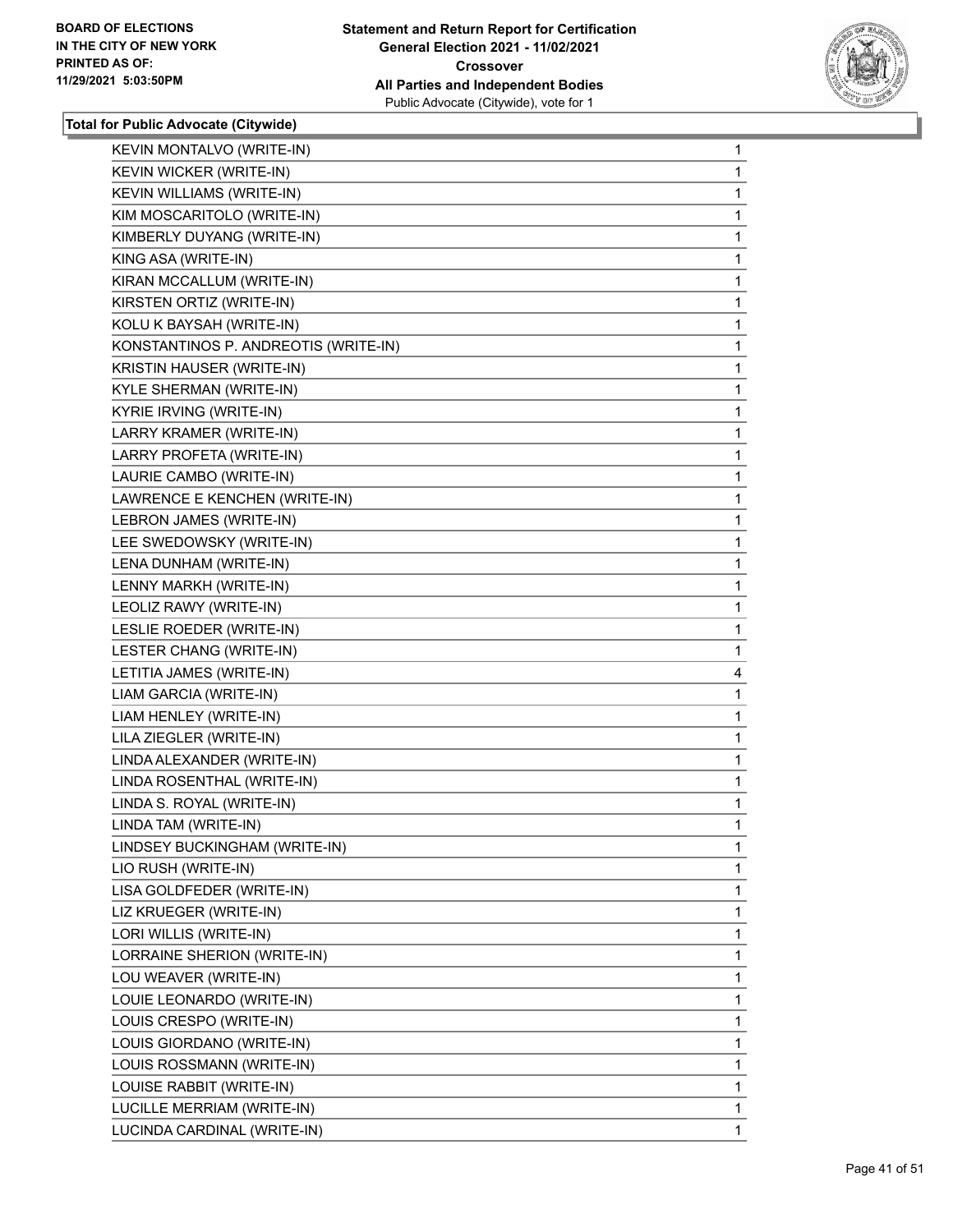

| LUCRETIA POTTER (WRITE-IN)       | 1              |
|----------------------------------|----------------|
| LUCY MARTINEZ (WRITE-IN)         | 1              |
| LUIGI D'AGASTINE (WRITE-IN)      | 1              |
| LUIS TEJADA (WRITE-IN)           | 1              |
| LUKE SCHISSELMAN (WRITE-IN)      | 1              |
| LYNDA KENNEDY (WRITE-IN)         | 1              |
| MADELINE DIAZ-LUCAS (WRITE-IN)   | 1              |
| MADISON EPNER (WRITE-IN)         | 1              |
| MADONNA CICCONE (WRITE-IN)       | 1              |
| MAETIR YONA (WRITE-IN)           | 1              |
| MAGGIE MARGOLIS (WRITE-IN)       | 1              |
| MANO ULJIC (WRITE-IN)            | 1              |
| MANSA MUSA (WRITE-IN)            | 1              |
| MANUEL ALBINO (WRITE-IN)         | 1              |
| MARA A. NULL (WRITE-IN)          | 1              |
| MARC LEADERFIEND (WRITE-IN)      | 1              |
| MARCIA M FRANCIS (WRITE-IN)      | 1              |
| MARCIA MASRI (WRITE-IN)          | 1              |
| <b>MARCUS MASRI (WRITE-IN)</b>   | 1              |
| MARGARET CHIN (WRITE-IN)         | 1              |
| MARGARET MAUGUEST (WRITE-IN)     | 1              |
| MARGARITA LOPEZ (WRITE-IN)       | 1              |
| MARIA MARKM (WRITE-IN)           | 1              |
| MARIELLE BLACKBURN (WRITE-IN)    | 1              |
| MARIYA MARICH (WRITE-IN)         | 1              |
| MARIYA MARKH (WRITE-IN)          | 4              |
| MARIYAL MARKH (WRITE-IN)         | 1              |
| MARK BIBLIS (WRITE-IN)           | 1              |
| MARK DAVID (WRITE-IN)            | 1              |
| MARK E. JAFFE (WRITE-IN)         | 1              |
| MARK FOGGIN (WRITE-IN)           | 1              |
| MARK GREEN (WRITE-IN)            | $\overline{7}$ |
| MARK LEVINE (WRITE-IN)           | 1              |
| MARK MANNIX (WRITE-IN)           | 1              |
| MARK MARCH (WRITE-IN)            | 1              |
| MARK N. TERMA (WRITE-IN)         | 1              |
| MARK SICONOLFI (WRITE-IN)        | 1              |
| MARK TREYGER (WRITE-IN)          | $\overline{2}$ |
| MARKO KEPI (WRITE-IN)            | 1              |
| MARSHALL MATHERS (WRITE-IN)      | 1              |
| MARTHA AYON (WRITE-IN)           | 1              |
| MARTHA FLORES-VASQUEZ (WRITE-IN) | $\overline{2}$ |
| MARTIN BISI (WRITE-IN)           | 1              |
| <b>MARTIN SHKRELI (WRITE-IN)</b> | 1              |
|                                  |                |
| MARTY KAHAN (WRITE-IN)           | 2              |
|                                  |                |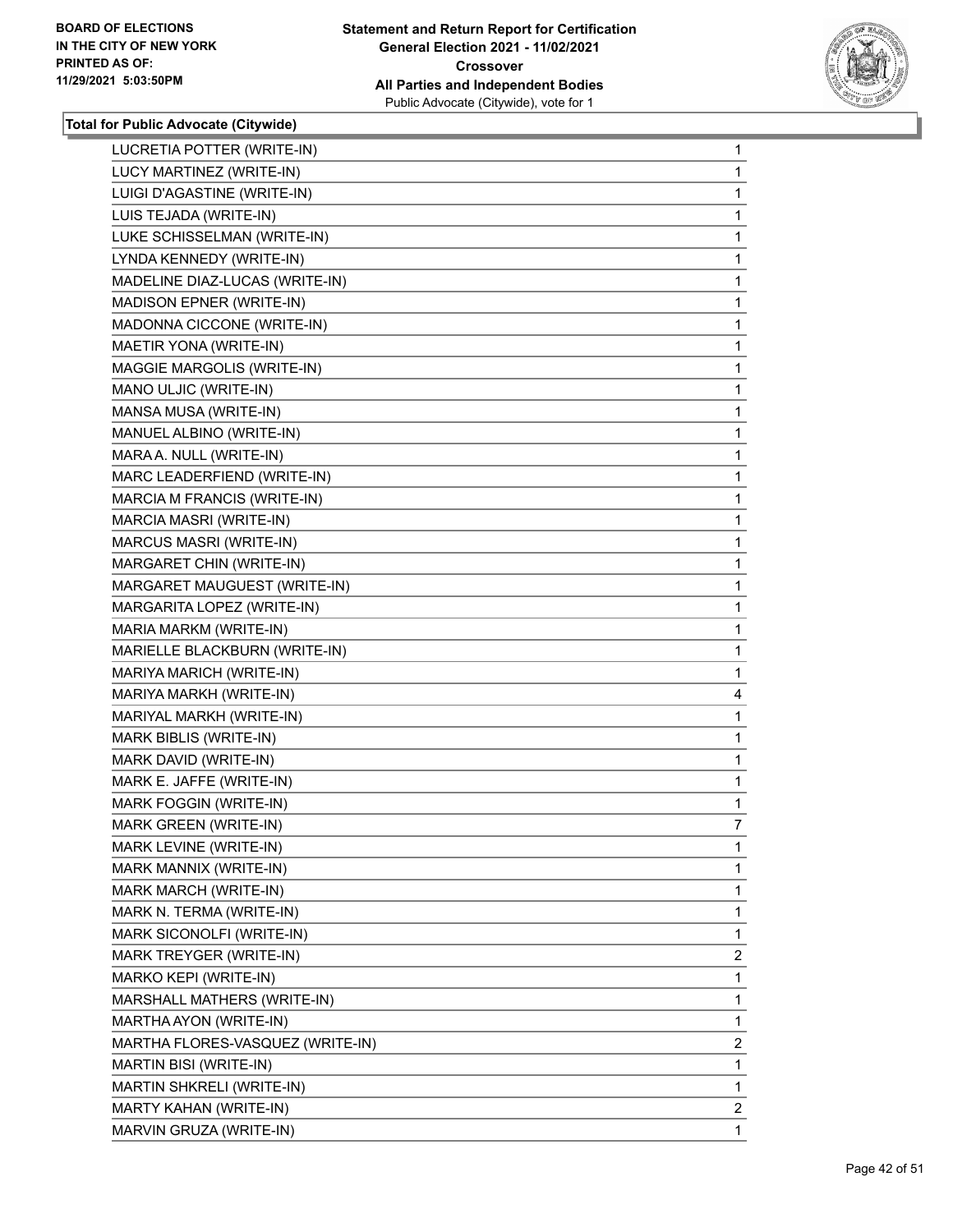

| MARVIN GUGLIARDETTI (WRITE-IN)   | $\mathbf{1}$   |
|----------------------------------|----------------|
| MARVIN H. MALATER (WRITE-IN)     | 1              |
| MARY MCGARVEY DEPAY (WRITE-IN)   | 1              |
| MARYANN CONNOLLY (WRITE-IN)      | 1              |
| MASHY GOLDBERG (WRITE-IN)        | 1              |
| MATHEW CAMPBELL (WRITE-IN)       | 1              |
| MATT BEATTY (WRITE-IN)           | 1              |
| MATT CHRISTMAN (WRITE-IN)        | $\overline{2}$ |
| MATTHEW BRINCKERHOFF (WRITE-IN)  | 1              |
| MATTHEW COHEN (WRITE-IN)         | 1              |
| MATTHEW ELLIAS (WRITE-IN)        | 2              |
| MATTHEW FRIEDMAN (WRITE-IN)      | 1              |
| MATTHEW G. ELLIAS (WRITE-IN)     | 1              |
| MATTHEW GUTMAJER (WRITE-IN)      | 1              |
| MATTHEW KRENENGOLD (WRITE-IN)    | 1              |
| MATTHEW ROSENBERG (WRITE-IN)     | 1              |
| MAUD MARON (WRITE-IN)            | 1              |
| MAX N. ROSE (WRITE-IN)           | $\overline{a}$ |
| MAX ROSE (WRITE-IN)              | 1              |
| MAX STAHL (WRITE-IN)             | 1              |
| MAXA THORNDYE (WRITE-IN)         | 1              |
| MAYA D. WILEY (WRITE-IN)         | 1              |
| MAYA WILEY (WRITE-IN)            | 9              |
| MAYLIN CAMPBELL (WRITE-IN)       | 1              |
| <b>MEAGAN DAY (WRITE-IN)</b>     | 1              |
| MEGAN CHEN (WRITE-IN)            | 1              |
| MEIR GROSS (WRITE-IN)            | 1              |
| MELANIE LA ROCCA (WRITE-IN)      | 1              |
| MELINDA KATZ (WRITE-IN)          | 1              |
| MELISSA MARK VIVERITO (WRITE-IN) | 1              |
| MELISSA MENESES (WRITE-IN)       | 1              |
| MELVYN GOLDMAN (WRITE-IN)        | 1              |
| MENACHEM BARNETT (WRITE-IN)      | 1              |
| MENDEL BEN DER (WRITE-IN)        | 1              |
| MERYL GORDON (WRITE-IN)          | 1              |
| MESHULEM GINSBURG (WRITE-IN)     | 1              |
| MICAH LASHER (WRITE-IN)          | 1              |
| MICHAEL AMMIRABLE (WRITE-IN)     | 1              |
| MICHAEL BLOOMBERG (WRITE-IN)     | 8              |
| MICHAEL BLOOMBURG (WRITE-IN)     | 1              |
| MICHAEL GORGA (WRITE-IN)         | 1              |
| MICHAEL HOLLINGSWORTH (WRITE-IN) | 1              |
| MICHAEL J. BESSO (WRITE-IN)      | 1              |
| MICHAEL J. CUSICK (WRITE-IN)     | $\overline{2}$ |
| MICHAEL LEZNOWSKY (WRITE-IN)     | 1              |
| MICHAEL LOPRATE (WRITE-IN)       | 1              |
|                                  |                |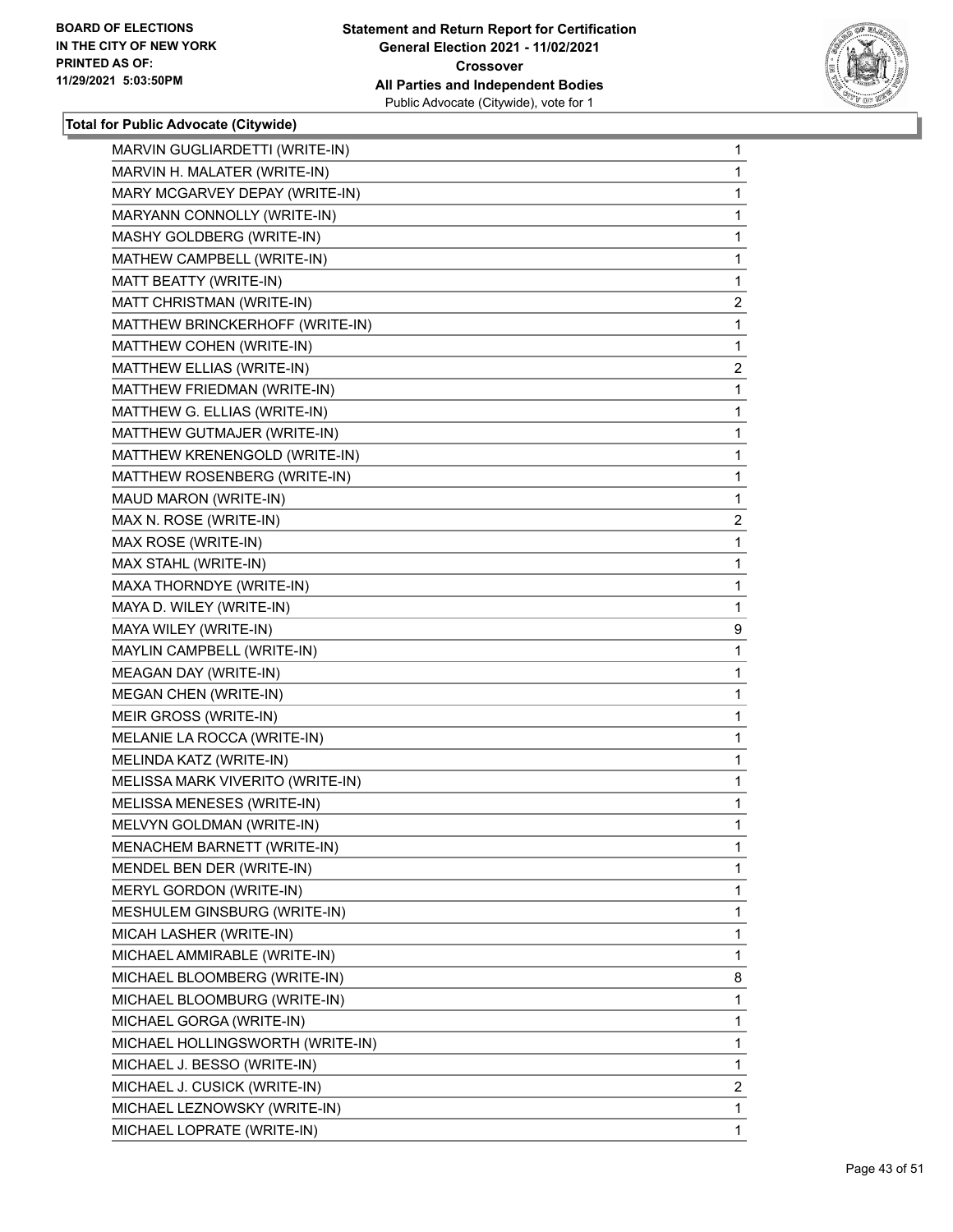

| MICHAEL LUPINACCI (WRITE-IN)       | 1              |
|------------------------------------|----------------|
| MICHAEL MATTEO (WRITE-IN)          | 1              |
| MICHAEL MYERS (WRITE-IN)           | 1              |
| MICHAEL PADAVORA (WRITE-IN)        | 1              |
| MICHAEL SCOTT JR. (WRITE-IN)       | 1              |
| MICHAEL SMITH (WRITE-IN)           | 1              |
| MICHAELA S. PHIPPS (WRITE-IN)      | 1              |
| MICHELLE CARUSO-CABRERA (WRITE-IN) | 1              |
| MICHELLE NOONAN (WRITE-IN)         | 1              |
| MICHELLE RHEE (WRITE-IN)           | 1              |
| MICK JAGGER (WRITE-IN)             | 1              |
| MICKEY MOUSE (WRITE-IN)            | 4              |
| MIFRA FRIEDMAN (WRITE-IN)          | 1              |
| MIKE BLOOMBERG (WRITE-IN)          | 1              |
| MIKE BLOOMBURG (WRITE-IN)          | 1              |
| MIKE WHITE (WRITE-IN)              | $\overline{2}$ |
| MILDRED SMITH (WRITE-IN)           | 1              |
| MILENA MROSORSKY (WRITE-IN)        | 1              |
| MILI BONILLA (WRITE-IN)            | 1              |
| MOHAMED DRISSI (WRITE-IN)          | 1              |
| MOLLY GALLEGHER (WRITE-IN)         | 1              |
| MONA REED (WRITE-IN)               | 1              |
| MORDECHAI SCHWARTZ (WRITE-IN)      | 1              |
| MORDICHAI TEITELBAUM (WRITE-IN)    | 1              |
| MORRIS B. COHEN (WRITE-IN)         | 1              |
| MOSES FREIER (WRITE-IN)            | 1              |
| MOSES ROSENGARTEN (WRITE-IN)       | 1              |
| MOSHE KLIEN (WRITE-IN)             | 1              |
| MOSHE SCHORR (WRITE-IN)            | 1              |
| MUMIA ABU JAMAL (WRITE-IN)         | 1              |
| NANCI HEALY (WRITE-IN)             | 1              |
| NANCY GRACE (WRITE-IN)             | 1              |
| NAOMI KRUP (WRITE-IN)              | 1              |
| NASIR MUHAMMAD (WRITE-IN)          | 1              |
| NATALIE GOMEZ VELEZ (WRITE-IN)     | $\overline{2}$ |
| NATHAN ALBERT (WRITE-IN)           | 7              |
| NATHANIEL BEATI (WRITE-IN)         | 1              |
| NATRAJ BHUSHAN (WRITE-IN)          | 1              |
| NEAL ADELSTEIN (WRITE-IN)          | 1              |
| NESSELL K. MILLER (WRITE-IN)       | 1              |
| NEV BROWN (WRITE-IN)               | 1              |
| NICHOLAS O SADNYTZKY (WRITE-IN)    | 1              |
| NICOLE MURRAY (WRITE-IN)           | 1              |
| NICOLE OZAWA (WRITE-IN)            | 1              |
| NINA HAEUSSLER (WRITE-IN)          | 1              |
| NINA TURNER (WRITE-IN)             | 1              |
|                                    |                |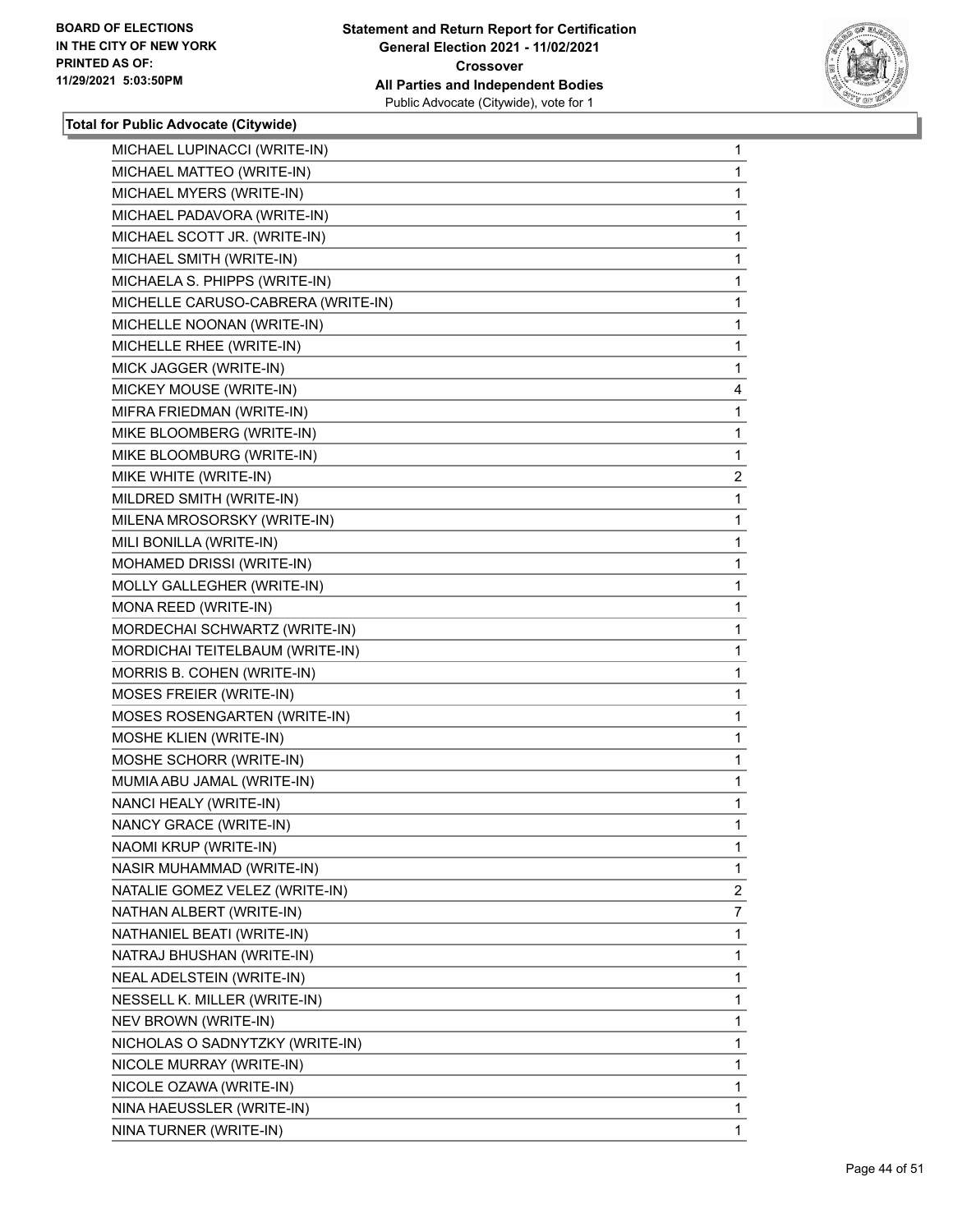

| NOMIKI KONST (WRITE-IN)        | $\overline{a}$ |
|--------------------------------|----------------|
| NOMKI KONST (WRITE-IN)         | 1              |
| NORMA LAWRENCE (WRITE-IN)      | 1              |
| NORMAN SIEGEL (WRITE-IN)       | 6              |
| NOSOM KATZ (WRITE-IN)          | 1              |
| NURYS A LAUREANO (WRITE-IN)    | 1              |
| OLGA TZORTZATOS (WRITE-IN)     | 1              |
| OLIVIA M. FRASCA (WRITE-IN)    | 1              |
| OPRAH WINFREY (WRITE-IN)       | 1              |
| <b>OSTER BYRAN (WRITE-IN)</b>  | $\mathbf{1}$   |
| PAMELA BERMAN (WRITE-IN)       | 1              |
| PAT KORABEL (WRITE-IN)         | 1              |
| PAT ROBINSON (WRITE-IN)        | $\mathbf{1}$   |
| PATRICIA DORISMOND (WRITE-IN)  | 1              |
| PATRICIA HEMSWORTH (WRITE-IN)  | 1              |
| PATRICK BUCHNAN (WRITE-IN)     | $\mathbf{1}$   |
| PATRICK EWING (WRITE-IN)       | 1              |
| PAUL CALZOLANO (WRITE-IN)      | 1              |
| PAUL CAPOBIANCO (WRITE-IN)     | $\mathbf{1}$   |
| PAUL HEDMAN (WRITE-IN)         | 1              |
| PAUL JUSER (WRITE-IN)          | 1              |
| PAUL PETERSON (WRITE-IN)       | $\mathbf{1}$   |
| PENTON LAWLESS (WRITE-IN)      | 1              |
| PETER BATTEN (WRITE-IN)        | 1              |
| PETER FOX (WRITE-IN)           | $\mathbf{1}$   |
| PETER KOO (WRITE-IN)           | $\overline{c}$ |
| PHIL GOLDFEDER (WRITE-IN)      | 1              |
| PHILIP HOFMANN (WRITE-IN)      | 1              |
| PHOENIX WRIGHT (WRITE-IN)      | 1              |
| PREET BHARARA (WRITE-IN)       | 4              |
| PRESTON CARTER (WRITE-IN)      | $\mathbf{1}$   |
| RACHEL GRUEN (WRITE-IN)        | 1              |
| RACHEL LANDSBERG (WRITE-IN)    | 1              |
| RACHEL LEAH ERNSTER (WRITE-IN) | 1              |
| RAFAEL JEREZ (WRITE-IN)        | 1              |
| RAFAEL MANGUAL (WRITE-IN)      | 1              |
| RAJU MANN (WRITE-IN)           | 1              |
| RALPH NADER (WRITE-IN)         | 1              |
| RAMON F. RAMOS (WRITE-IN)      | 1              |
| RAMON RAMOS (WRITE-IN)         | 1              |
| RAMONA FERREYRA (WRITE-IN)     | 1              |
| RAMONA SINGER (WRITE-IN)       | 1              |
| RANA BUWGJI (WRITE-IN)         | 1              |
| RAOUL MEYER (WRITE-IN)         | 1              |
| RAPHAEL B. BERDUGO (WRITE-IN)  | 1              |
| RASHABH SINHA (WRITE-IN)       | 1.             |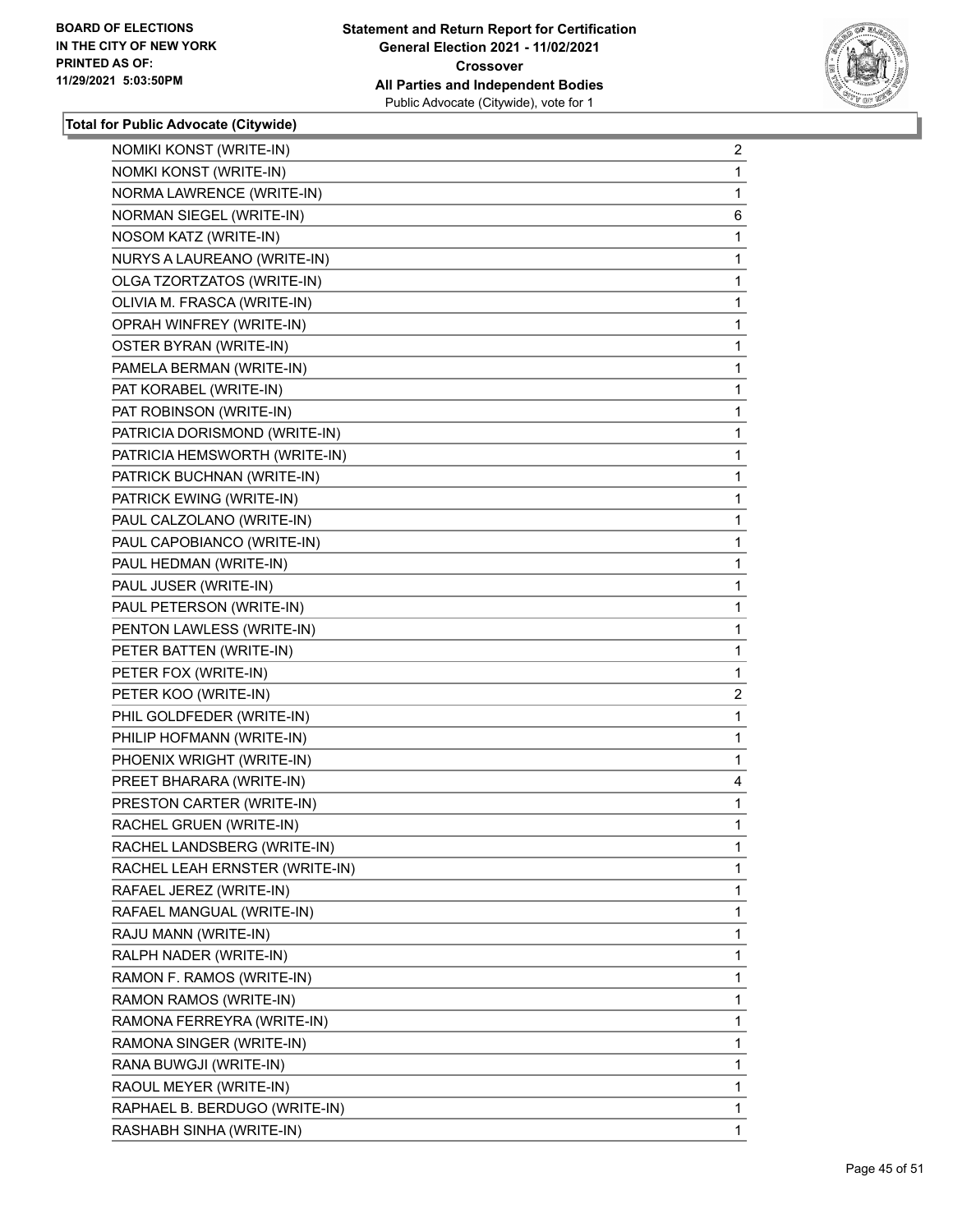

| 1<br>1<br>1<br>1<br>1<br>1<br>1<br>1<br>1<br>1<br>1<br>1<br>1<br>1<br>1<br>1<br>1<br>1<br>1<br>1<br>1<br>1<br>4<br>1<br>1<br>1<br>1<br>1 |
|------------------------------------------------------------------------------------------------------------------------------------------|
|                                                                                                                                          |
|                                                                                                                                          |
|                                                                                                                                          |
|                                                                                                                                          |
|                                                                                                                                          |
|                                                                                                                                          |
|                                                                                                                                          |
|                                                                                                                                          |
|                                                                                                                                          |
|                                                                                                                                          |
|                                                                                                                                          |
|                                                                                                                                          |
|                                                                                                                                          |
|                                                                                                                                          |
|                                                                                                                                          |
|                                                                                                                                          |
|                                                                                                                                          |
|                                                                                                                                          |
|                                                                                                                                          |
|                                                                                                                                          |
|                                                                                                                                          |
|                                                                                                                                          |
|                                                                                                                                          |
|                                                                                                                                          |
|                                                                                                                                          |
|                                                                                                                                          |
|                                                                                                                                          |
|                                                                                                                                          |
| 1                                                                                                                                        |
| 1                                                                                                                                        |
| 1                                                                                                                                        |
| 1                                                                                                                                        |
|                                                                                                                                          |
| 1                                                                                                                                        |
| 1                                                                                                                                        |
| 1                                                                                                                                        |
| 1                                                                                                                                        |
| 1                                                                                                                                        |
| 1                                                                                                                                        |
| 1                                                                                                                                        |
| 1                                                                                                                                        |
| 1                                                                                                                                        |
| 1                                                                                                                                        |
| 1                                                                                                                                        |
| 2                                                                                                                                        |
|                                                                                                                                          |
|                                                                                                                                          |
|                                                                                                                                          |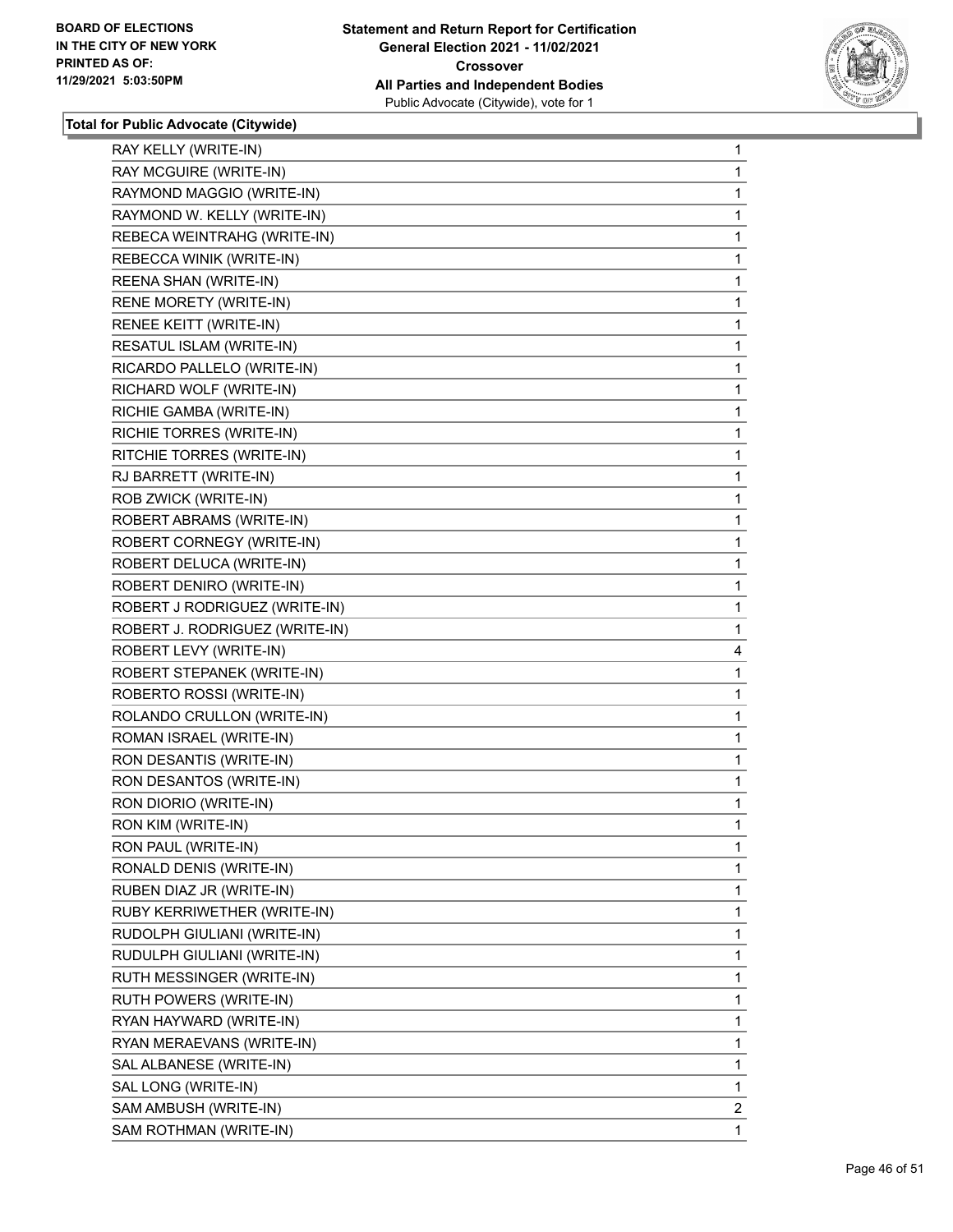

| SAMUEL SEABURY (WRITE-IN)     | 1 |
|-------------------------------|---|
| SAMUEL SINGH (WRITE-IN)       | 1 |
| SAMUEL STEINBERG (WRITE-IN)   | 1 |
| SANDI LUSK (WRITE-IN)         | 1 |
| SANDRA UNG (WRITE-IN)         | 1 |
| SANDY ALDERSON (WRITE-IN)     | 1 |
| SANDY NURSE (WRITE-IN)        | 1 |
| SARAH PARKER GREEN (WRITE-IN) | 1 |
| SARAH SEKULA (WRITE-IN)       | 1 |
| SATOSHI NAKAMOTO (WRITE-IN)   | 1 |
| SCOTT GIRGASH (WRITE-IN)      | 1 |
| SCOTT J. LOBAIDO (WRITE-IN)   | 1 |
| SCOTT M. STRINGER (WRITE-IN)  | 1 |
| SCOTT R. BROWN (WRITE-IN)     | 1 |
| SCOTT SILVER (WRITE-IN)       | 1 |
| SCOTT STRINGER (WRITE-IN)     | 8 |
| SEAN WALSH (WRITE-IN)         | 1 |
| SEBASTIANO N.RUSSO (WRITE-IN) | 1 |
| SELINA KYLE (WRITE-IN)        | 1 |
| SELMA LEZER (WRITE-IN)        | 1 |
| SEMEN BABASISOKIV (WRITE-IN)  | 1 |
| SEMIH OZALP (WRITE-IN)        | 1 |
| SETH BRELAND (WRITE-IN)       | 1 |
| SETH LEVIN (WRITE-IN)         | 1 |
| SETH ROSENBLOOM (WRITE-IN)    | 1 |
| SHALOM DORON (WRITE-IN)       | 1 |
| SHARI HYMAN (WRITE-IN)        | 1 |
| SHARON RUDOLPH (WRITE-IN)     | 1 |
| SHAWN DONOVAN (WRITE-IN)      | 1 |
| SHAWNA YAN (WRITE-IN)         | 1 |
| SHIMON GRUEN (WRITE-IN)       | 1 |
| SHIMRON GALLIMORE (WRITE-IN)  | 1 |
| SHIRLEY SPRIGGS (WRITE-IN)    | 1 |
| SHLOMA FRIEDMAN (WRITE-IN)    | 1 |
| SHLOMY FLOOR (WRITE-IN)       | 1 |
| SHMEEL AMSEL (WRITE-IN)       | 1 |
| SHORLAND DANIELS (WRITE-IN)   | 1 |
| SHOSHANA SIFF (WRITE-IN)      | 1 |
| SHULEM WEBER (WRITE-IN)       | 1 |
| SHULIEM WIEDER (WRITE-IN)     | 1 |
| SIMCHA FELDER (WRITE-IN)      | 1 |
| SIMCHA SCHRON (WRITE-IN)      | 1 |
| SIMON SANCHEZ (WRITE-IN)      | 1 |
| SISTER E JONES BEY (WRITE-IN) | 1 |
| SKEKAR KRISHNAN (WRITE-IN)    | 1 |
| SLAVA HAZIN (WRITE-IN)        | 1 |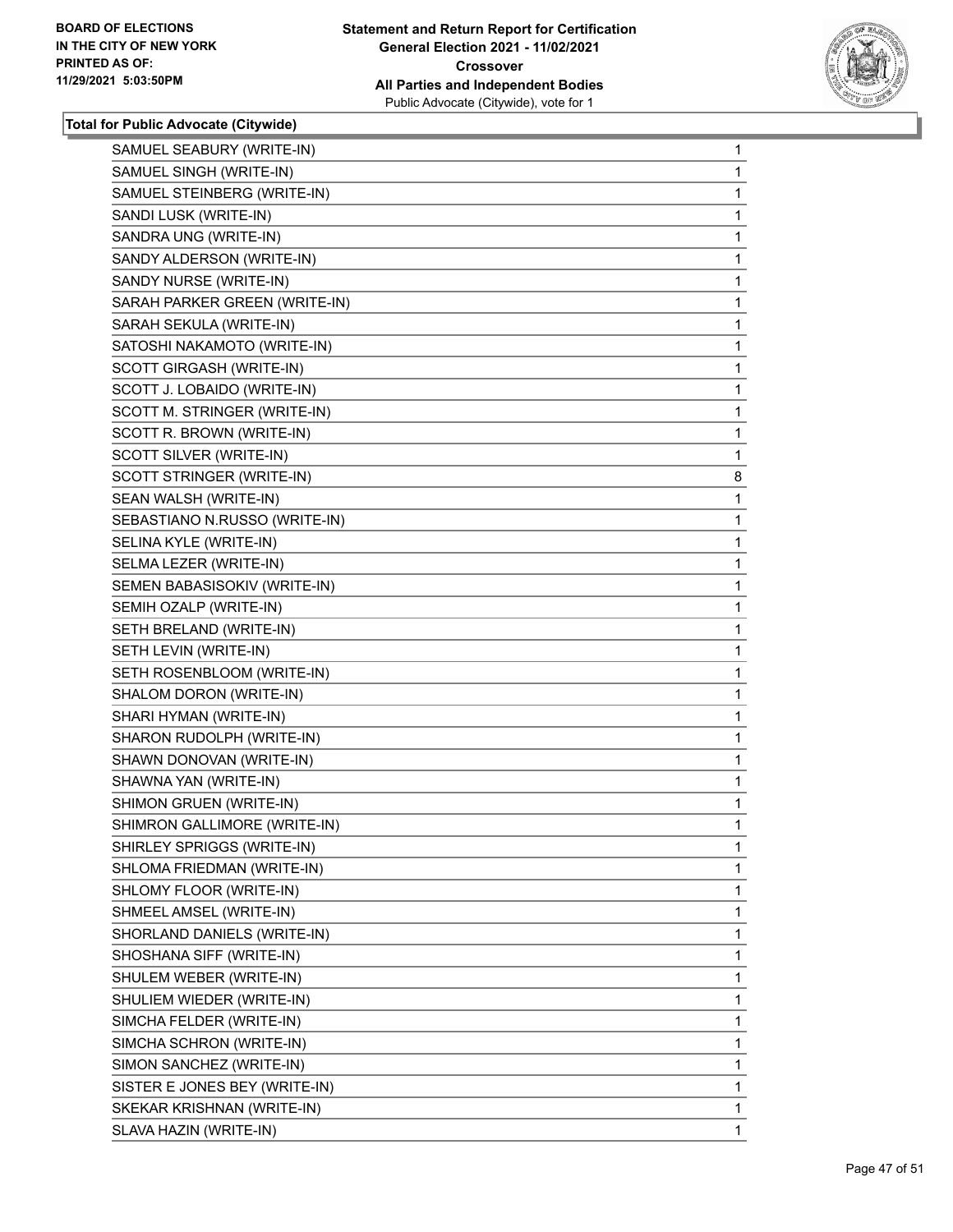

| SOHRAB AHMARI (WRITE-IN)            | $\mathbf{1}$   |
|-------------------------------------|----------------|
| SORERIE IDELS (WRITE-IN)            | 1              |
| SPIKE LEE (WRITE-IN)                | 1              |
| SPIRUS VANGELETUS (WRITE-IN)        | 1              |
| STAN KAPLAN (WRITE-IN)              | 1              |
| STAN MORSE (WRITE-IN)               | 1              |
| STEFEN GRYBAUSKES (WRITE-IN)        | 1              |
| STEPHINE L RINGWOOD (WRITE-IN)      | 1              |
| STEVE ROGERS (WRITE-IN)             | 1              |
| STEVEN CLAIBORE (WRITE-IN)          | 1              |
| STEVEN FISHER (WRITE-IN)            | 1              |
| STEVEN KAPLAN (WRITE-IN)            | 1              |
| STEVEN KRAMER (WRITE-IN)            | 1              |
| STEVEN M. KOUMMITES (WRITE-IN)      | 1              |
| STEVEN MATTEO (WRITE-IN)            | 1              |
| STEVEN RAGA (WRITE-IN)              | 1              |
| STEWART B. MILSTEIN (WRITE-IN)      | 1              |
| STOVE INKER (WRITE-IN)              | 1              |
| SUE ELLEN BODELL (WRITE-IN)         | 1              |
| SUMAANE D WILLIAMS (WRITE-IN)       | 1              |
| SUNNY STARSCOUT (WRITE-IN)          | 1              |
| SUSAN COHEN (WRITE-IN)              | 1              |
| SUSAN H. SEIDEL (WRITE-IN)          | 1              |
| SUSAN LEE (WRITE-IN)                | $\overline{2}$ |
| SUSAN SARANDON (WRITE-IN)           | 1              |
| SUZAN KAUFMAN (WRITE-IN)            | 1              |
| SYED AZMAL (WRITE-IN)               | 1              |
| TALION YOUNG (WRITE-IN)             | 1              |
| TANESHA GRANT (WRITE-IN)            | 1              |
| TANIA MATTOS (WRITE-IN)             | 1              |
| TARDIS JOHNSON (WRITE-IN)           | 1              |
| TASCHA VAN AUKEN (WRITE-IN)         | 1              |
| TAYLOR A.OWEN (WRITE-IN)            | 1              |
| TERESA REED (WRITE-IN)              | $\mathbf{1}$   |
| TERESA REID (WRITE-IN)              | 1              |
| TERRANCE PAGE PAGE (WRITE-IN)       | 1              |
| TERSH GREENFELD (WRITE-IN)          | 1              |
| TESS STEINKOLK (WRITE-IN)           | 1              |
| THEO BRUCE CHINO (WRITE-IN)         | 1              |
| THEO BRUCE CHINO TAVAREZ (WRITE-IN) | 1              |
| THEO C. ALVAREZ (WRITE-IN)          | 1              |
| THEO CHINO (WRITE-IN)               | 9              |
| THEO CHINO TAVAREZ (WRITE-IN)       | 1              |
| THERESA E. HASSLER (WRITE-IN)       | 1              |
| THERESA POON (WRITE-IN)             | 1              |
| THOMAS A ZMUDA (WRITE-IN)           | $\mathbf{1}$   |
|                                     |                |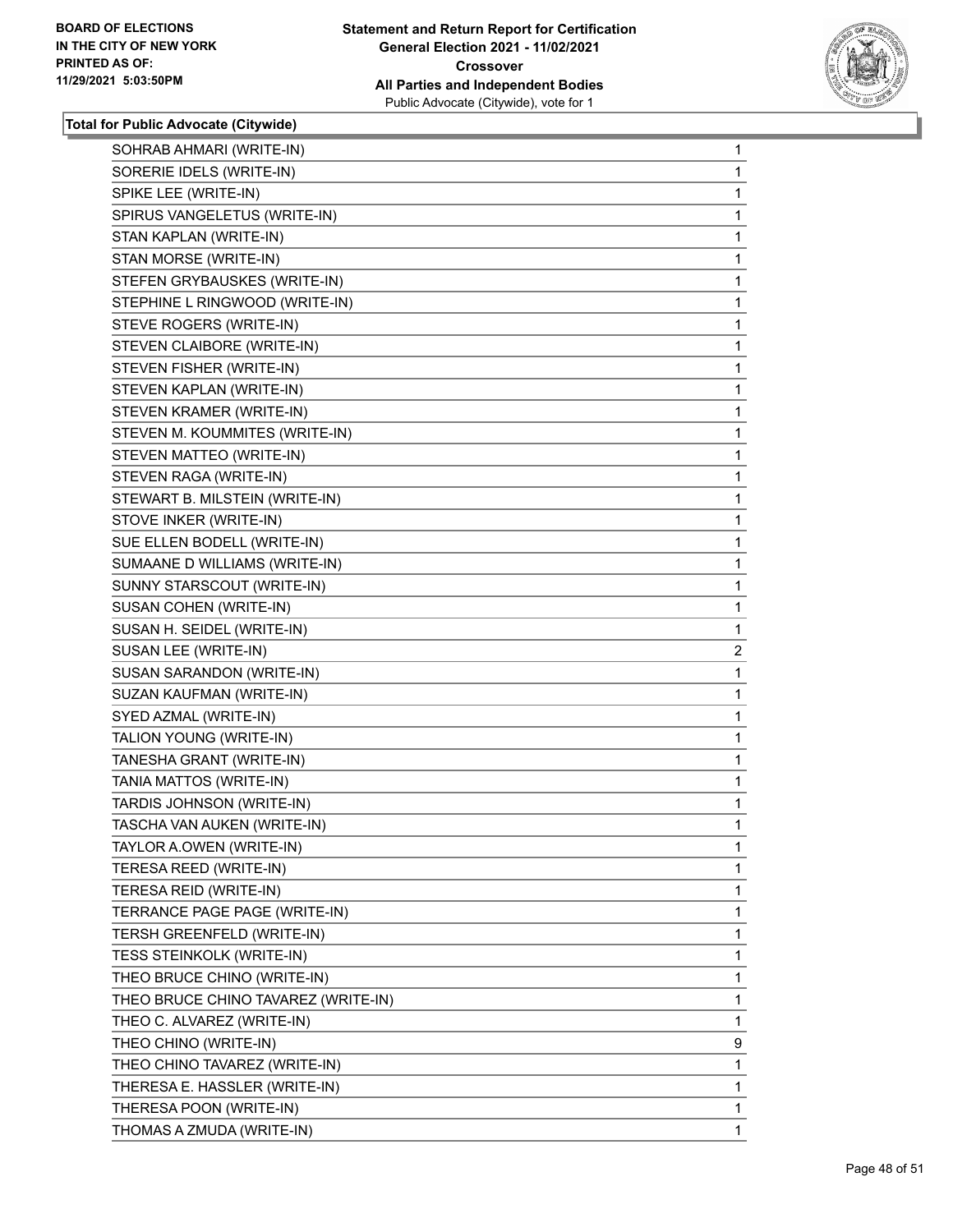

|                                           | $\mathbf{1}$   |
|-------------------------------------------|----------------|
| THOMAS G HOBAN (WRITE-IN)                 | 1              |
| THOMAS INCK (WRITE-IN)                    | 1              |
| THOMAS KNIERIM (WRITE-IN)                 | 1              |
| THOMAS LAGUIDICE (WRITE-IN)               | 1              |
| THOMAS ROMAN (WRITE-IN)                   | 1              |
| TIA LUNE WYNN (WRITE-IN)                  | 1              |
| TIMOTHY GIONET (WRITE-IN)                 | 1              |
| TISH JAMES (WRITE-IN)                     | $\overline{a}$ |
| TODD GLICK (WRITE-IN)                     | 1              |
| TOM DEWEY (WRITE-IN)                      | 1              |
| TOM PITTS (WRITE-IN)                      | 1              |
| TOMMY RAMONE (WRITE-IN)                   | 1              |
| TONY BERTOLDO (WRITE-IN)                  | 1              |
| TONY HAWK (WRITE-IN)                      | 1              |
| TONY STARK (WRITE-IN)                     | 1              |
| TRAVIS MAHLER (WRITE-IN)                  | 1              |
| TREMAINE WRIGHT (WRITE-IN)                | $\overline{2}$ |
| TY SULLIVAN (WRITE-IN)                    | 1              |
| TYLER DANIELS (WRITE-IN)                  | 1              |
| TZVI MAX (WRITE-IN)                       | 1              |
| ULRIC MCCALLUM (WRITE-IN)                 | 1              |
| UNATTRIBUTABLE WRITE-IN (WRITE-IN)        | 442            |
| UNCOUNTED WRITE-IN PER STATUTE (WRITE-IN) | 26             |
|                                           |                |
| USHA SINGH (WRITE-IN)                     | 1              |
| VALENTINA LAVALLE (WRITE-IN)              | 1              |
| VALERIE MASON (WRITE-IN)                  | 1              |
| <b>VERONICA CLASS (WRITE-IN)</b>          | 1              |
| VICKI BEEN (WRITE-IN)                     | 1              |
| VICKIE PALADINO (WRITE-IN)                | 4              |
| VICTOR HUGO GUTIERREZ (WRITE-IN)          | 1              |
| VICTORIA WICKMAN (WRITE-IN)               | $\mathbf{1}$   |
| VIKTOR ORBAO (WRITE-IN)                   | 1              |
| VILMA A REINHARDT (WRITE-IN)              | $\mathbf{1}$   |
| VINCENT PLOVER (WRITE-IN)                 | 1              |
| VINCENT VACCARO (WRITE-IN)                | $\overline{2}$ |
| VINNY PICCOLO (WRITE-IN)                  | 1              |
| <b>VOLVE HERTZ (WRITE-IN)</b>             | 1              |
| VULLNET VELIU (WRITE-IN)                  | 1              |
| WADEDAN SHEEHEED (WRITE-IN)               | 1              |
| WALTER H. GREEN (WRITE-IN)                | $\overline{2}$ |
| WALTER HARRIS (WRITE-IN)                  | 1              |
| WALTER WHITE (WRITE-IN)                   | 1              |
| WAYNE MURATORE (WRITE-IN)                 | $\mathbf{1}$   |
| WILLIAM DYER HALPERN (WRITE-IN)           | 1              |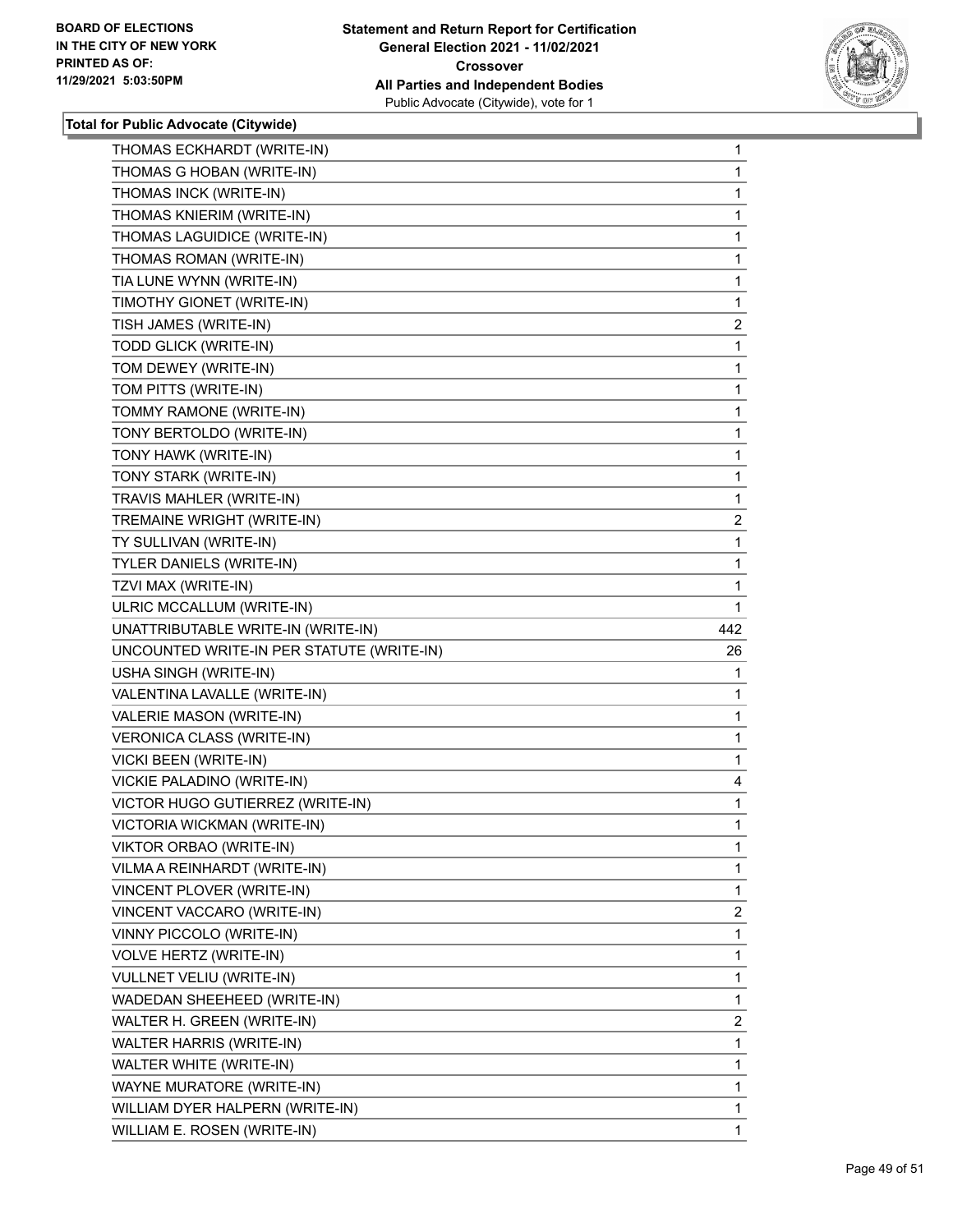

| WILLIAM MCGRATH (WRITE-IN)      | 1            |
|---------------------------------|--------------|
| WILLIAM OMOWALE CLAY (WRITE-IN) | 1            |
| WILLIE COTRON (WRITE-IN)        | 1            |
| <b>WILLIE COTTON (WRITE-IN)</b> | 9            |
| WILLIE L. BAKER (WRITE-IN)      | 1            |
| WOODY ALLEN (WRITE-IN)          | 1            |
| WYATT FENNES (WRITE-IN)         | 1            |
| XIAOLI LUMPKIN (WRITE-IN)       | 1            |
| YANIU MEIRCU (WRITE-IN)         | 1            |
| YEGOR FEDCHENKO (WRITE-IN)      | 2            |
| YEHUDIS HEINFELD (WRITE-IN)     | $\mathbf{1}$ |
| YETTA KURLAND (WRITE-IN)        | 1            |
| YISROEL WEISS (WRITE-IN)        | $\mathbf{1}$ |
| YITSCHOK RENMAN (WRITE-IN)      | 1            |
| YITZCHOK KIRSH (WRITE-IN)       | 1            |
| YITZCHUK KIRSH (WRITE-IN)       | 1            |
| YOSEF RICHTMAN (WRITE-IN)       | 1            |
| YOSEF TUEKSKY (WRITE-IN)        | 1            |
| YOSSI GESBETTER (WRITE-IN)      | 1            |
| YOSSI GLIBERMAN (WRITE-IN)      | 1            |
| YOSSI GLIEBERMAN (WRITE-IN)     | 1            |
| YULIDN MARTINEZ (WRITE-IN)      | $\mathbf{1}$ |
| YUSSI GUSTETNER (WRITE-IN)      | 1            |
| YVES H. ANTEMOR (WRITE-IN)      | 1            |
| ZACHARY ISCHOL (WRITE-IN)       | 1            |
| ZACHARY JASIE (WRITE-IN)        | 1            |
| ZACHARY KOCHIN (WRITE-IN)       | 1            |
| ZACHERY ZAGGER (WRITE-IN)       | 1            |
| ZALMEN TIETELBAUM (WRITE-IN)    | 1            |
| ZENE TENENBAUM (WRITE-IN)       | 1            |
| ZEPHYR TEACHOUT (WRITE-IN)      | 4            |
| <b>Total Votes</b>              | 1,088,670    |
| Unrecorded                      | 60,502       |